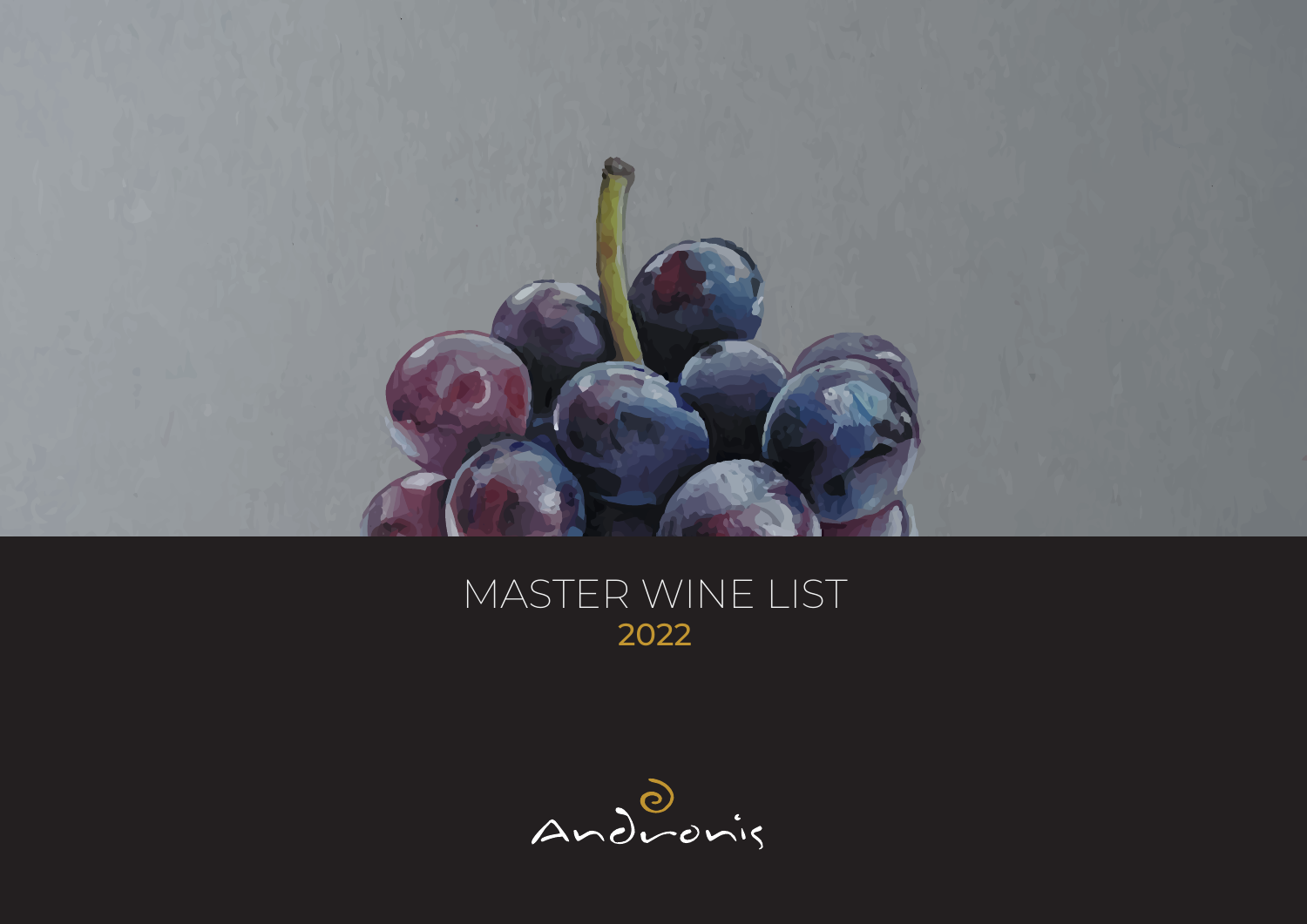### INDEX OF CONTENTS

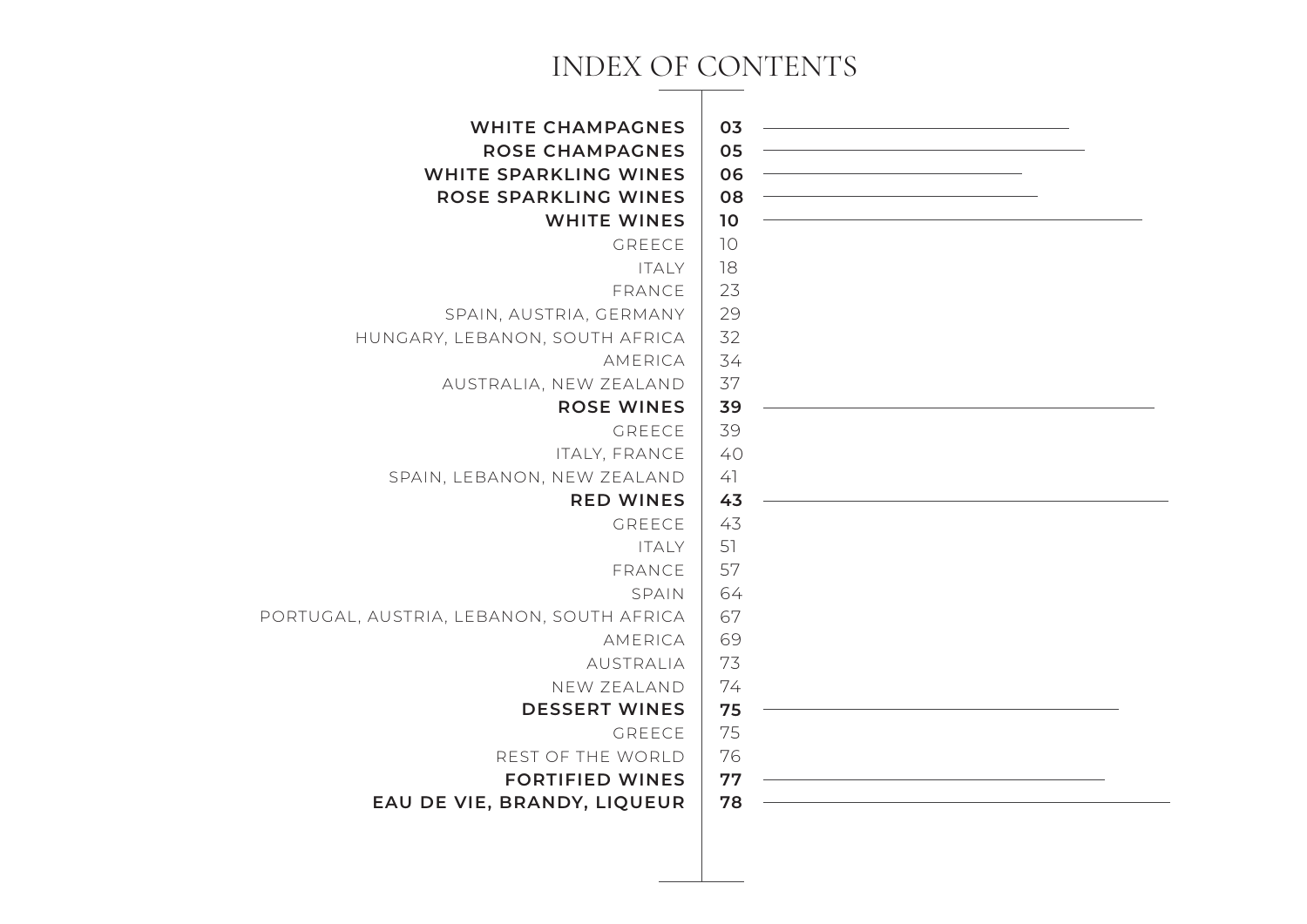### WHITE CHAMPAGNES

| Riviera Piper Heidsieck, Reims<br>pinot noir, pinot meunier, chardonnay                    | <b>NV</b>    | 245               | Rare Brut, Piper Heidsieck, Reims<br>chardonnay, pinot noir                                | 2002             | 880          |
|--------------------------------------------------------------------------------------------|--------------|-------------------|--------------------------------------------------------------------------------------------|------------------|--------------|
| Essential Blanc de Blancs, Piper Heidsieck, Reims<br>pinot noir, pinot meunier, chardonnay | <b>NV</b>    | 275               | Brut Gold, Armand d e Brignac, Reims<br>pinot noir, chardonnay, pinot meunier              | NV.<br>magmun NV | 1184<br>2121 |
| Brut Reserve, Charles Heidsieck, Reims<br>pinot noir, pinot meunier, chardonnay            | <b>NV</b>    | 227               | Blanc de Blancs, Billecart-Salmon, Ay<br>chardonnay                                        | <b>NV</b>        | 332          |
| Nocturne, Taittinger, Reims<br>pinot noir, pinot meunier, chardonnay                       | <b>NV</b>    | 266               | Grand Reserve Brut, Gosset, Ay<br>pinot noir, pinot meunier, chardonnay                    | <b>NV</b>        | 240          |
| Prelude Grand Cru, Taittinger, Reims<br>chardonnay, pinot noir                             | <b>NV</b>    | 292               | Cuvee Code Noir, Henri Giraud, Ay<br>pinot noir                                            | <b>NV</b>        | 473          |
| Grande Cuvee, Krug, Reims<br>pinot noir, pinot meunier, chardonnay                         | <b>NV</b>    | 767               | Fût de Chêne Grand Cru Brut, Henri Giraud, Ay<br>chardonnay, pinot noir                    | 2009             | 619          |
| Cristal, Louis Roederer, Reims<br>pinot noir, chardonnay<br>2008                           | 2012<br>2013 | 780<br>661<br>670 | La Grande Annee Brut, Bollinger, Ay<br>pinot noir, chardonnay                              | 2007             | 514          |
| Blanc de Noir, Palmer & Co, Reims<br>pinot noir, pinot meunier                             | <b>NV</b>    | 277               | Cuvee Nicolas Francois Brut, Billecart-Salmon, Ay<br>pinot noir, pinot meunier, chardonnay | 2007<br>2006     | 803<br>651   |
| Vintage Brut, Palmer & Co, Reims<br>chardonnay, pinot noir<br>2008                         | 2012         | 280<br>265        | Cuvee William Deutz Brut Millesime, Deutz, Ay<br>pinot noir, pinot meunier, chardonnay     | 2006<br>2002     | 488<br>624   |
| Comtes de Champagne Blanc de Blancs,<br>Taittinger, Reims<br>2008<br>chardonnay<br>2007    |              | 661<br>626        | R.D. Extra Brut, Bollinger, Ay<br>pinot noir, chardonnay                                   | 2002             | 918          |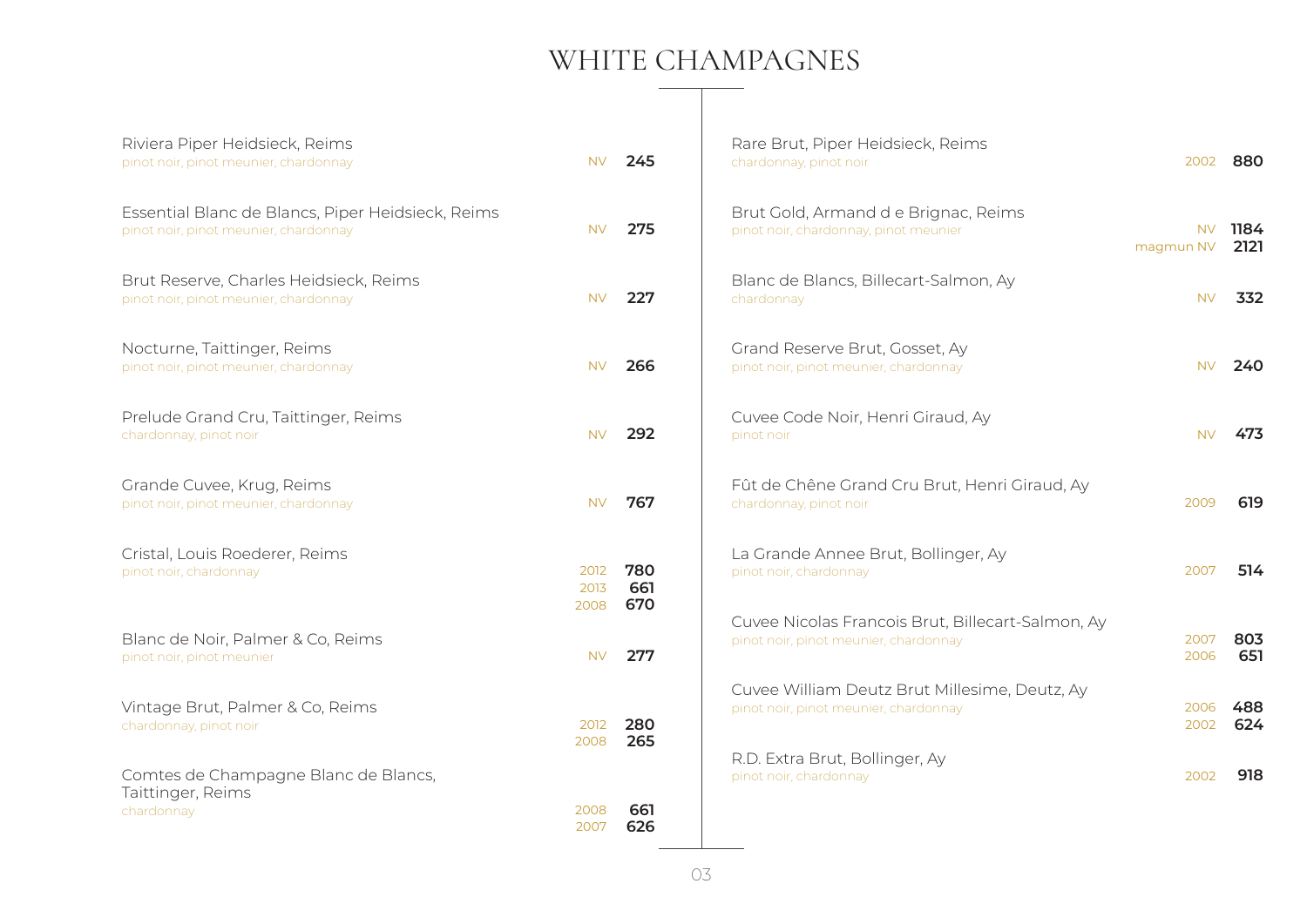### WHITE CHAMPAGNES

| Ice, Moet & Chandon, Epernay<br>pinot noir, pinot meunier, chardonnay                | <b>NV</b><br>magnum NV | 243<br>496  |
|--------------------------------------------------------------------------------------|------------------------|-------------|
| Imperial Brut, Moet & Chandon, Epernay<br>pinot noir, pinot meunier, chardonnay      | <b>NV</b><br>magnum NV | 198<br>404  |
| MCIII, Moet & Chandon, Epernay<br>chardonnay, pinot noir                             |                        | NV 1462     |
| Vintage, Dom Perignon, Epernay<br>chardonnay, pinot noir                             | 2010<br>magnum 2008    | 677<br>1590 |
| P2 Plenitude Brut, Dom Perignon, Epernay<br>chardonnay, pinot noir                   |                        | 2002 1309   |
| Grand Siecle, Laurent Perrier, Tours-Sur-Marne<br>chardonnay, pinot noir             | <b>NV</b>              | 725         |
| Prestige Brut Blanc de Blanc Grand Cru, Duval Leroy,<br>Cote de Blancs<br>chardonnay | 2006                   | 288         |
| Champ Caïn, Jacquesson, Avize<br>pinot noir, pinot meunier, chardonnay               | 2005                   | 658         |
|                                                                                      |                        |             |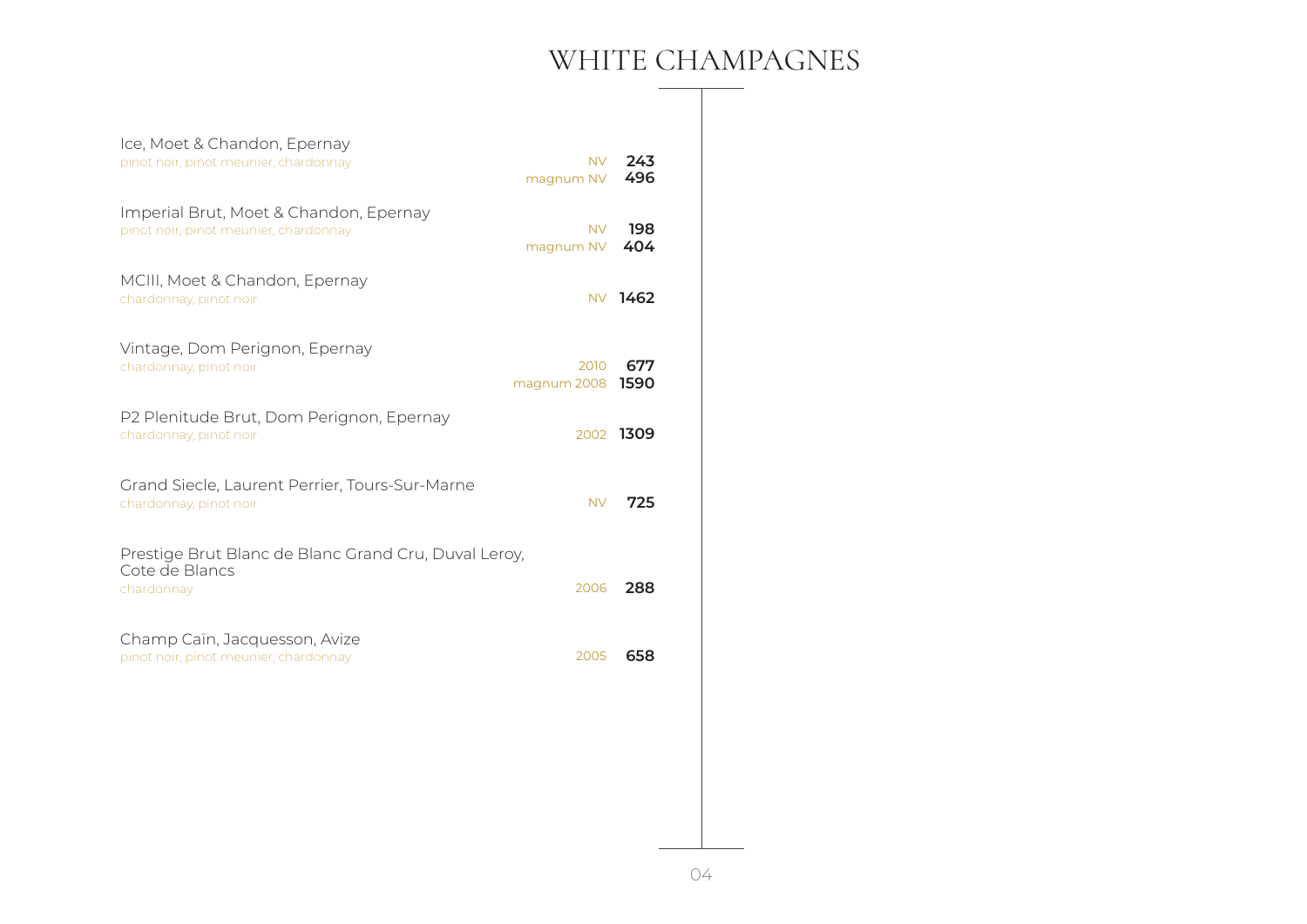### ROSE CHAMPAGNES

| Rose Reserve, Charles Heidsieck, Reims<br>pinot noir, pinot meunier, chardonnay | <b>NV</b>            | 291               | N.I.R., Moet & Chandon, Epernay<br>pinot noir, pinot meunier, chardonnay                          | <b>NV</b> | 235                       |
|---------------------------------------------------------------------------------|----------------------|-------------------|---------------------------------------------------------------------------------------------------|-----------|---------------------------|
| Rose Brut, Krug, Reims<br>pinot noir, pinot meunier, chardonnay                 | NV.                  | 1193              | Dom Perignon Rose Vintage, Moet & Chandon, Epernay<br>pinot noir, chardonnay                      | 2005      | 2006 1309<br>1324         |
| Rare Rose Brut, Piper Heidsieck, Reims<br>pinot noir, chardonnay                | 2007                 | 1373              | magnum 2005                                                                                       | 2004      | 2568<br>1256<br>1996 3245 |
| Comtes de Champagne Rosé, Taittinger, Reims<br>pinot noir, chardonnay           | 2007<br>2006         | 915<br>867        | P2 Plenitude Brut Rose, Dom Perignon, Epernay<br>pinot noir, chardonnay                           |           | 1996 3245                 |
| Rose Millesime Brut, Charles Heidsieck, Reims<br>pinot noir, chardonnay         | 2005<br>2006         | 959<br>491        | Cuvée Rosé, Laurent Perrier, Tours-sur-Marne<br>pinot noir<br>Femme de Champagne Rose de Saignee, | <b>NV</b> | 322                       |
| Grand Rose, Gosset, Ay<br>pinot noir, pinot meunier, chardonnay                 | <b>NV</b>            | 270               | Duval Leroy, Vertus<br>pinot noir                                                                 | 2007      | 811                       |
| Terres Rouge Extra Brut, Jacquesson, Dizy<br>pinot noir                         | 2012<br>2011<br>2009 | 399<br>379<br>479 |                                                                                                   |           |                           |
| Rose Imperial, Moet & Chandon, Epernay<br>pinot noir, pinot meunier, chardonnay | <b>NV</b>            | 234               |                                                                                                   |           |                           |
| Ice Rose, Moet & Chandon, Epernay<br>pinot noir, pinot meunier, chardonnay      | <b>NV</b>            | 502               |                                                                                                   |           |                           |
|                                                                                 |                      |                   |                                                                                                   |           |                           |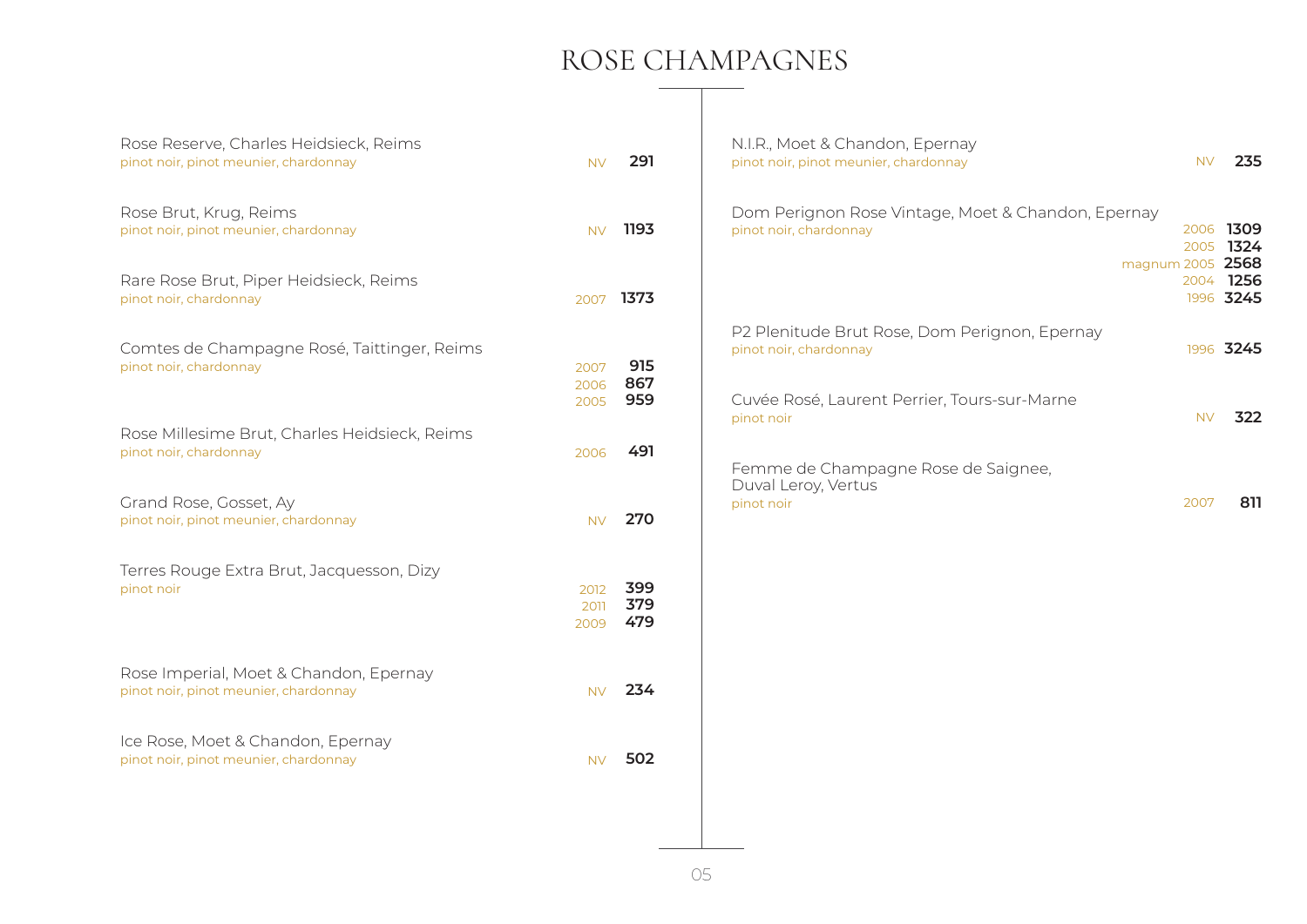### WHITE SPARKLING WINES

 $\overline{\phantom{a}}$ 

| <b>GREECE</b>                                                                                      |           |     | <b>ITALY</b>                                                                                                   |                      |                |
|----------------------------------------------------------------------------------------------------|-----------|-----|----------------------------------------------------------------------------------------------------------------|----------------------|----------------|
| Cuvee Prestige Brut, Domaine Karanikas, Amyntaio<br>xinomavro, assyriko                            | 2016      | 106 | Dosaggio Zero, Arcari e Danesi, DOCG Franciacorta<br>Lombardy<br>chardonnay                                    | 2016                 | 179            |
| Amalia Brut, Tselepos Winery, Arcadia<br>moschofilero                                              | <b>NV</b> | 89  | 'T' Riserva, Arcari e Danesi, DOCG Franciacorta<br>Lombardy<br>chardonnay                                      | 2008                 | 328            |
| Brut Methode Traditionelle, Santo Wines, Santorini<br>assyriko                                     | 2017      | 148 | Cuvee Prestige Brut, Ca' del Bosco, DOCG Franciacorta                                                          |                      |                |
| Sparkling Brut, Douloufakis Winery, Crete<br>vidiano                                               | <b>NV</b> | 108 | Lombardy<br>chardonnay, pinot bianco, pinot nero                                                               | <b>NV</b>            | 218            |
| <b>ITALY</b>                                                                                       |           |     | Cuvee AnnaMaria Clementi, Ca' del Bosco,<br>DOCG Franciacorta Lombardy<br>chardonnay, pinot bianco, pinot nero | 2008                 | 528            |
| Prosecco Extra Brut, Casa Vinicola Botter, DOC Treviso<br>Veneto<br>glera                          | <b>NV</b> | 80  | Moscato D'Asti, La Morandina, DOCG Asti<br>moscato bianco                                                      | 2020<br>2019<br>2018 | 87<br>87<br>87 |
| Prosecco Superiore di Valdobbiadene, La Tordera<br>Brunei, DOCG Valdobbiadene<br>glera             | <b>NV</b> | 82  | Brut Millesimato Metodo Classico, Azienda Agricola<br>Dino Illuminati, Abruzzo<br>trebbiano, verdicchio        | <b>NV</b>            | 116            |
| Prosecco Valdobbiadene Superiore di Cartizze, Bisol,<br><b>DOCG Prosecco</b><br>glera              | <b>NV</b> | 180 |                                                                                                                |                      |                |
| Alma Gran Cuvee, Bellavista, DOCG Franciacorta<br>Lombardy<br>chardonnay, pinot bianco, pinot nero | <b>NV</b> | 183 |                                                                                                                |                      |                |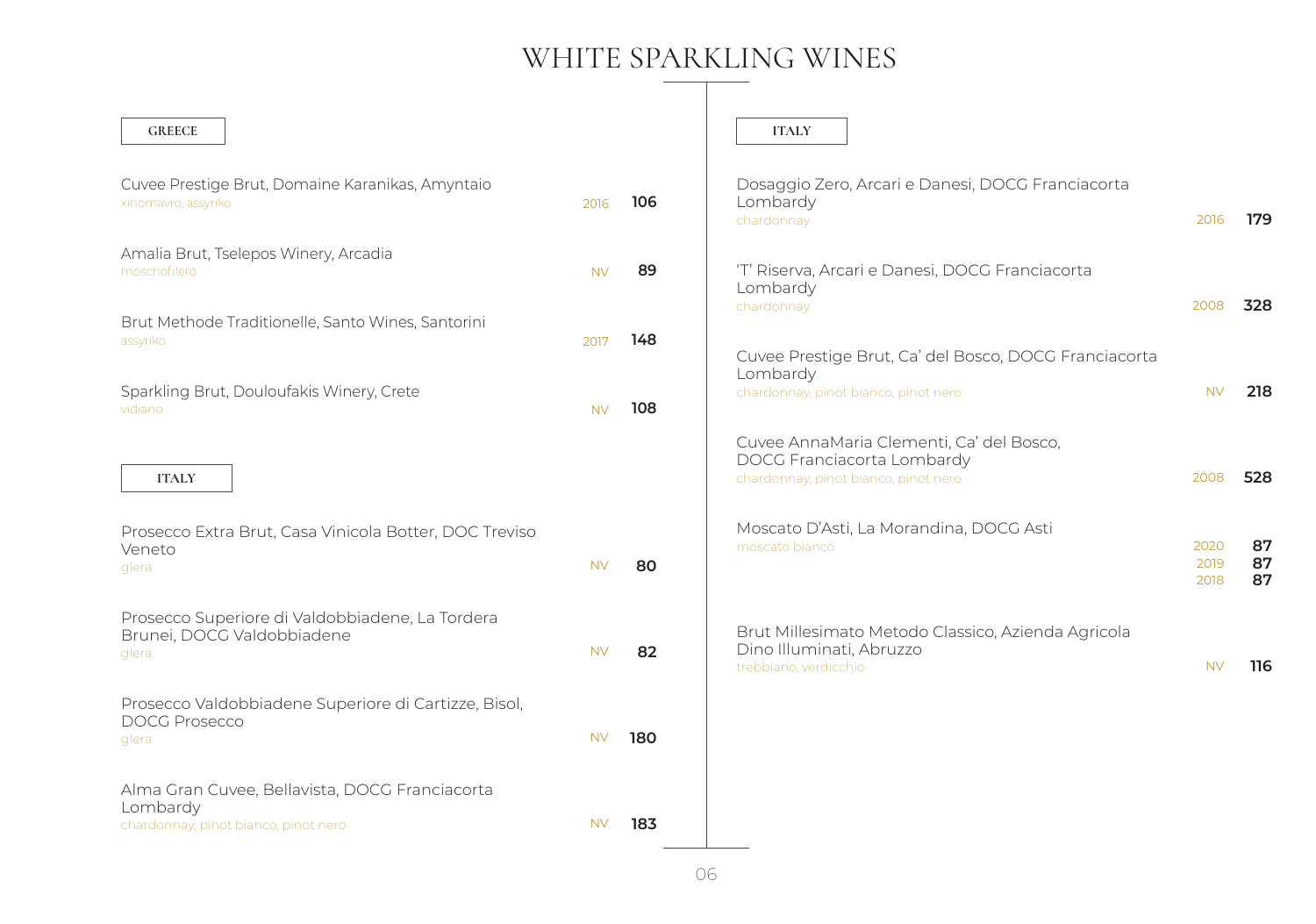### WHITE SPARKLING WINES

| <b>FRANCE</b>                                                                                                         |              |            | <b>ENGLAND</b>                                                            |           |     |
|-----------------------------------------------------------------------------------------------------------------------|--------------|------------|---------------------------------------------------------------------------|-----------|-----|
| Blanc de Blanc Extra Brut, Emile Beyer, AOC Crémant d'Alsace<br>pinot blanc, riesling                                 | <b>NV</b>    | 106        | Classic Cuvee, Nyetimber, Sussex<br>pinot noir, pinot meunier, chardonnay | <b>MV</b> | 262 |
| Petillant Brut La Dilettante, Catherine & Pierre Breton,<br><b>AOC Vouvray</b><br>chenin blanc                        | <b>NV</b>    | 136        | <b>ARGENTINA</b>                                                          |           |     |
| Pétillant Méthode Traditionnelle Brut,<br>Domaine Champalou, AOC Vouvray<br>chenin blanc                              | NV.          | 107        | Champanoise Extra Brut, Bodega Lagarde, Mendoza<br>chardonnay, pinot noir | <b>NV</b> | 155 |
| Brut, Château Langlois, AOC Crémant d' Loire<br>chenin blanc, chardonnay, cabernet franc                              | <b>NV</b>    | 104        | <b>CHILE</b>                                                              |           |     |
| <b>SPAIN</b>                                                                                                          |              |            | Bo Extra Brut, Casas del Bosque, Casablanca<br>chardonnay, pinot noir     | <b>MV</b> | 177 |
| Brut Nature Espumoso de la Finca, Raventos I<br>Blanc, Penedes<br>xarello, macabeo, parellada, chardonnay, pinot noir | 2015         | 136        |                                                                           |           |     |
| Molto Negre Brut, Casa Rojo, DO Cava<br>xarello, macabeo, parellada                                                   | <b>NV</b>    | 136        |                                                                           |           |     |
| Ancestral Montonega, Can Sumoi, Penedes<br>montonega                                                                  | 2018<br>2017 | 100<br>100 |                                                                           |           |     |
|                                                                                                                       |              |            |                                                                           |           |     |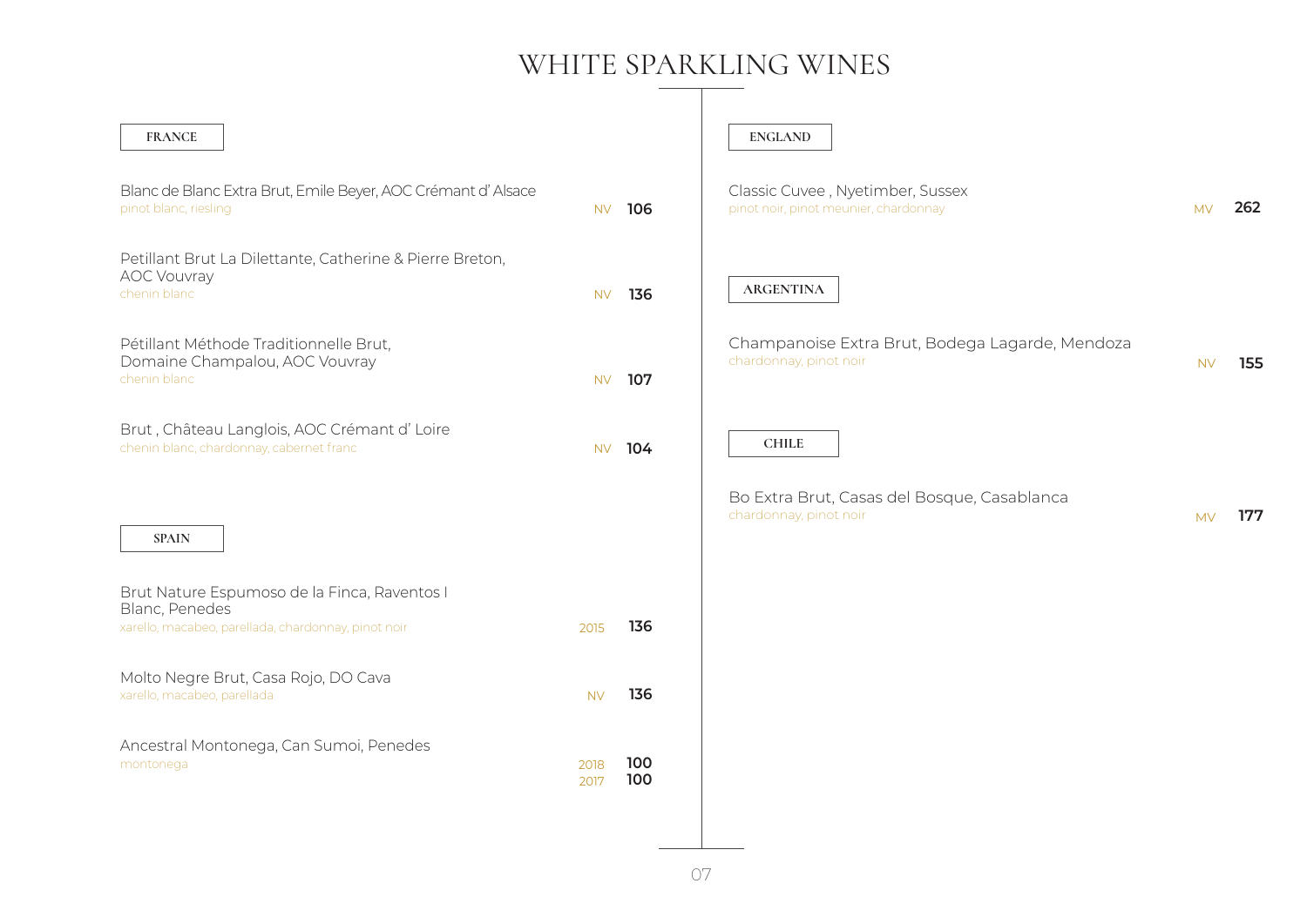### ROSE SPARKLING WINES

| <b>ITALY</b>                                                                         |              |            | <b>CHILE</b>                                                             |           |     |
|--------------------------------------------------------------------------------------|--------------|------------|--------------------------------------------------------------------------|-----------|-----|
| Cuvee Prestige Brut, Ca' del Bosco, DOCG Franciacorta<br>pinot noir, chardonnay      | <b>NV</b>    | 270        | Santa Digna Estelado, Migeul Torres, Curico Valley<br>pais               | <b>NV</b> | 87  |
| Cuvee AnnaMaria Clementi, Ca' del Bosco,<br>DOCG Franciacorta Lombardy<br>pinot nero | 2008         | 557        | <b>AUSTRALIA</b>                                                         |           |     |
| Braida, Giacomo Bologna, DOCG Brachetto d'Acqui<br>brachetto                         | 2020<br>2017 | 102<br>109 | Black Queen Sparkling Shiraz, Peter Lehmann, Barossa<br>Valley<br>shiraz | 2012      | 159 |
| <b>FRANCE</b>                                                                        |              |            |                                                                          |           |     |
| Brut Rosé, Château Langlois, AOC Crémant d' Loire<br>cabernet franc, pinot noir      | <b>NV</b>    | 94         |                                                                          |           |     |
| <b>SPAIN</b>                                                                         |              |            |                                                                          |           |     |
| Ancestral Sumoll, Can Sumoi, Penedes<br>sumoll                                       | 2017         | 107        |                                                                          |           |     |
| <b>ENGLAND</b>                                                                       |              |            |                                                                          |           |     |
| Classic Brut Rose, Nyetimber, Sussex<br>pinot noir, chardonnay                       | <b>MV</b>    | 288        |                                                                          |           |     |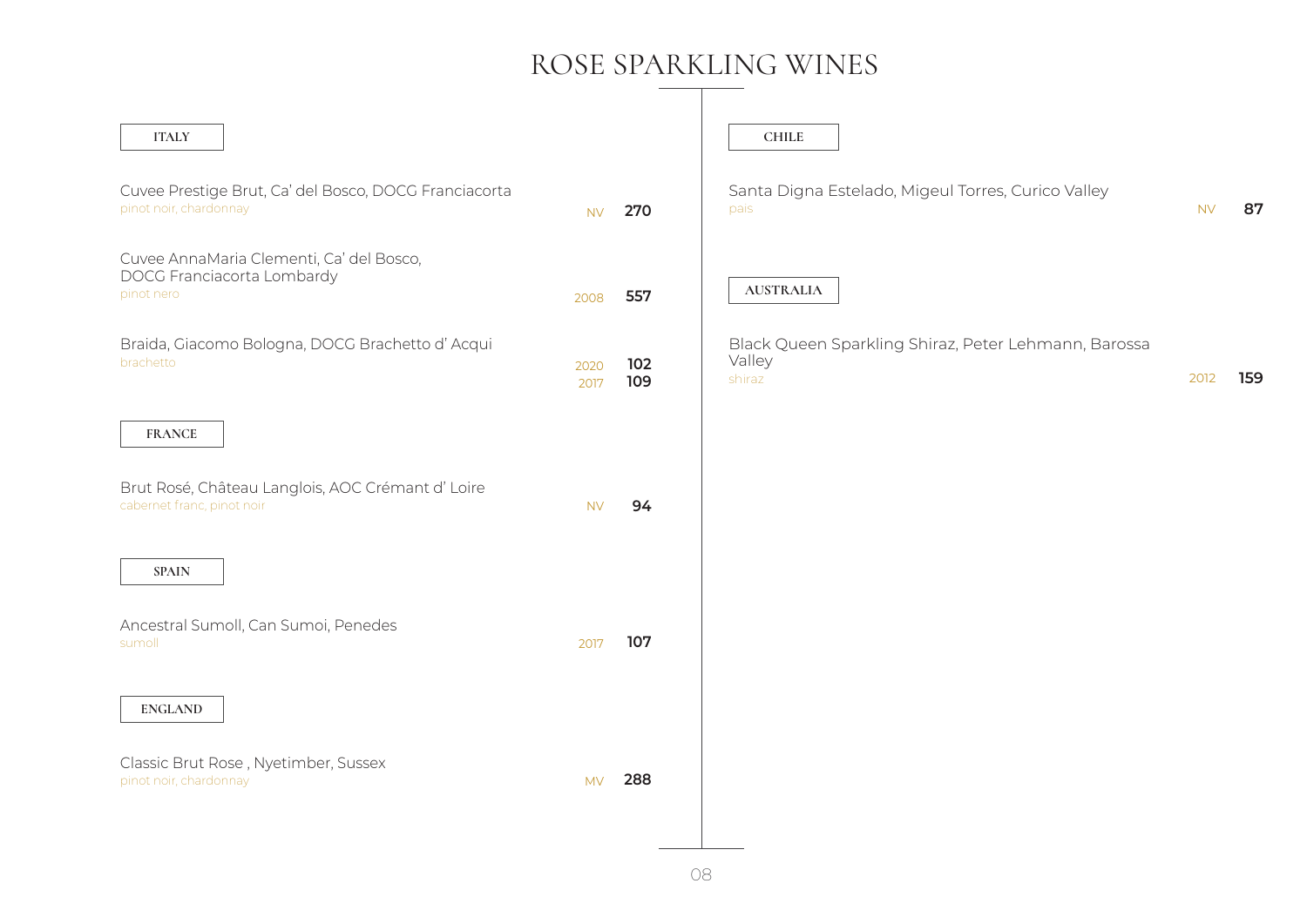#### **NORTHERN GREECE NORTHERN GREECE**

| Kikones Chardonnay, Domaine Kikones, PGI Thrace<br>chardonnay                  | 2019<br>2018<br>2017 | 133<br>133<br>106 |
|--------------------------------------------------------------------------------|----------------------|-------------------|
| Natural Orange Wine, Anatolikos Vineyards, PGI Thrace<br>assyriko, malagousia  | 2018<br>2017         | 193<br>180        |
| Epops, Estate Chatzigeorgiou, PGI Kavala<br>sauvignon blanc                    | 2020                 | 80                |
| Ovilos, Biblia Chora Estate, PGI Kavala<br>semillon, assyriko                  | 2020                 | 130               |
| Plano, Wine Art Estate, PGI Drama<br>malagouzia                                | 2020                 | 80                |
| Techni Alipias, Wine Art Estate, PGI Drama<br>sauvignon blanc, assyriko        | 2020                 | 80                |
| Emphasis, Pavlidis Estate, PGI Drama<br>assyrtiko                              | 2019                 | 92                |
| Semillon Single Vineyard, Domaine Costa Lazaridi, PGI Drama<br>semillon        | 2020                 | 85                |
| Thema, Pavlidis Estate, PGI Drama<br>sauvignon blanc, assyriko                 | 2020                 | 80                |
| Perpetuus, Domaine Nico Lazaridi, PGI Drama<br>semillon                        | 2019<br>2017         | 119<br>119        |
| Deka X, Oenogenesis Winery, PGI Drama<br>sauvignon blanc, semillon, ugni blanc | 2014                 | 99                |
| Chateau Julia, Domaine Costa Lazaridi, PGI Drama<br>chardonnay                 | 2020                 | 82                |

| Emphasis, Pavlidis Estate, PGI Drama<br>chardonnay                    | 2019         | 92         |
|-----------------------------------------------------------------------|--------------|------------|
| Oros, Akrathos Winery, PGI Chalkidiki<br>sauvignon blanc, assyriko    | 2018         | 80         |
| Kormilitsa, Tsantali Vineyards, PGI Agio Oros<br>chardonnay, assyriko | 2018         | 152        |
| Malagousia, Domaine Gerovassiliou, PGI Epanomi<br>malagousia          | 2020         | 80         |
| Viognier, Domaine Gerovassiliou, PGI Epanomi<br>viognier              | 2020<br>2019 | 113<br>106 |
| The Tear of the Pine, Kechris Winery, PGI Thessaloniki<br>assyriko    |              | 85         |
| Prekniariko, Chrisohou Winery, PGI Imathia<br>prekniariko             | 2019<br>2018 | 80<br>80   |
| Trygias Blanc de Noirs, Estate Foundi, PGI Imathia<br>xinomavro       | 2017         | 83         |
| Sauvignon blanc, Alpha Estate, PGI Amyntaio<br>sauvignon blanc        | 2020         | 96         |
| Droumo, Kir Yianni Estate, PGI Amyntaio<br>sauvignon blanc            | 2020<br>2019 | 113<br>109 |
| Assyrtiko, Alpha Estate, PGI Amyntaio<br>assyrtiko                    | 2016         | 119        |
| Alba di Munte, Katogi Averoff, PGI Metsovo<br>traminer                | 2020<br>2019 | 113<br>109 |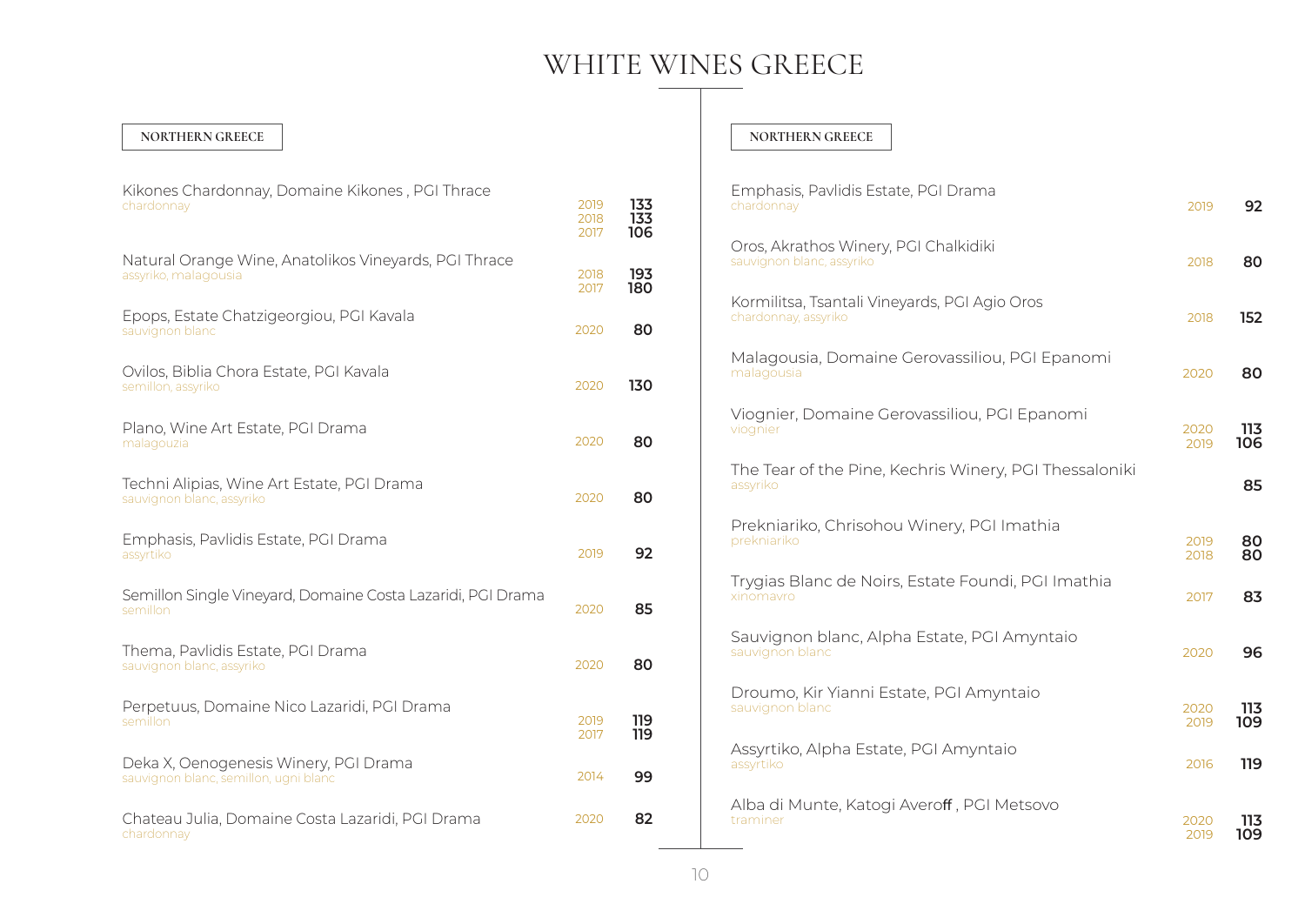| <b>IONIAN ISLANDS</b>                                                    |              |            |
|--------------------------------------------------------------------------|--------------|------------|
| Haritatos Vineyards, Haritatos Estate, PGI Slopes of Aenos<br>moscatella | 2019<br>2017 | 80<br>93   |
| V for Vostilidi, Sarris Winery, PDO Cephalonia<br>vosilidi               | 2019         | 92         |
| Robola Wild Paths, Gentilini Winery, PDO Cephalonia<br>robola            | 2019         | 119        |
| Robola 'R', Gentilini Winery, PDO Cephalonia<br>robola                   | 2017         | 136        |
| Vino di Sasso, Sclavos Wines, PDO Cephalonia<br>robola                   | 2020         | 95         |
| Thymari Petras, Petrakopoulos Wines, PDO Cephalonia<br>robola            | 2020         | 125        |
| Fagias, Sarris Winery, PDO Cephalonia<br>robola                          | 2020<br>2019 | 106<br>120 |

#### $THESSALY$

| Chardonnay, Katsaros Winery, PGI Krania<br>chardonnay                       | 2020         | 101        |
|-----------------------------------------------------------------------------|--------------|------------|
| Meth' Imon Acacia, Dougos Winery, PGI Thessaly<br>assyriko, sauvignon blanc | 2019<br>2017 | 81<br>80   |
| Fume, Karipidis Estate, PGI Thessaly<br>sauvignon blanc                     | 2020         | 82         |
| <b>CENTRAL GREECE</b>                                                       |              |            |
| Kryovrisi, Domaine Chatzimichalis, PGI Atalanti<br>sauvignon blanc          | 2020         | 80         |
| Rimpatrio, Girlemis Winery, PGI Domokos<br>greco di tufo                    | 2018         | 116        |
| Kapnias, Domaine Chatzimichalis, PGI Atalanti<br>chardonnay                 | 2019<br>2015 | 140<br>140 |
| Lenga, Avantis Estate, PGI Evia<br>gewürztraminer                           | 2020         | 80         |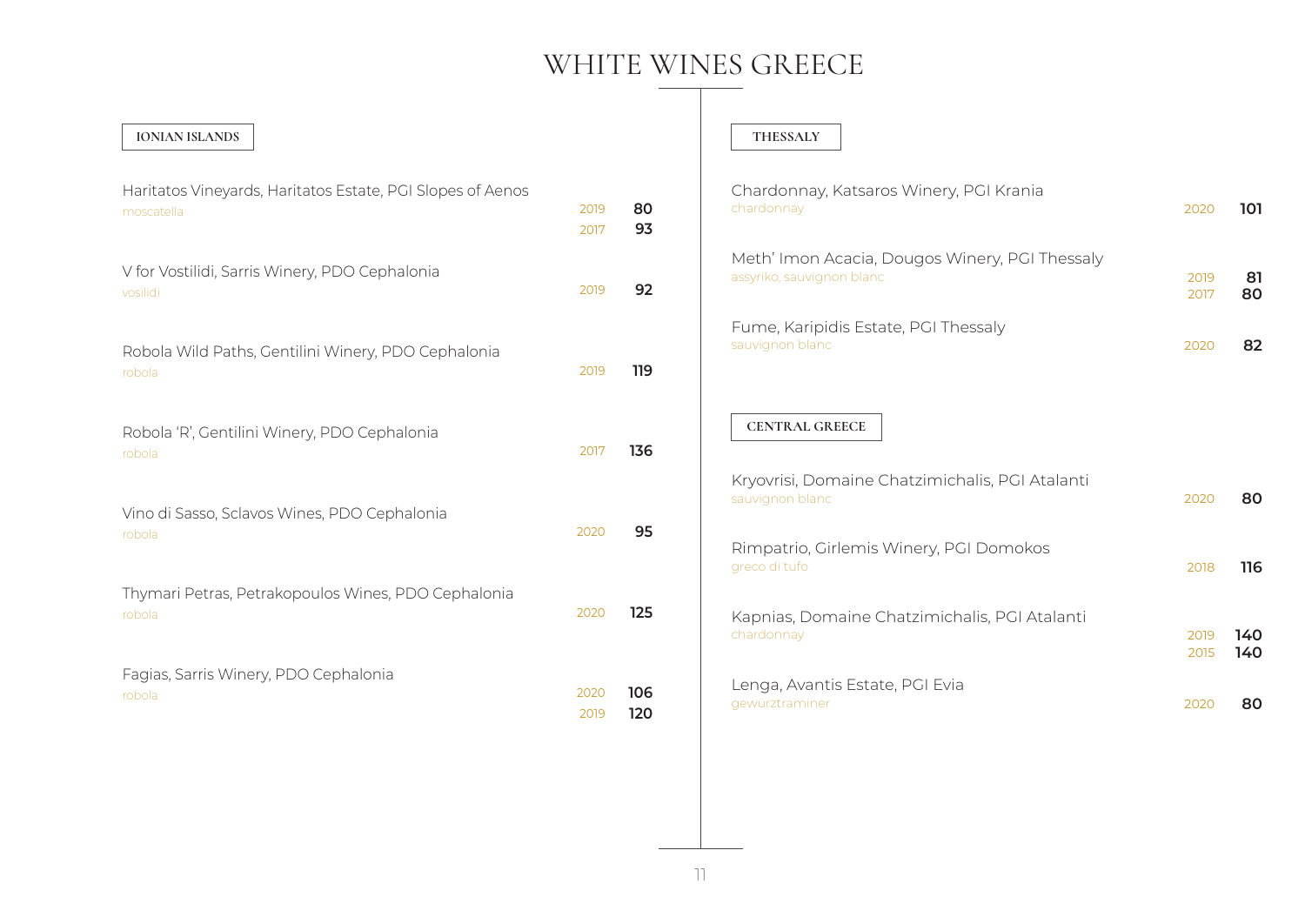| <b>CENTRAL GREECE</b>                                                     |              |            | <b>PELOPONNESE</b>                                                        |              |            |
|---------------------------------------------------------------------------|--------------|------------|---------------------------------------------------------------------------|--------------|------------|
| Assyrtiko Sur Lies, Vriniotis Winery, PGI Evia<br>assyriko                | 2020<br>2019 | 117<br>117 | Ergo, Lantides Winery, PGI Argolida<br>sauvignon blanc                    | 2021<br>2020 | 80<br>80   |
| Pine Forest, Gikas Winery, PGI Attica<br>assyriko                         |              | 80         | Viognier Barrel Fermented, Palivos Vineyards,<br>PGI Argolida<br>viognier | 2020         | 81         |
| PELOPONNESE                                                               |              |            | Viognier Éclectique, Domaine Skouras, PGI Argolida<br>viognier            | 2020<br>2019 | 138<br>130 |
| Muscat Ottonel, Pirgakis Estate, PGI Corinth<br>muscat ottonel            | 2018         | 80         | Dum Vinum Sperum, Domaine Skouras, PGI Argolida<br>chardonnay             | 2019         | 151        |
| Flying birds, Pirgakis Estate, PGI Corinth<br>sauvignon blanc             | 2020         | 80         | Blanc de Gris, Tselepos Winery, PGI Arcadia<br>moschofilero               | 2019         | 80         |
| Le Vigneron Grec, Papargyriou Winery, PGI Corinth<br>assyrtiko, moschoudi | 2020<br>2016 | 95<br>100  | Melissopetra, Tselepos Winery, PGI Arcadia<br>gewürztraminer              | 2019         | 85         |
| Le Roi de Montagnes, Papargyriou Winery, PGI Corinth<br>assyrtiko         | 2018<br>2017 | 134<br>129 | Cava Ta Dora Tou Dionisou, Parparousis, PGI Achaia<br>assyrtiko, athiri   | 2014         | 82         |
| Mantinia, Bosinakis Winery, PDO Mantinia<br>moschofilero                  | 2020         | 80         | Roditis Natural, Sant' Or Wines, PGI Achaia<br>rodiis                     | 2019         | 80         |
| Thea Mantinia, Semeli Estate, PDO Mantinia<br>moschofilero                | 2019         | 80         | Albarino, Mercouri Estate, PGI Ilia<br>albarino                           | 2020<br>2018 | 80<br>99   |
| Kydonitsa, Ieropoulos Family, PGI Argolida<br>kydonitsa                   | 2020<br>2019 | 80<br>80   | Coma Berenices, Mercouri Estate, PGI Ilia<br>viognier                     | 2017         | 80         |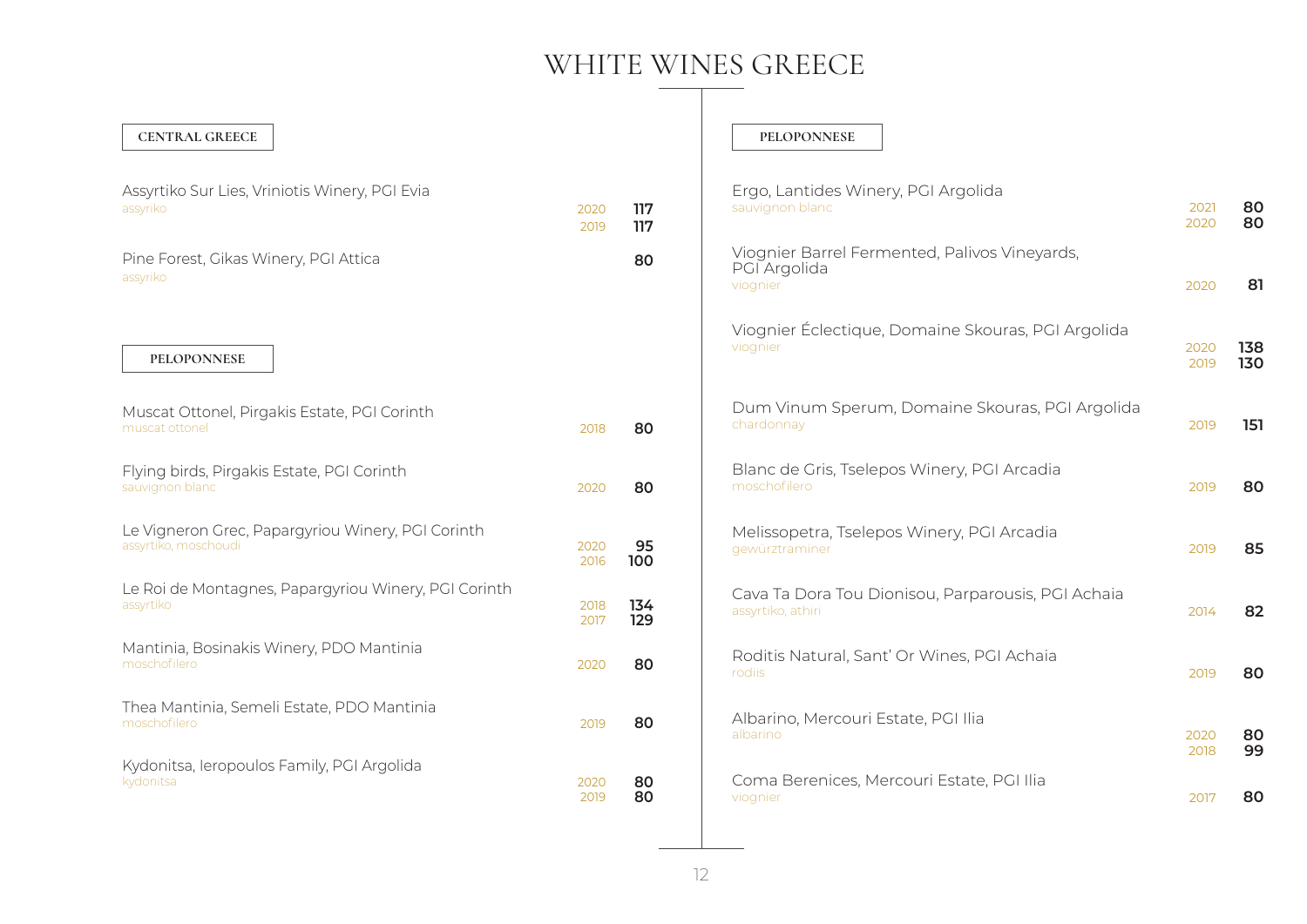| PELOPONNESE                                                              |                                      |                                 | <b>CYCLADES</b>                                                          |              |            |
|--------------------------------------------------------------------------|--------------------------------------|---------------------------------|--------------------------------------------------------------------------|--------------|------------|
| Malagousia, Panagiotopoulos Wines, PGI Messinia<br>malagousia            | 2020<br>2019                         | 80<br>80                        | Santorini, Domaine Sigalas, PDO Santorini<br>assyriko                    | magnum 2014  | 446        |
| Chardonnay, Panagiotopoulos Wines, PGI Messinia<br>chardonnay            | 2019<br>2018<br>magnum 2018          | 80<br>80<br>201                 | Nassitis, Vassaltis Vineyards, PGI Cyclades<br>assyrtiko, athiri, aidani | 2020         | 89         |
| <b>CYCLADES</b>                                                          |                                      |                                 | Santorini, Vassaltis Vineyards, PDO Santorini<br>assyriko                | 2020<br>2016 | 186<br>195 |
| Vaptistis White, Vaptistis Winery, PGI Cyclades<br>assyrtiko, monemvasia | 2017                                 | 109                             | Gramina, Vassaltis Vineyards, PDO Santorini<br>assyriko                  | 2019<br>2018 | 262<br>262 |
| Clos Stegasta, T-Oinos, PGI Tinos<br>assyriko                            | 2020<br>2019                         | 251<br>240                      | Plethora, Vassaltis Vineyards, PDO Santorini<br>assyriko                 | 2018<br>2016 | 365<br>372 |
| Mikra Thira, Terrasea, PDO Santorini<br>assyriko                         | 2019<br>2018                         | 280<br>268                      | Afoura, Anhydrous Winery, PDO Santorini<br>assyriko                      | 2019<br>2015 | 186<br>195 |
| Andronis Concept, Andronis Exclusive, PDO Santorini<br>assyrtiko         | 2018<br>2017                         | 136<br>136                      | Pure, Volcanic Slopes Vineyards, PDO Santorini<br>assyriko               | 2017<br>2016 | 212<br>223 |
| Nychteri, Domaine Sigalas, PDO Santorini<br>assyriko                     | 2019<br>2016                         | 280<br>267                      | Aidani, Argyros Estate, PGI Santorini<br>aidani                          | 2020         | 133        |
| Kavalieros, Domaine Sigalas, PDO Santorini<br>assyriko                   | 2019<br>2017<br>2016<br>2015<br>2014 | 224<br>230<br>237<br>245<br>254 | Santorini, Argyros Estate, PDO Santorini<br>assyriko                     | 2019         | 136        |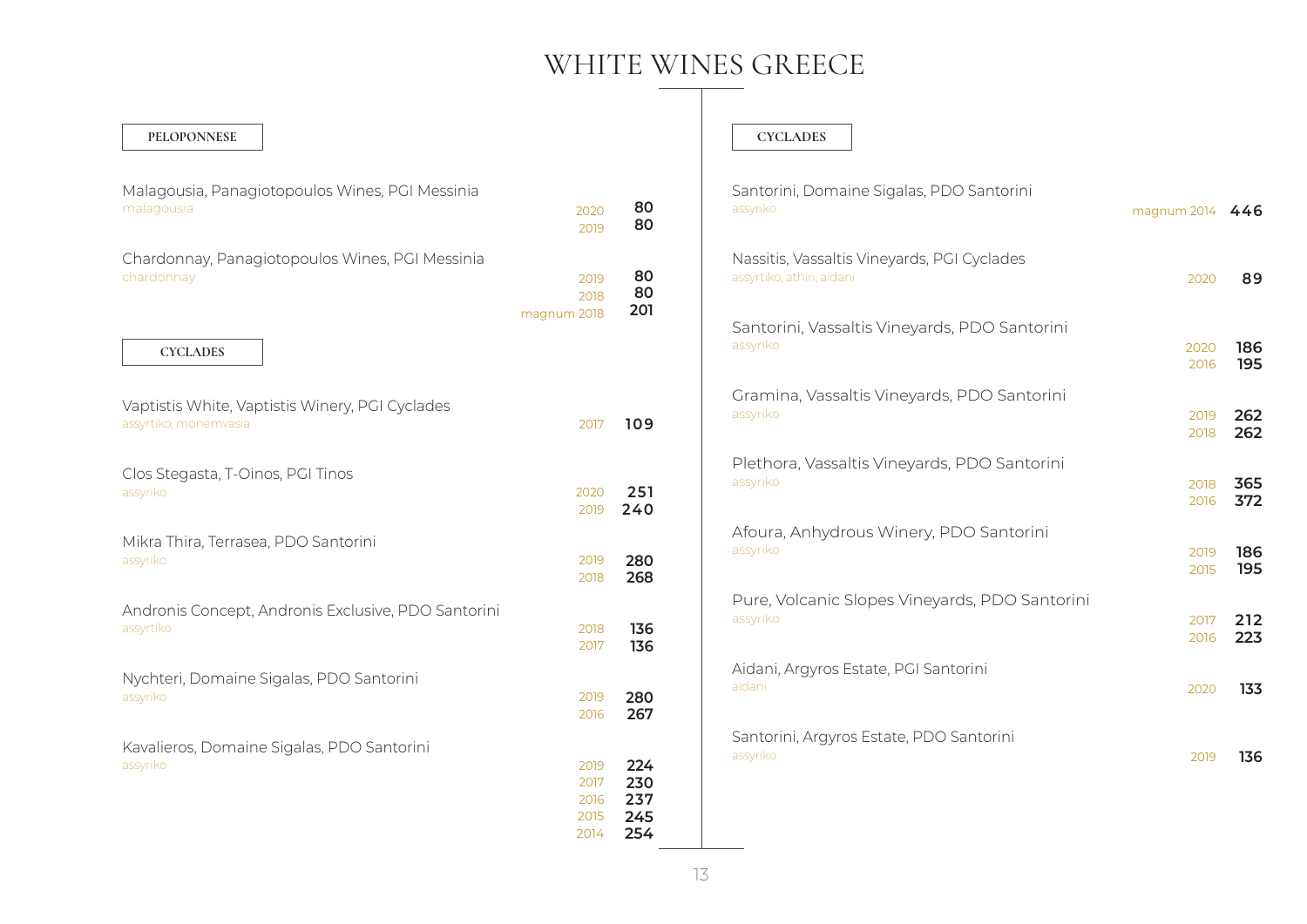| 34, Karamolegos Winery, PDO Santorini<br>assyriko                | 2019                         | 136                      |
|------------------------------------------------------------------|------------------------------|--------------------------|
| Santorini, Karamolegos Winery, PDO Santorini<br>assyriko         | 2016                         | 161                      |
| Assyrtiko Wild Ferment, Gaia Wines, PDO Santorini<br>assyriko    | 2020                         | 155                      |
| Mystirio, Karamolegos Winery, PDO Santorini<br>assyriko          | 2018<br>2017                 | 158<br>158               |
| Thalassitis Submerged, Gaia Wines, PDO Santorini<br>assyriko     | 2016                         | 688                      |
| Aidani, Hatzidakis Winery, PDO Santorini<br>aidani               | 2020                         | 136                      |
| Santorini Familia, Hatzidakis Winery, PDO Santorini<br>assyrtiko | 2020                         | 136                      |
| Santorini Canava Chryssou, Tselepos Winery,                      |                              |                          |
| <b>PDO Santorini</b><br>assyrtiko                                | 2020<br>2018<br>2015<br>2014 | 143<br>143<br>174<br>186 |
| Cuvee No 15, Hatzidakis Winery, PDO Santorini<br>assyriko        | 2020<br>2017                 | 177<br>177               |
| Skafida, Acroterra, PDO Santorini<br>assyriko                    | 2016                         | 212                      |

#### **CYCLADES CYCLADES**

| Laoudia, Tselepos Winery, PDO Santorini<br>assyriko                  | 2019<br>2017                        | 198<br>190               |
|----------------------------------------------------------------------|-------------------------------------|--------------------------|
| Skytali, Hatzidakis Winery, PDO Santorini<br>assyriko                | 2018<br>magnum 2016                 | 177<br>390               |
| Nychteri Canava Chryssou, Tselepos Winery, PDO Santorini<br>assyriko | 2020<br>2018                        | 177<br>190               |
| Nychteri, Hatzidakis Winery, PDO Santorini<br>assyriko               | 2019<br>2018                        | 143<br>164               |
| Aidani, Gavalas Winery, PGI Santorini<br>aidani                      | 2019                                | 143                      |
| Cuvee Monsignori, Argyros Estate, PDO Santorini<br>assyriko          | 2018                                | 164                      |
| Pyritis, Karamolegos Winery, PDO Santorini<br>assyriko               | 2019<br>2018<br>2016<br>magnum 2016 | 183<br>191<br>185<br>343 |
| Santorini Natural Ferment, Gavalas Winery, PDO Santorini<br>assyriko | 2018                                | 136                      |
| Nykteri, Gavalas Winery, PDO Santorini<br>assyriko                   | 2019                                | 171                      |
|                                                                      |                                     |                          |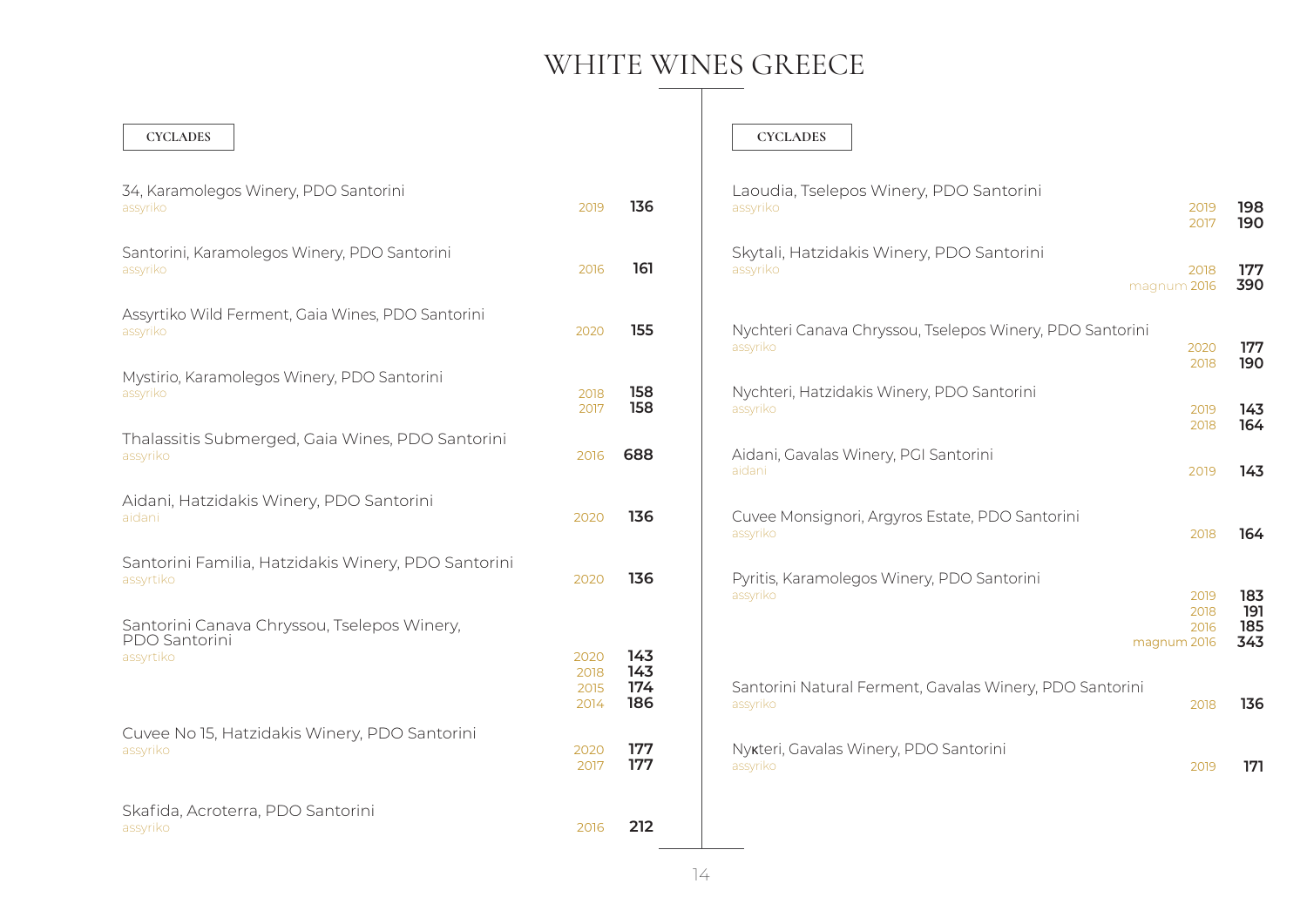| <b>CYCLADES</b>                                                      |              |            | <b>CRETE</b>                                         |
|----------------------------------------------------------------------|--------------|------------|------------------------------------------------------|
| Nykteri, Venetsanos Winery, PDO Santorini<br>assyrtiko               | 2019<br>2018 | 148<br>155 | Aeriko, Digenakis Wines,<br>sauvignon blanc, dafni   |
| Santorini Grande Reserve, Santo Wines, PDO Santorini<br>assyrtiko    | 2018<br>2017 | 155<br>146 | Paliarda, Digenakis wine<br>assyrtiko                |
| Irini, Santo Wines, PDO Santorini<br>assyrtiko                       | 2017         | 186        | Turtle Vineyard, Miliaraki<br>roussanne, vidiano     |
| Selladia, Boutari, PDO Santorini<br>assyrtiko, athiri, aidani        | 2008         | 212        | Aspros lagos, Douloufaki<br>vidiano                  |
|                                                                      |              |            | Grifos, Silva Daskalaki, PO<br>vidiano               |
| <b>CRETE</b>                                                         |              |            | Sera, Silva Daskalaki, PGI<br>plyto, sauvignon blanc |
| Muscat of Spinas, Strataridakis Winery, PGI Crete<br>muscat of Spina | 2020         | 80         | Vilana, Gavalas Wines, PO<br>vilana                  |
| Aspra Charakia, Strataridakis Winery, PGI Crete<br>vidiano           | 2018         | 80         | Vidiano, Diamantakis Wi                              |
| Sitia, Domaine Economou, DPO Sitia<br>vilana, thrapsathiri           | 2013         | 123        | vidiano                                              |
| Armi Single Area, Lyrarakis Wines, PGI Irakleio<br>thrapsathiri      | 2020<br>2018 | 89<br>85   |                                                      |

| Aeriko, Digenakis Wines, PGI Irakleio                         | 2020 | 80  |
|---------------------------------------------------------------|------|-----|
| sauvignon blanc, dafni                                        | 2019 | 80  |
| Paliarda, Digenakis wines, PGI Irakleio<br>assyrtiko          | 2019 | 80  |
| Turtle Vineyard, Miliarakis Winery, PGI Irakleio              | 2019 | 82  |
| roussanne, vidiano                                            | 2018 | 83  |
| Aspros lagos, Douloufakis Winery, PGI Irakleio<br>vidiano     | 2020 | 82  |
| Grifos, Silva Daskalaki, PGI Irakleio                         | 2019 | 135 |
| vidiano                                                       | 2017 | 130 |
| Sera, Silva Daskalaki, PGI Irakleio<br>plyto, sauvignon blanc | 2019 | 84  |
| Vilana, Gavalas Wines, PGI Irakleio<br>vilana                 | 2018 | 80  |
| Vidiano, Diamantakis Winery, PGI Irakleio                     | 2020 | 80  |
| vidiano                                                       | 2019 | 80  |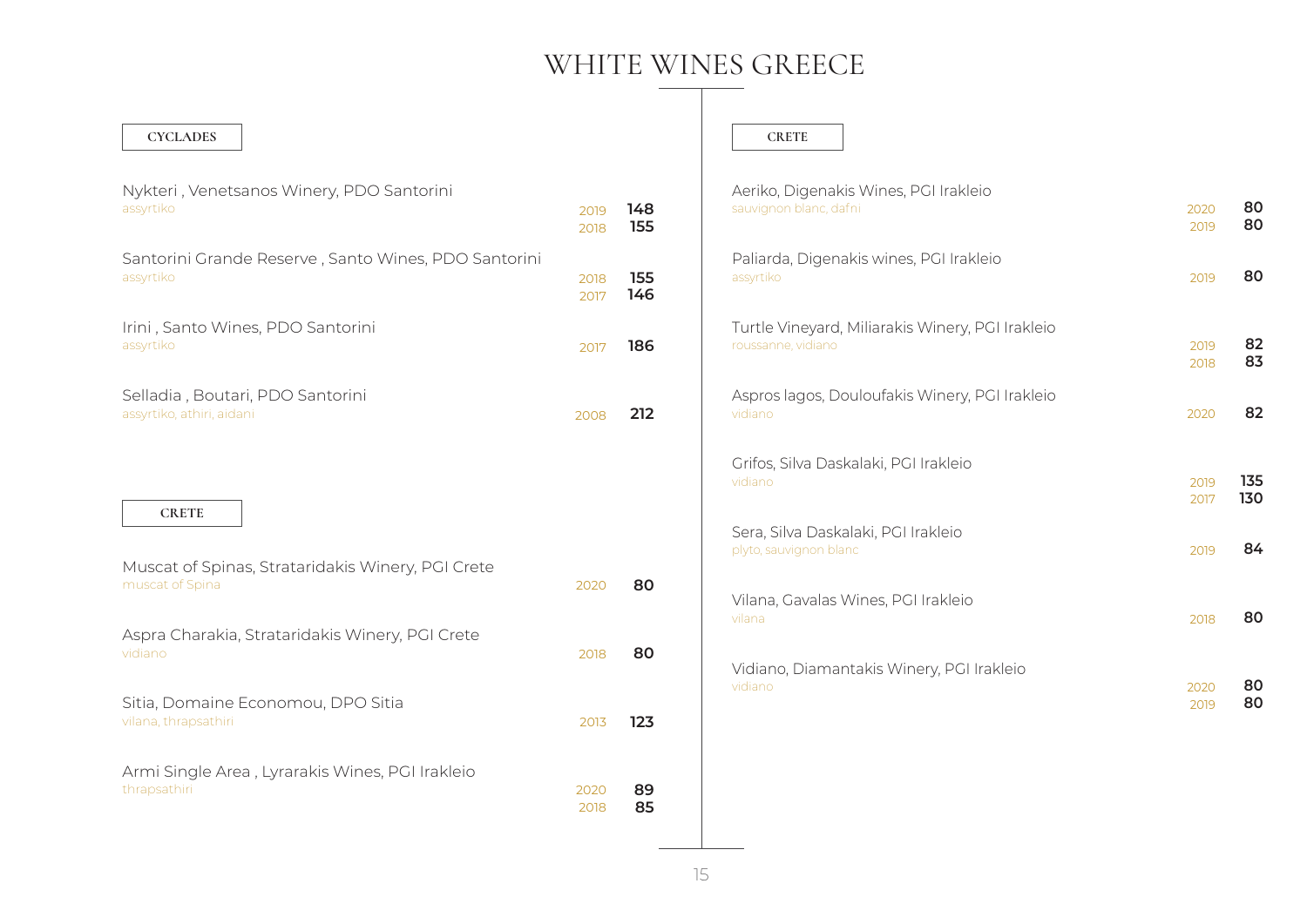| <b>CRETE</b>                                                       |              |            |
|--------------------------------------------------------------------|--------------|------------|
|                                                                    |              |            |
| Diamantopetra, Diamantakis Winery, PGI Crete<br>vidiano, assyrtiko | 2019         | 80         |
|                                                                    | 2018         | 80         |
|                                                                    | magnum 2019  | 143        |
| Nostos the journey Roussanne, Manousakis Winery,<br>PGI Chania     |              |            |
| roussanne                                                          | 2020         | 138        |
|                                                                    | 2019<br>2017 | 133<br>133 |
|                                                                    |              |            |
| <b>DODECANESE</b>                                                  |              |            |
|                                                                    |              |            |
| Pithari, Afianes Wines, PGI Ikaria                                 |              |            |
| begleri                                                            | 2018         | 220        |
|                                                                    |              |            |
|                                                                    |              |            |
|                                                                    |              |            |
|                                                                    |              |            |
|                                                                    |              |            |
|                                                                    |              |            |
|                                                                    |              |            |
|                                                                    |              |            |
|                                                                    |              |            |
|                                                                    |              |            |
|                                                                    |              |            |
|                                                                    |              |            |
|                                                                    |              |            |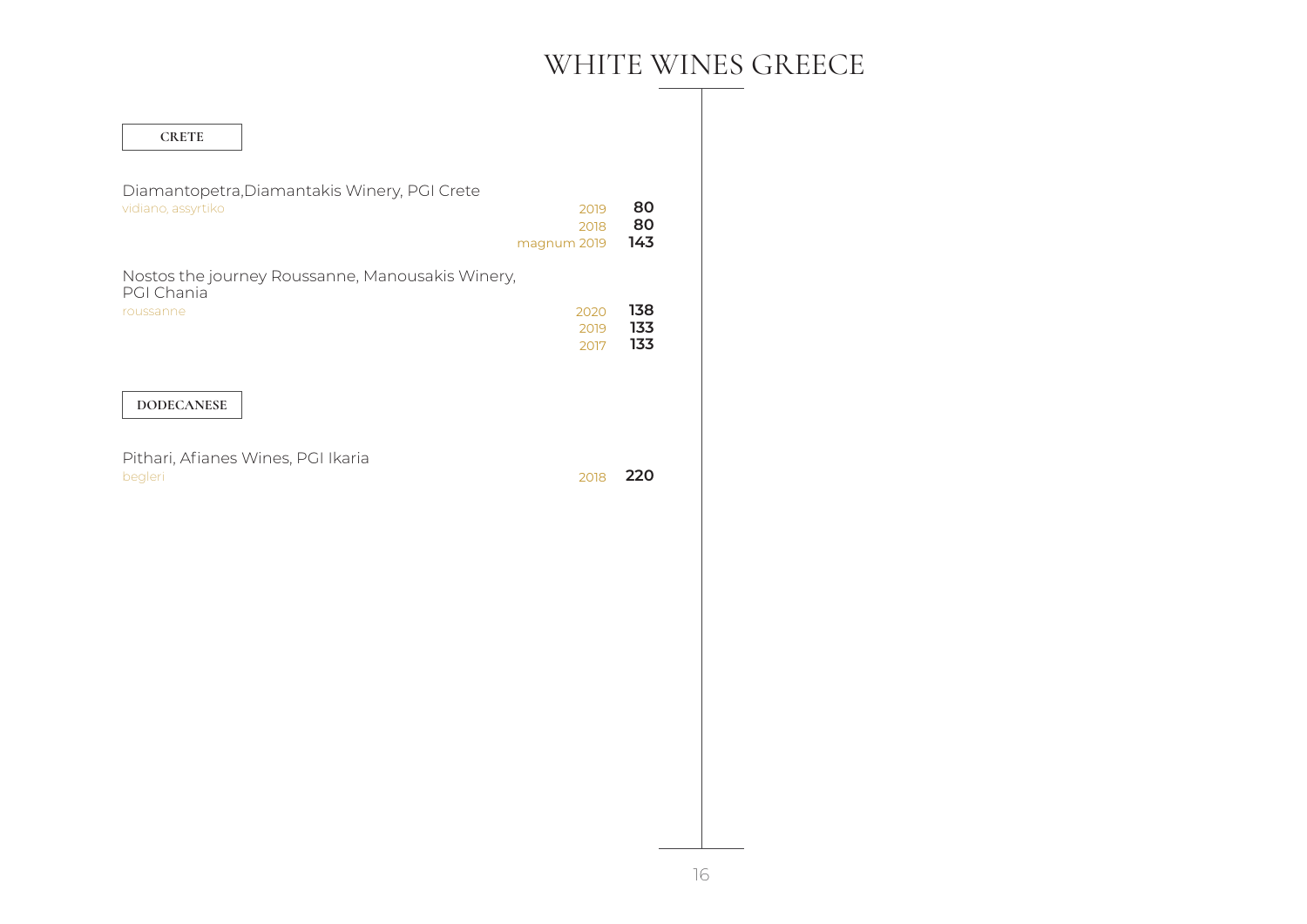#### **FRIULI – VENEZIA GIULIA**

| Friulano, Schiopetto, DOC Collio<br>friulano                                                                             | 2017<br>2016         | 130<br>136        |
|--------------------------------------------------------------------------------------------------------------------------|----------------------|-------------------|
| Pinot grigio, Jermann, IGT Venezia Giulia<br>pinot grigio                                                                | 2017                 | 136               |
| Sauvignon blanc, Schiopetto, DOC Collio<br>sauvignon blanc                                                               | 2018<br>2017<br>2016 | 141<br>141<br>136 |
| Vintage Tunina, Jermann, IGT Venezia Giulia<br>sauvignon blanc, chardonnay, ribolla gialla, malvasia, istrianna, picolit | 2016                 | 258               |
| Pinot Grigio, La Tunella, DOC Colli Orientali<br>pinot grigio                                                            | 2020                 | 90                |
| Terre Alte, Livio Felluga, DOCG Rosazzo<br>friulano, pinot bianco, sauvignon blanc                                       | 2016                 | 236               |

#### **TRENTINO- ALTO ADIGE**

| Pinot Grigio, Elena Walch, DOC Alto Adige<br>pinot grigio                       | 2020                 | 102               |
|---------------------------------------------------------------------------------|----------------------|-------------------|
| Vigna Kastelaz, Elena Walch, DOC Alto Adige<br>gewurztraminer                   | 2019<br>2017<br>2016 | 183<br>173<br>186 |
| Beyond the clouds, Elena Walch, DOC Alto Adige<br>chardonnay                    | 2016                 | 248               |
| Fontanasanta Manzoni, Foradori,<br>IGT Vigneti delle Dolomiti<br>manzoni bianco | 2018                 | 167               |
| <b>LOMBARDY &amp; VENETO</b>                                                    |                      |                   |
| Fior D'Arancio, Cantina Colli Euganei, DOCG Veneto<br>moscato giallo            | 2018<br>2017         | 80<br>80          |
| Otto, Pra, DOC Soave Classico<br>garganega                                      | 2020<br>2017         | 113<br>104        |
| Castelcerino, Filippi, DOC Colli Scaligeri<br>garganega                         | 2017                 | 94                |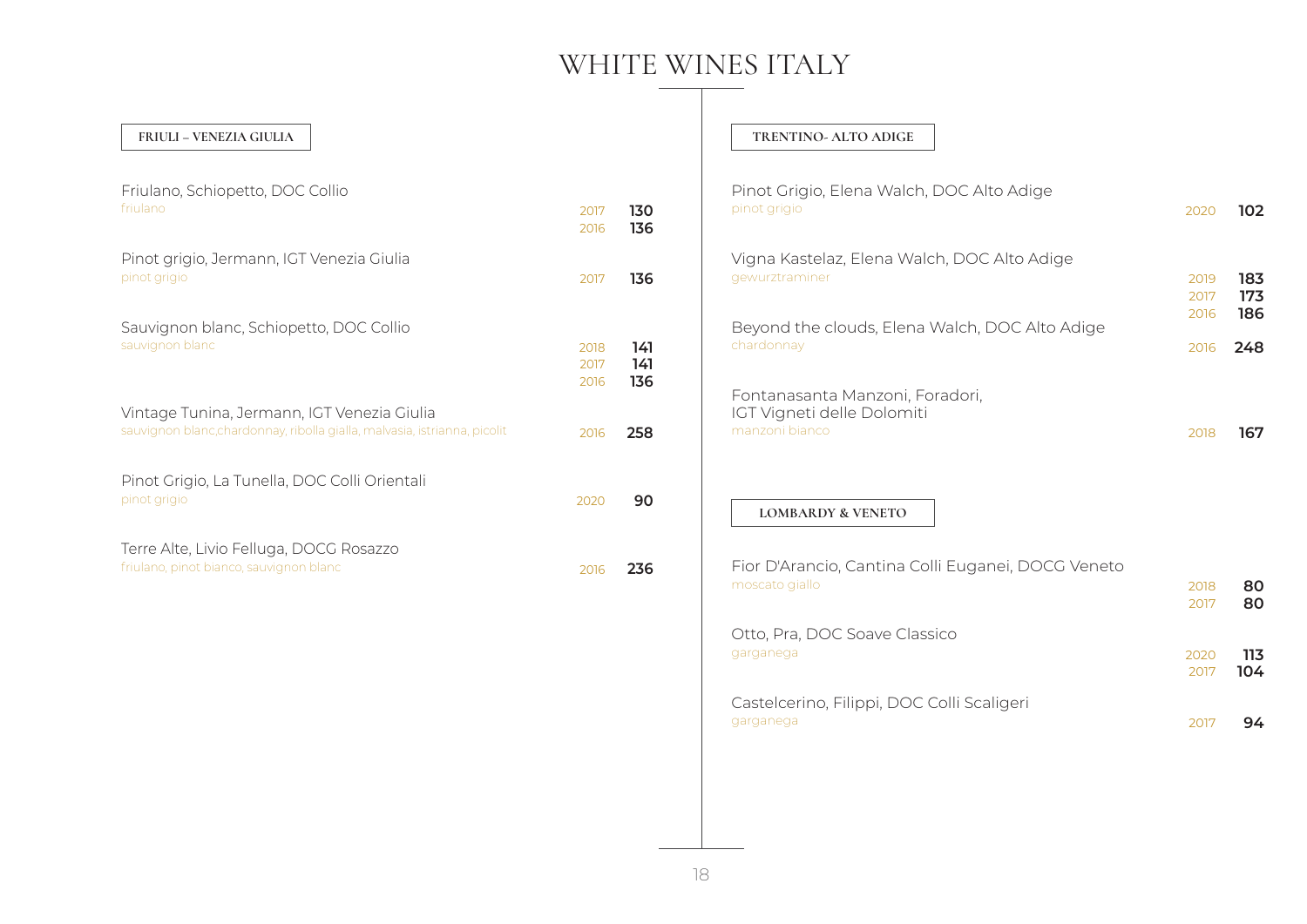#### **LOMBARDY & VENETO**

| Vigneto du Lot, Inama, DOC Soave Classico<br>garganega, verdicchio | 2018<br>2016         | 180<br>167        |
|--------------------------------------------------------------------|----------------------|-------------------|
| Vulcaia Fume, Inama, IGT Veneto<br>sauvignon blanc                 | 2018                 | 198               |
| Selva, Selva Capuzza, DOC Lombardy<br>lugana                       | 2016                 | 119               |
| <b>PIEDMONT</b>                                                    |                      |                   |
| Gavi, Pio Cesare, DOCG Gavi<br>cortese                             | 2020<br>2019<br>2017 | 117<br>117<br>123 |
| Cor de Chasse, Bava, DOCG Gavi<br>cortese                          | 2018                 | 118               |
| Timorasso, Oltretorrente, DOC Colli Tortonesi<br>timorasso         | 2018                 | 125               |
|                                                                    |                      |                   |

#### **PIEDMONT**

| Blange, Ceretto, DOC Langhe<br>arneis                                        | 2018                 | 119                |
|------------------------------------------------------------------------------|----------------------|--------------------|
| Langhe Bianco Limited Edition, La Spinetta,<br>DOC Langhe<br>sauvignon blanc | 2015                 | 176                |
| Rossj-Bass, Gaja, DOC Langhe<br>chardonnay, sauvignon blanc                  | 2020<br>2018         | 295<br>327         |
| Riesling Petracine, G.D. Vajra, DOC Langhe<br>riesling                       | 2017<br>2016         | 143<br>143         |
| Lidia, La Spinetta, DOC Langhe<br>chardonnay                                 | 2015                 | 279                |
| Bussiador, Poderi Aldo Conterno, DOC Langhe<br>chardonnay                    | 2017<br>2015         | 318<br>303         |
| Gaia & Rey, Gaja, DOC Langhe<br>chardonnay                                   | 2020<br>2016<br>2006 | 927<br>943<br>1256 |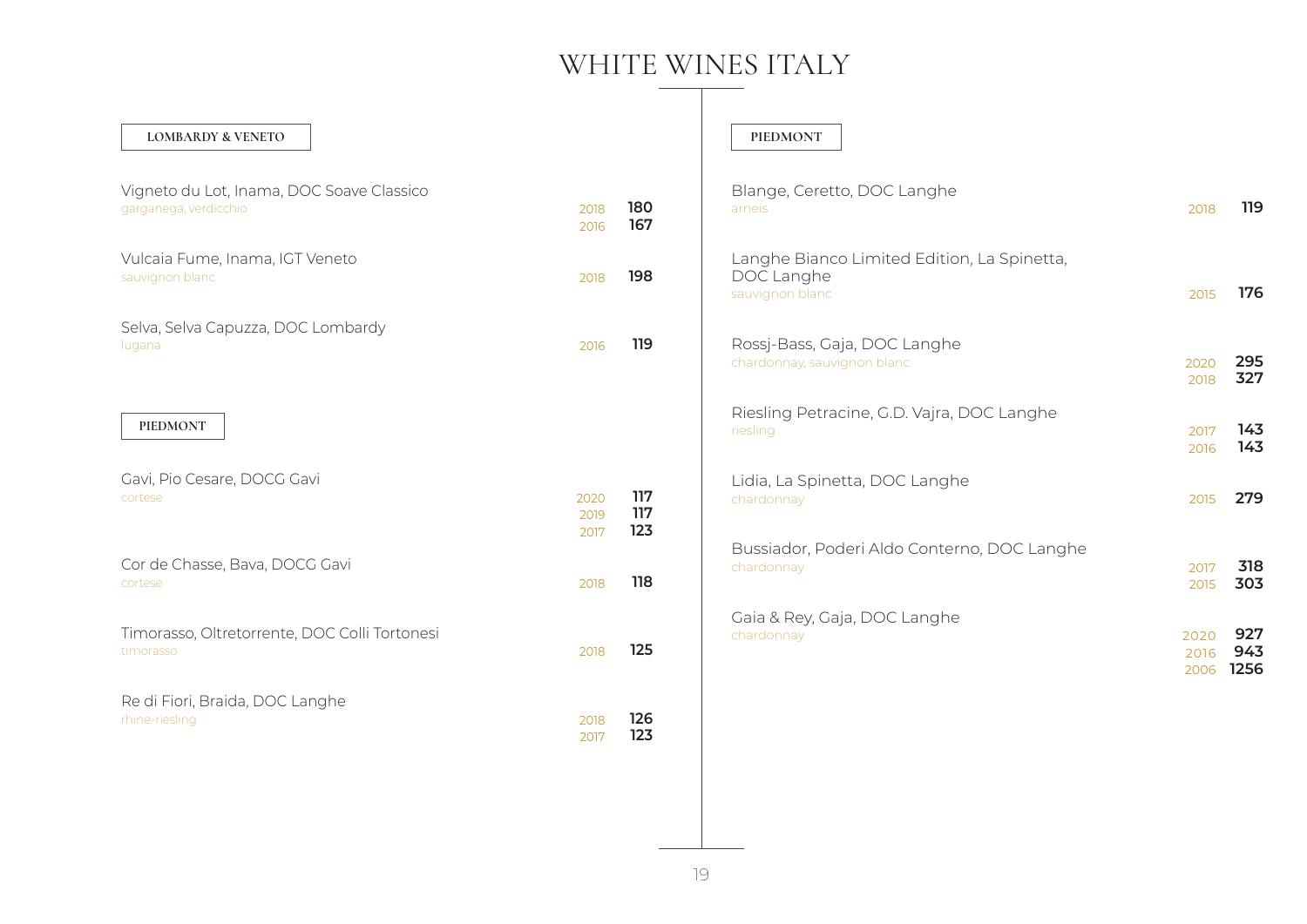| TUSCANY                                                                                       |                      |                   | MARCHE, UMBRIA & CAMPANIA                                                              |              |            |
|-----------------------------------------------------------------------------------------------|----------------------|-------------------|----------------------------------------------------------------------------------------|--------------|------------|
| Boggina B, Petrolo Winery, IGT Toscana<br>trebbiano toscano                                   | 2018                 | 273               | Arneto, Tenuta Bellafonte, IGT Umbria<br>trebbiano spoletino                           | 2015         | 136        |
| Batar, Querciabella, IGT Toscana<br>chardonnay, pinot blanc                                   | 2018<br>2015         | 360<br>342        | Torre di Giano Vigna il Pino, Lungarotti, DOC Torgiano<br>trebbiano                    | 2012         | 162        |
| Ben, Fattoria Nittardi, IGT Toscana<br>vermentino                                             | 2020<br>2019<br>2018 | 102<br>99<br>99   | Cervaro, Castello Della Sala Marchesi Antinori, IGT<br>Umbria<br>chardonnay, grechetto | 2016<br>2014 | 257<br>268 |
| Al poggio, Castello di Ama, IGT Toscana<br>chardonnay, pinot gris                             | 2017                 | 153               | Fiobbo, Aurora, DOCG Offida<br>pecorino                                                | 2015         | 87         |
| La Pettegola, Castello Banfi, IGT Toscana<br>vermentino                                       | 2017                 | 82                | Passerina, Azienda Agricola Dino illuminati,<br>DOC Controguerra<br>passerina          | 2017         | 80         |
| Solosole, Tenuta Poggio al Tesoro, DOC Bolgheri<br>vermentino                                 | 2017                 | 112               | Pecorino, Cirelli La Collina Biologica,<br><b>IGT Colline Pescaresi</b><br>pecorino    | 2017         | 106        |
| Poggio Alle Gazze, Ornellaia, IGT Toscana<br>sauvignon blanc, vermenino, verdicchio, viognier | 2019<br>2017         | 162<br>228        | Anfora, Cirelli La Collina Biologica, DOC Trebbiano<br>d'Abruzzo                       |              |            |
| Vistamare, Ca' Marcanda, IGT Toscana<br>vermentino, viognier, fiano                           | 2020<br>2018<br>2017 | 229<br>230<br>220 | trebbiano<br>Fiano di Avellino, Feudi di San Gregorio, DOCG Avellino                   | 2016<br>2017 | 152<br>101 |
|                                                                                               |                      |                   | fiano<br>Ciro 906, Ciro Picariello, DOCG Avellino<br>fiano                             | 2018<br>2014 | 164<br>164 |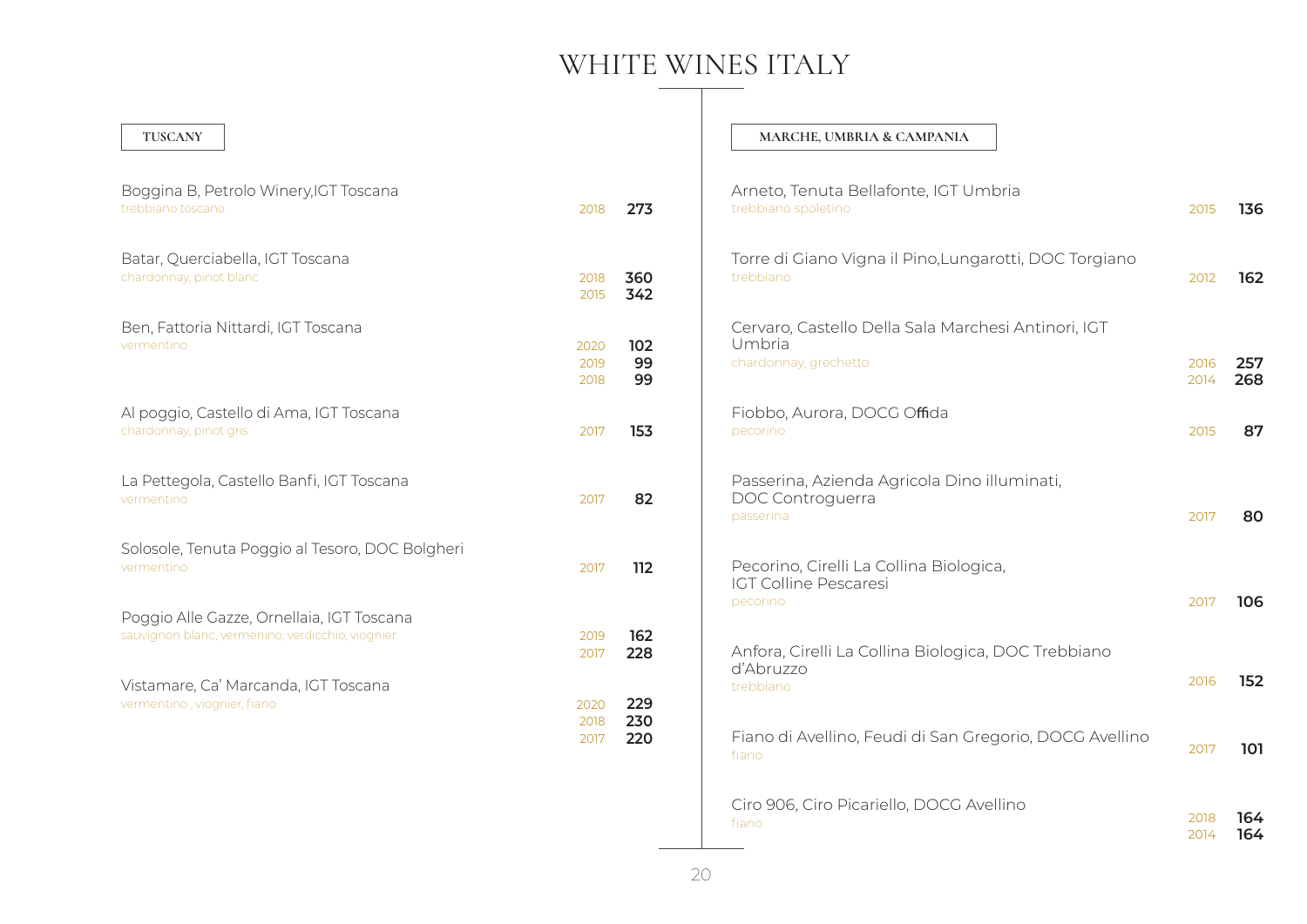| MARCHE, UMBRIA & CAMPANIA                                                                                             |                      |                   |
|-----------------------------------------------------------------------------------------------------------------------|----------------------|-------------------|
| Greco di Tufo, Feudi di San Gregorio, DOCG Avellino<br>greco di tufo                                                  | 2017                 | 101               |
| Bajola, Alice Ianoco, IGT Ischia<br>vermentino, viognier, incrocio manzoni, malvasia delle lipari,<br>sauvignon blanc | 2016                 | 136               |
| <b>SICILY</b>                                                                                                         |                      |                   |
| Etna bianco, Tenuta delle Terre Nere, DOC Etna<br>carricante, catarratto                                              | 2019<br>2017         | 108<br>108        |
| Passobianco, Passopisciaro, IGT Terre Siciliane<br>chardonnay                                                         | 2016                 | 183               |
| Etna bianco Santo Spirito Niche, Tenuta delle Terre Nere,<br>DOC Etna<br>carricante                                   | 2016                 | 147               |
| Cometa, Planeta, DOC Menfi<br>fiano                                                                                   | 2019<br>2018<br>2017 | 182<br>175<br>175 |
| Etna bianco, Benanti, DOC Etna<br>carricante                                                                          | 2016                 | 113               |
| Anthilia, Donnafugata, DOC Sicily<br>ansonica, catarratto                                                             | 2020<br>2019         | 95<br>95          |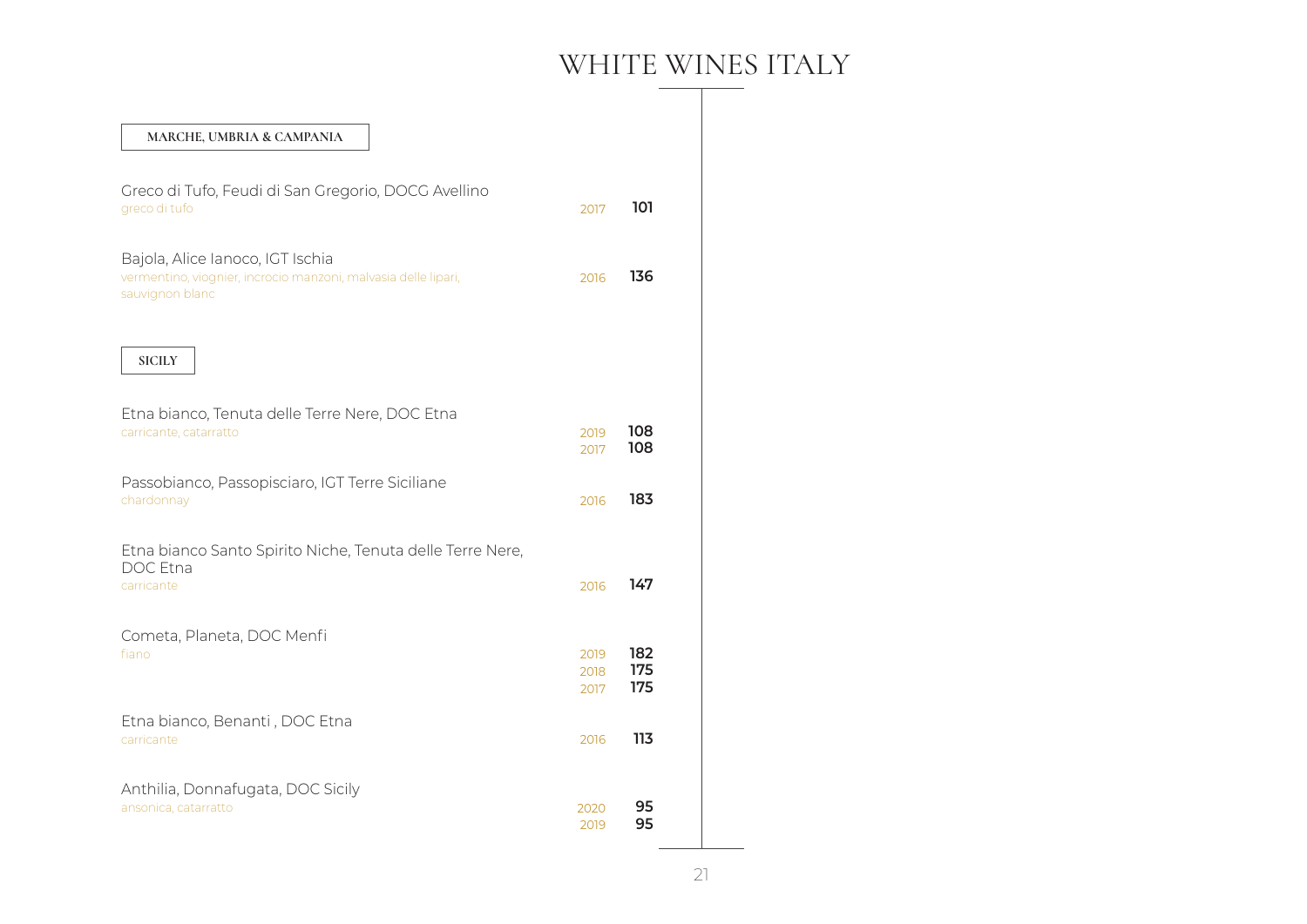## WHITE WINES FRANCE

| <b>ALSACE</b>                                                                      |                      |                | <b>ALSACE</b>                                                                     |      |     |
|------------------------------------------------------------------------------------|----------------------|----------------|-----------------------------------------------------------------------------------|------|-----|
| A360P Muenchberg Grand Cru, Domaine Ostertag,<br><b>AOC Alsace</b><br>pinot gris   | 2018                 | 262            | Pinot Blanc, Joshmeyer, AOC Alsace<br>pinot blanc                                 | 2017 | 178 |
| Cuvée Particulière, Gustave Lorentz, AOC Alsace<br>gewürztraminer                  | 2015                 | 136            | Le Fromenteau, Josmeyer, AOC Alsace<br>pinot gris                                 | 2016 | 270 |
| Reserve Pinot Gris, F E Trimbach, AOC Alsace<br>pinot gris                         | 2017                 | 136            | cuvee des Folastries, Joshmeyer, AOC Alsace<br>gewürztraminer                     | 2012 | 193 |
| Clos de Capucins Cuvée St Catherine,<br>Domaine Weinbach, AOC Alsace<br>pinot gris | 2019                 | 174            | Pinot Auxerrois 'H', Josmeyer, AOC Alsace<br>pinot auxerrois                      | 2019 | 125 |
| "Schlossberg" Grand Cru, Domaine Weinbach,<br>AOC Alsace<br>riesling               | 2018<br>2017         | 279<br>251     | Riesling Grand Cru Hengst, Josmeyer, AOC Alsace<br>riesling                       | 2015 | 147 |
| "Turkheim", Zind Humbrecht, AOC Alsace<br>gewürztraminer                           | 2015                 | 116            | <b>JURA</b>                                                                       |      |     |
| "Heimbourg", Zind Humbrecht, AOC Alsace<br>riesling                                | 2014                 | 169            | En Amphore, Domaine André et Mireille Tissot,                                     |      |     |
| Clos Windsbuhl, Zind Humbrecht, AOC Alsace<br>riesling                             | 2014                 | 258            | AOC Jura<br>savagnin                                                              | 2016 | 262 |
| 'Mosaik' Riesling Tradition, Kuentz-Bas, AOC Alsace<br>riesling                    | 2019<br>2018<br>2017 | 80<br>80<br>80 | Savagnin Arbois Nature, Domaine André et Mireille<br>Tissot, AOC Jura<br>savagnin | 2015 | 206 |
| Les Ecaillers, Leon Beyer, AOC Alsace<br>riesling                                  | 2012<br>2009         | 182<br>195     |                                                                                   |      |     |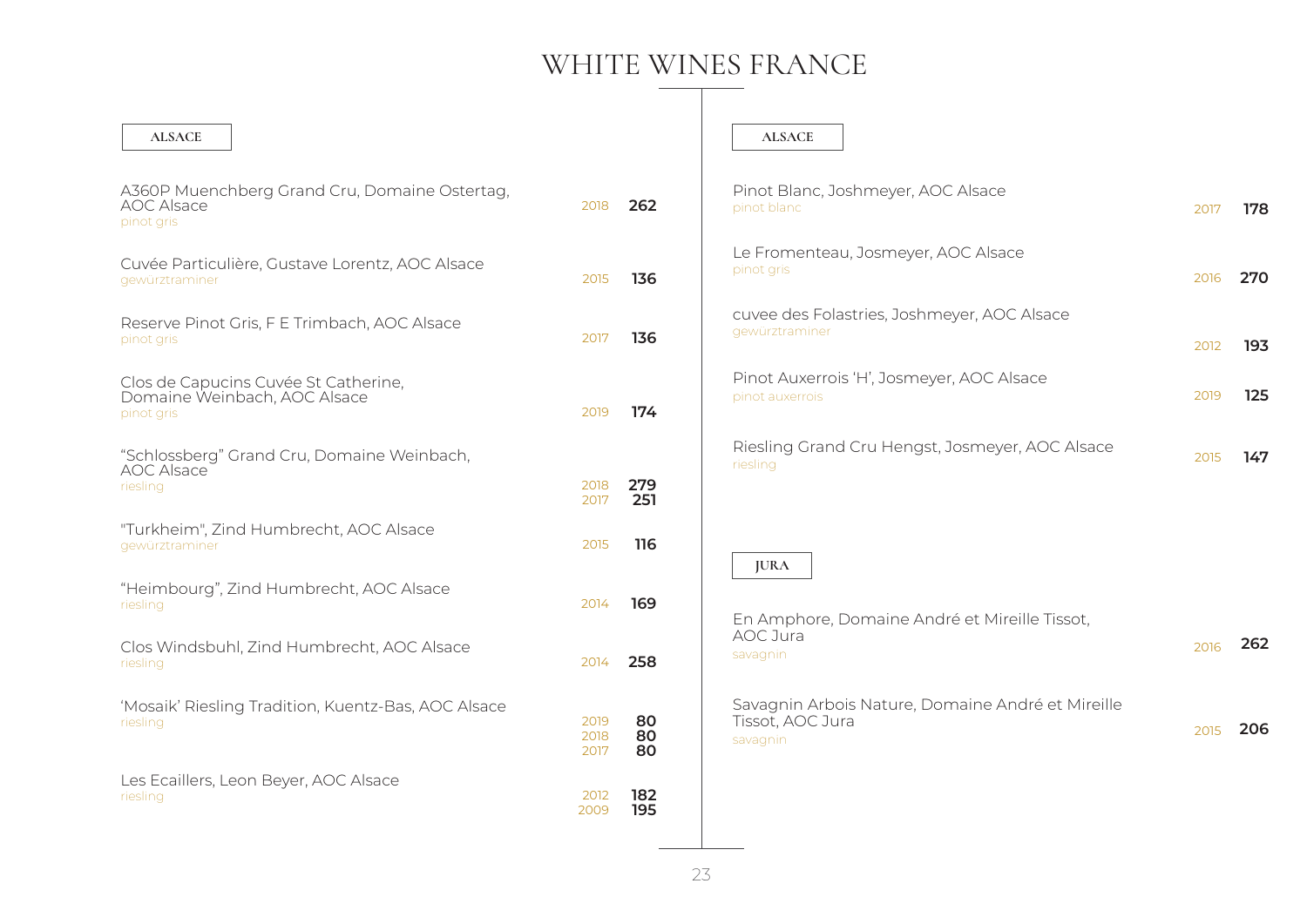## WHITE WINES FRANCE

| <b>JURA</b>                                                                               |                      |                   | <b>BURGUNDY</b>                                                                           | <b>COTES DE BEAUNE</b> |                      |                          |
|-------------------------------------------------------------------------------------------|----------------------|-------------------|-------------------------------------------------------------------------------------------|------------------------|----------------------|--------------------------|
| Foudre à Canon, Domaine de la Borde,<br><b>AOC Arbois-Pupillin</b><br>savagnin            |                      |                   | Grand Cru, Henri Boillot, AOC Corton Charlemagne<br>chardonnav                            |                        | 2017                 | 1014                     |
|                                                                                           | 2016                 | 173               | Grand Cru, Jean Chartron, AOC Corton Charlemagne<br>chardonnay                            |                        | 2019<br>2018<br>2017 | 913<br>913<br>913<br>911 |
| <b>BURGUNDY</b>                                                                           | <b>CHABLIS</b>       |                   | Grand Cru, Domaine Louis Latour, AOC Corton-Charlemagne<br>chardonnay                     |                        | 2015<br>2014         | 780                      |
| "Vaudesir" Grand Cru, Jean-Marc Brocard, AOC Chablis<br>chardonnay                        | 2018<br>2015<br>2014 | 324<br>324<br>333 | Grand Cru, Domaine Bonneau du Martray,<br>AOC Corton-Charlemagne<br>chardonnay            |                        |                      | 2005 1032                |
| 'Grenouilles' Grand Cru, Domaine Louis Michel & Fils,<br><b>AOC Chablis</b><br>chardonnay | 2016                 | 372               | Grand Cru, Maison Louis Jadot, AOC Corton Charlemagne<br>chardonnay                       |                        | 2018                 | 713                      |
| "Le Clos" Grand Cru, Domaine Christian Moreau,<br><b>AOC Chablisv</b><br>chardonnay       | 2019<br>2017         | 283<br>283        | Meursault ler Cru, Maison Louis Jadot,<br><b>AOC Meursault-Génevrieres</b><br>chardonnay  |                        | 2018<br>2015         | 365<br>347               |
| "Le Clos" Grand Cru, Jean-Paul & Benoît Droin,<br><b>AOC Chablis</b><br>chardonnay        | 2019<br>2014         | 350<br>350        | Meursault 1er Cru, Maison Louis Latour,<br><b>AOC Meursault-Génevrieres</b><br>chardonnay |                        | 2017<br>2014<br>2013 | 434<br>434<br>432        |
| 'Blanchot' Grand Cru, Domaine Vincent Dampt,<br><b>AOC Chablis</b><br>chardonnay          | 2018                 | 296               | Les Champs ler Cru, Domaine Jacques Carillon,<br>AOC Puligny-Montrachet<br>chardonnay     |                        | 2012<br>2018         | 445<br>482               |
| Côtes de Lechet 1er Cru, Domaine Vincent Dampt,<br><b>AOC Chablis</b><br>chardonnay       | 2018<br>2017         | 155<br>155        | Puligny-Montrachet, Olivier Leflaive,<br>AOC Puligny-Montrachet<br>chardonnay             |                        | 2017<br>2016<br>2018 | 482<br>482<br>417        |
| 'Butteaux' ler Cru, Domaine Pattes Loup, AOC Chablis<br>chardonnay                        | 2016                 | 264               | "Clavoillon" ler Cru, Domaine Leflaive,<br>AOC Puligny-Montrachet                         |                        | 2017                 | 417                      |
|                                                                                           |                      |                   | chardonnay                                                                                |                        | 2018                 | 780                      |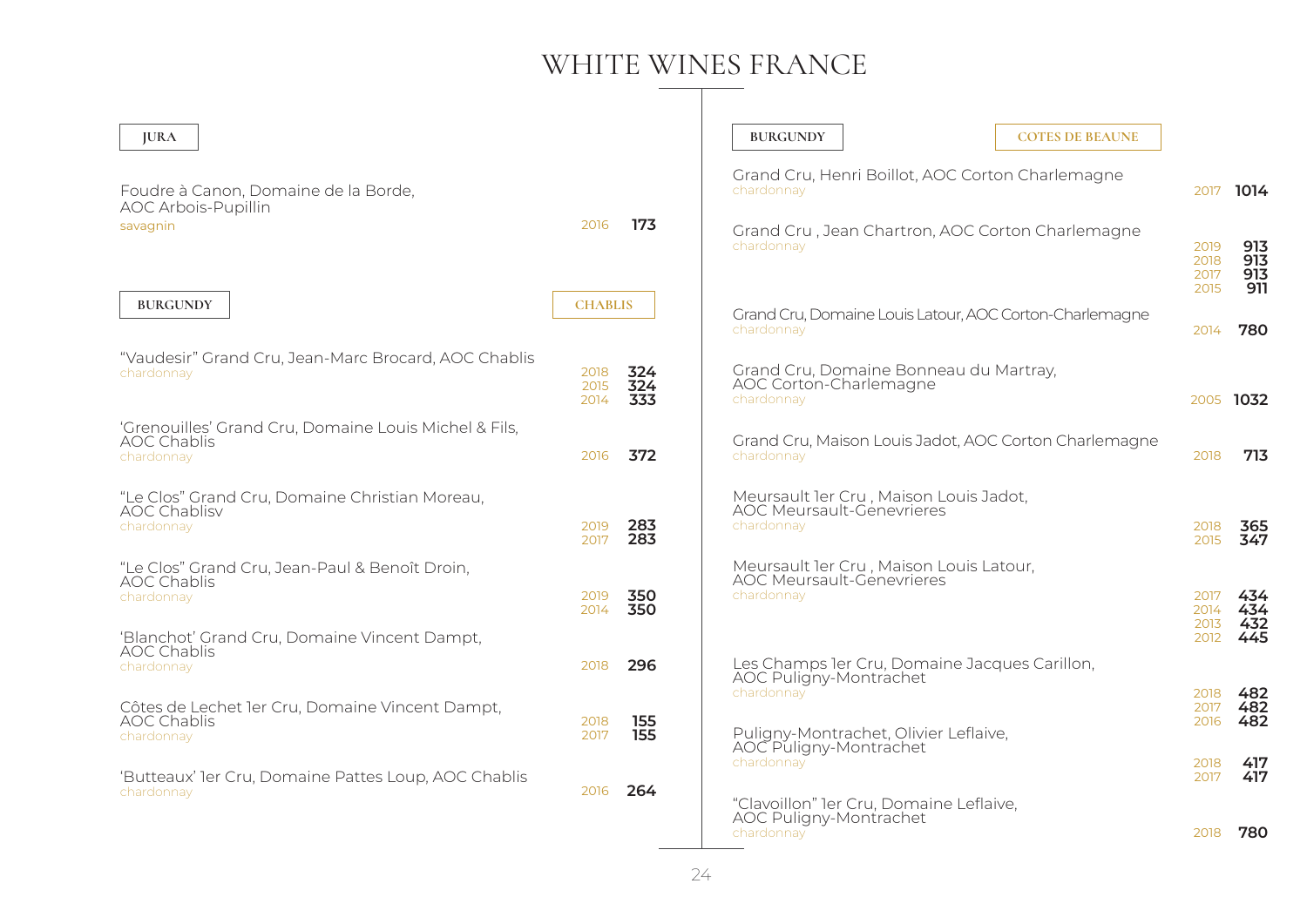### WHITE WINES FRANCE  $\mathbf{I}$

| <b>BURGUNDY</b>                                                                              | <b>COTES DE BEAUNE</b> |                          | <b>BURGUNDY</b>                                                                                                 | <b>MACONNAIS</b>     |                   |
|----------------------------------------------------------------------------------------------|------------------------|--------------------------|-----------------------------------------------------------------------------------------------------------------|----------------------|-------------------|
| Clos de Chevalier Grand Cru, Jean Chartron,<br>AOC Chevalier-Montrachet<br>chardonnay        | 2018                   | 1596                     | Pouilly-Fuissé, Bouchard Père & Fils, AOC Pouilly Fuissé<br>chardonnay                                          | 2019<br>2018         | 158<br>158        |
| Chevalier Montrachet, Louis Jadot, AOC Chevalier<br>Montrachet<br>chardonnay                 | 2018<br>2017           | 1715<br>268              | Tête De Cuvée, Château Fuissé, AOC Pouilly Fuissé<br>chardonnay<br><b>LOIRE</b>                                 | 2019<br>2018<br>2017 | 177<br>171<br>174 |
| Grand Cru, Domaine Leflaive, AOC Bâtard-Montrachet<br>chardonnay                             | 2019<br>2018           | 177<br>2257<br>2016 2257 | Pierre Précieuse, Domaine Alexandre Bain,<br><b>AOC Pouilly-Fumé</b>                                            |                      |                   |
| Grand Cru, Olivier Leflaive, AOC Bâtard-Montrachet<br>chardonnay                             | 2017                   | 1823                     | sauvignon blanc<br>Buisson Renard, Didier Daguenau, AOC Pouilly-Fumé                                            | 2015                 | 170               |
| Abbaye Des Morgeots ler Cru, Benjamin Leroux,<br>AOC Chassagne-Montrachet<br>chardonnay      | 2017                   | 417                      | sauvignon blanc<br>Baron De L, Domaine De Ladoucette, AOC Pouilly-Fumé<br>sauvignon blanc                       | 2016<br>2015<br>2018 | 330<br>330<br>417 |
| Chassagne-Montrachet, Bouchard Père & Fils,<br>AOC Chassagne-Montrachet<br>chardonnay        | 2018<br>2017           | 261<br>268               | Les Chante Alouettes Cuvée, Jean-Max Roger,                                                                     | 2017<br>2015<br>2014 | 417<br>463<br>441 |
| "Morgeot" Clos De La Chapelle, Maison Louis Jadot,<br>AOC Chassagne-Montrachet<br>chardonnay | 2018<br>2017           | 390<br>390               | AOC Pouilly-Fumé<br>sauvignon blanc                                                                             | 2018<br>2017         | 131<br>131        |
| "Morgeot" ler Cru, Maison Louis Latour,<br>AOC Chassagne-Montrachet<br>chardonnay            | 2016<br>2016           | 407<br>398               | Indigene, Pascal Jolivet, AOC Pouilly-Fume<br>sauvignon blanc<br>"Les Caillottes", Jean-Max Roger, AOC Sancerre | 2017<br>2016         | 257<br>261        |
| <b>BURGUNDY</b>                                                                              | <b>MACONNAIS</b>       |                          | sauvignon blanc<br>Sancerre Grand Cuvee, Domaine Jean-Paul Balland,                                             | 2019<br>2018         | 140<br>140        |
| Mâcon-Verzé, Domaine Leflaive, AOC Mâconnais<br>chardonnay                                   | 2019<br>2018<br>2016   | 198<br>198<br>198        | <b>AOC</b> Sancerre<br>sauvignon blanc                                                                          | 2019<br>2018         | 184<br>184        |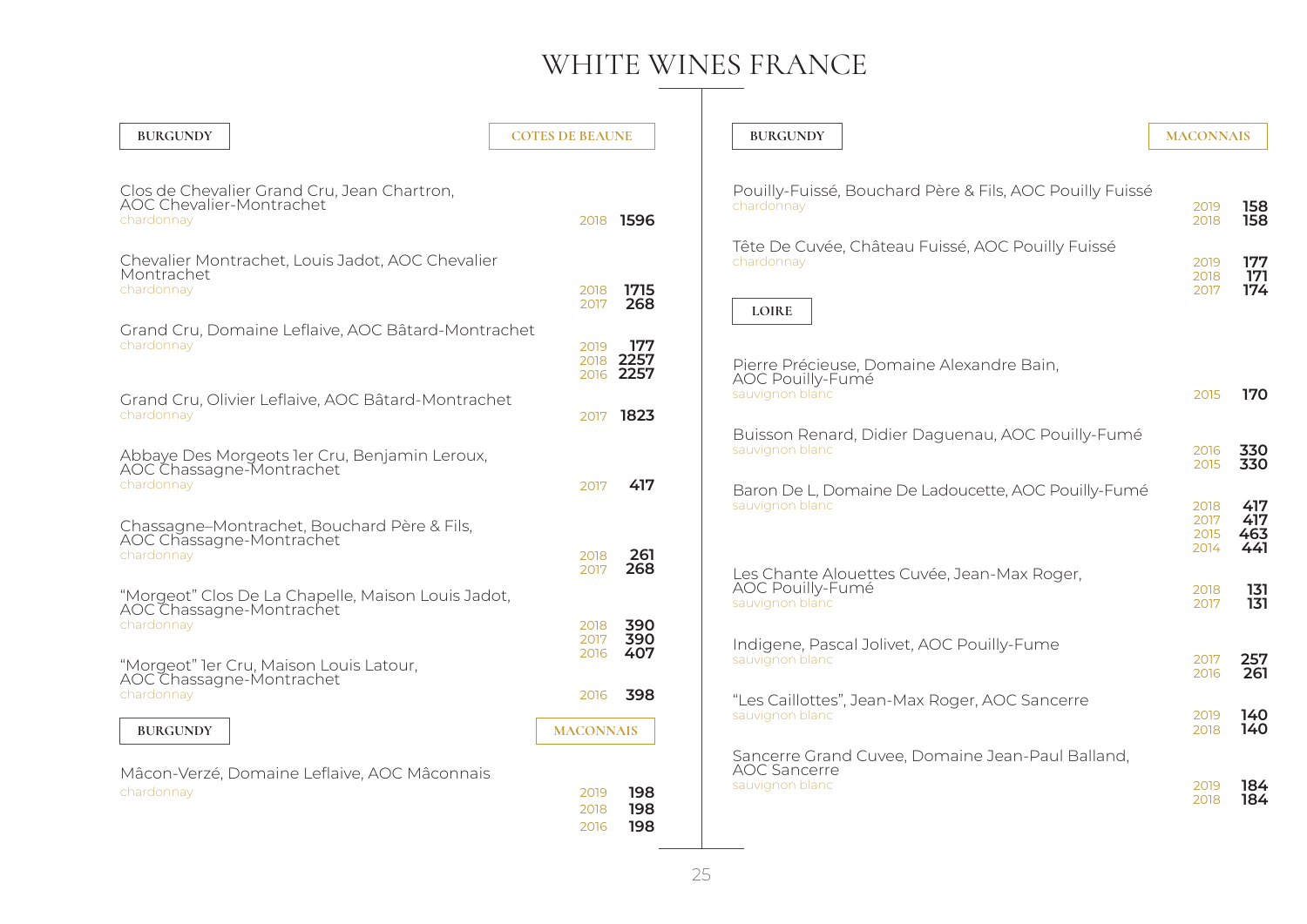## WHITE WINES FRANCE

| <b>LOIRE</b>                                                                         |                      |                   | <b>LOIRE</b>                                                                                  |                              |                          |
|--------------------------------------------------------------------------------------|----------------------|-------------------|-----------------------------------------------------------------------------------------------|------------------------------|--------------------------|
| Sauvage, Pascal Jolivet, AOC Sancerre<br>sauvignon blanc                             | 2019                 | 173               | Savennières La Roche, Domaine Aux Moines, AOC<br>Savennières Anjou<br>chenin blanc            | 2016                         | 179                      |
| La Moussière, Alphonse Mellot, AOC Sancerre<br>sauvignon blanc                       | 2020<br>2018         | 153<br>153        | Clos des Treilles, Nicolas Reau, AOC Anjou<br>chenin blanc                                    | 2017                         | 140                      |
| "Le Paradis", Domaine Vacheron, AOC Sancerre<br>sauvignon blanc                      | 2016                 | 233               |                                                                                               |                              |                          |
| Etienne Henri, Henri Bourgeois, AOC Sancerre<br>sauvignon blanc                      | 2015                 | 211               | <b>BORDEAUX</b><br>F.Thienpont Blanc, Francois Thienpont, AOC Bordeaux                        |                              |                          |
| Mont Damné, Domaine Didier Dagueneau, AOC<br>Sancerre<br>sauvignon blanc             | 2016                 | 422               | sauvignon blanc<br>Blanc de Latour Martillac, Chateau Latour Martillac,<br>AOC Pessac-Leognan | 2018                         | 80                       |
| La Dilettante, Catherine et Pierre Breton, AOC Vouvray<br>chenin blanc               | 2017                 | 118               | sauvignon blanc, semillon<br>Blanc de Fieuzal, Chateau de Fieuzal,                            | 2015                         | 227                      |
| Le Portail, Domaine Champalou, AOC Vouvray<br>chenin blanc                           | 2018<br>2017<br>2015 | 153<br>153<br>153 | AOC Pessac-Leognan<br>sauvignon blanc, semillon                                               | 2019<br>2018<br>2016<br>2007 | 370<br>370<br>397<br>425 |
| Les Acacias, Hervé Villemade de Domaine du Moulin,<br>AOC Cour-Cheverny<br>romoranin | 2016                 | 179               | Blanc De Chevalier, Domaine de Chevalier,<br>AOC Pessac-Leognan<br>sauvignon blanc, semillon  | 2017<br>2015                 | 581<br>581               |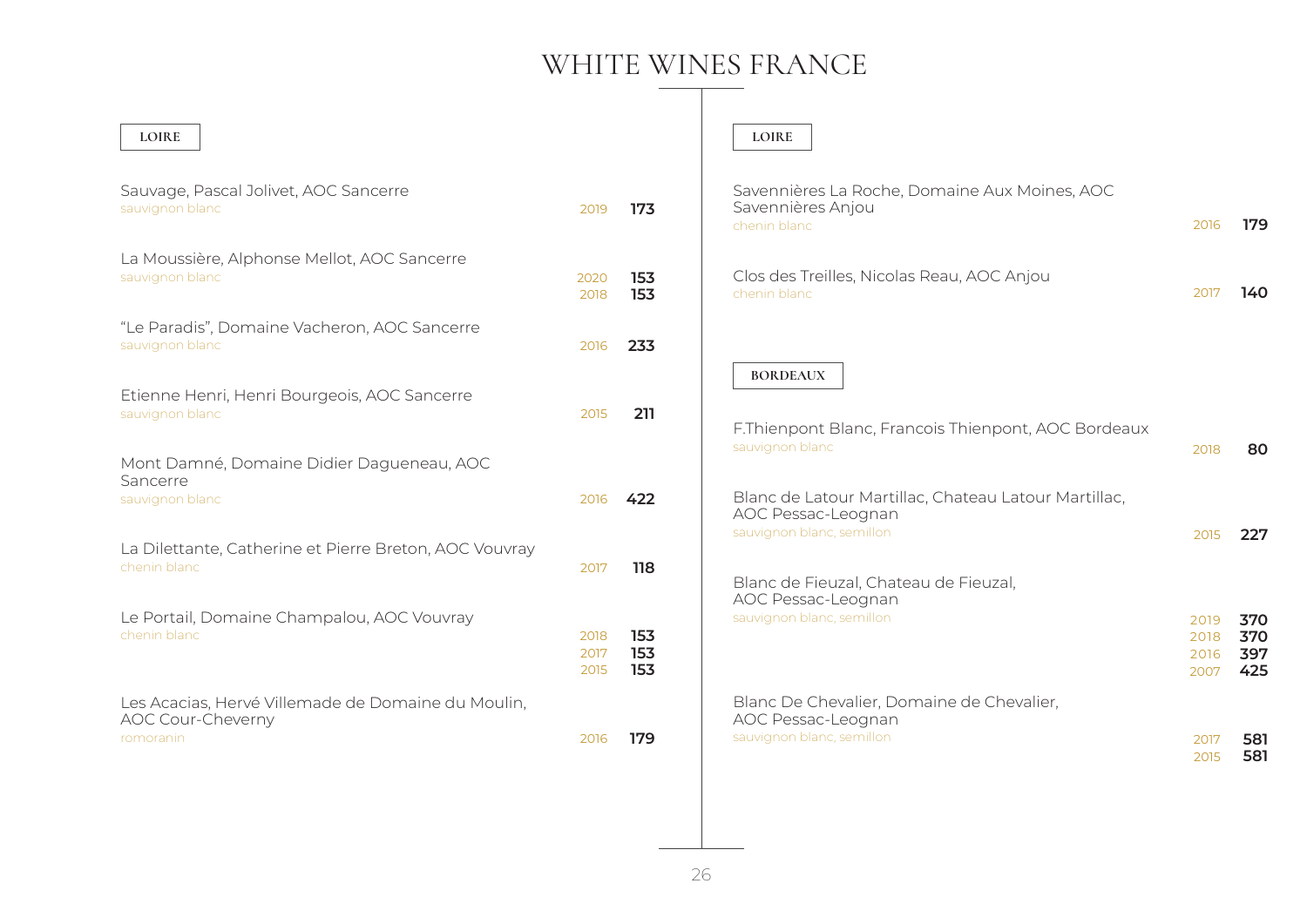### WHITE WINES FRANCE

| RHONE-PROVENCE- LANGUEDOC-ROUSSILLON | RHONE-PROVENCE- LANGUEDOC-ROUSSILLON |  |
|--------------------------------------|--------------------------------------|--|
|                                      |                                      |  |

| Clos Boucher, Delas Frères, AOC Condrieu<br>viognier                                                                                                                         | 2015         | 302        |
|------------------------------------------------------------------------------------------------------------------------------------------------------------------------------|--------------|------------|
| Lieu-dit Vernon, Cave Yves Cuilleron, AOC Condrieu<br>viognier                                                                                                               | 2019<br>2017 | 352<br>352 |
| Invitare, M. Chapoutier, AOC Condrieu<br>viognier                                                                                                                            | 2016         | 205        |
| Petite Ruche, M.Chapoutier, AOC Crozes-Hermitage<br>marsanne                                                                                                                 | 2016         | 109        |
| Condrieu, E. Guigal, AOC Condrieu<br>viognier                                                                                                                                | 2019<br>2016 | 275<br>274 |
| Domaine des Tourettes, Delas Frères, AOC Hermitage<br>marsanne, roussanne                                                                                                    | 2014         | 341        |
| Chante - Alouette, M. Chapoutier, AOC Hermitage<br>marsanne                                                                                                                  | 2015         | 272        |
| Roussanne Vieilles Vignes, Famille Perrin,<br>AOC Châteauneuf-du-Pape<br>roussanne                                                                                           | 2019<br>2014 | 619<br>587 |
| Châteauneuf du Pape, Paul Avril Clos De Papes,<br><b>AOC Cotes Du Rhone</b><br>grenache blanc, marsanne, roussanne, viognier, ugni blanc,<br>clairette, bourboulenc, picpoul | 2019<br>2017 | 464<br>441 |

| Ikon, Château Hermitage Saint-Martin,<br>AOC Côtes de Provence<br>rolle                 | 2017 | 163 |
|-----------------------------------------------------------------------------------------|------|-----|
| Promesse de l'Ange, Domaine Hermitage Saint-Martin,<br>AOC Côte de Provence<br>viognier | 2017 | 183 |
| Prestige, Le Chateau des Marres, AOC Côtes de<br>Provence<br>rolle                      |      |     |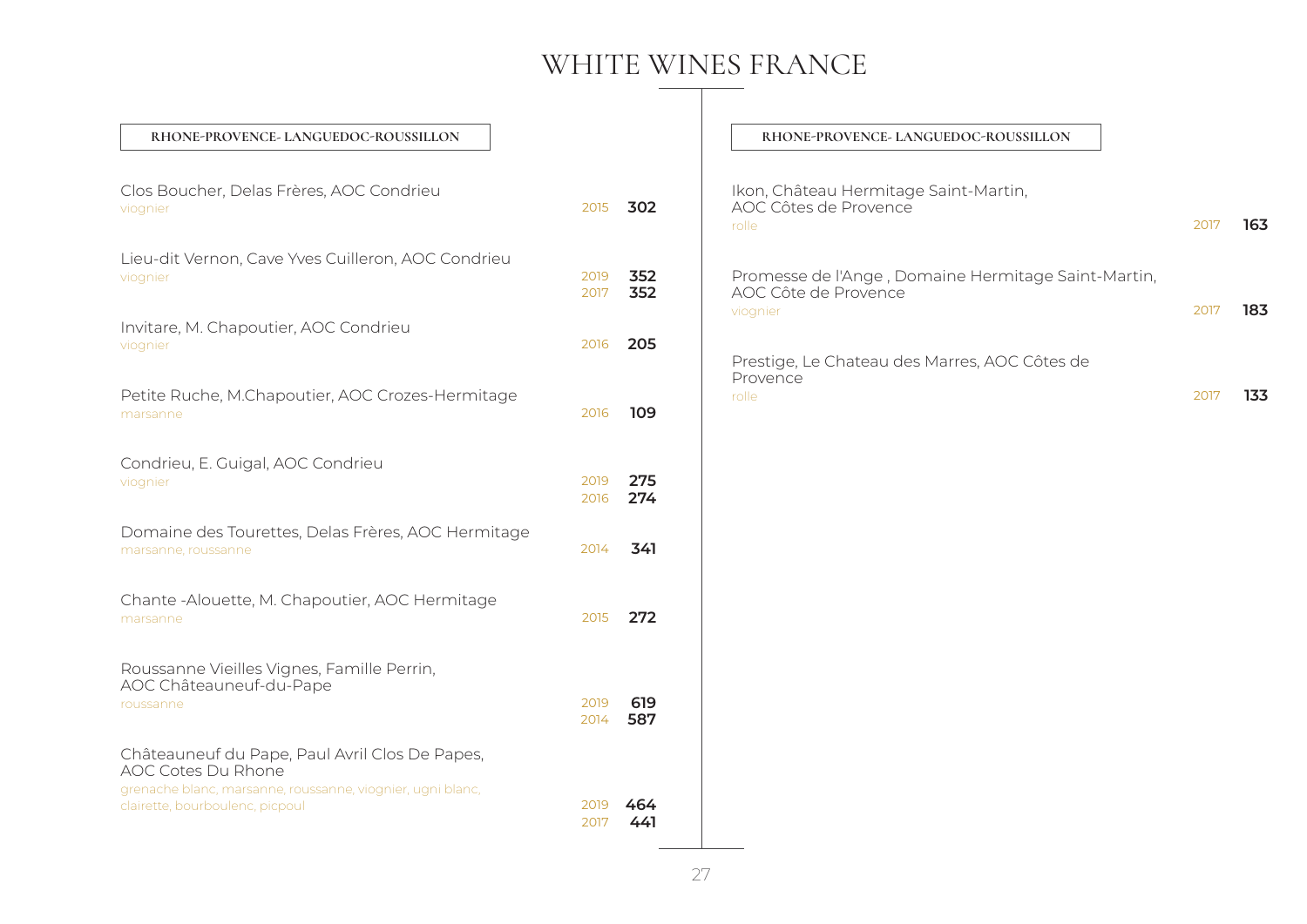| <b>SPAIN</b>                                                                       |              |            | <b>SPAIN</b>                                                                          |              |            |
|------------------------------------------------------------------------------------|--------------|------------|---------------------------------------------------------------------------------------|--------------|------------|
| Perfum, Can Sumoi, DO Penedes<br>moscatel, parellada, macabeo                      | 2018         | 83         | La Marimorena, Casa Rojo, DO Rias Baixas<br>albariño                                  | 2020         | 130        |
| Xarel-lo, Can Sumoi, DO Penedes<br>xarel-lo                                        | 2018         | 100        | Pazo das Bruxas, Miguel Torres, DO Rias Baixas<br>albariño                            | 2017         | 80         |
| Dido Blanc, Venus La Universal, DO Montsant<br>garnatxa blanca, macabeu i cartoixà | 2019<br>2018 | 131<br>131 | <b>AUSTRIA</b>                                                                        |              |            |
| Terroir Historic Blanc, Terroir al Limit, DOQ Priorat<br>grenache blanc, macabeu   | 2018         | 134        | Senftenberger Pellinger Privat Erste Lage, Weingut<br>Nigl, DAC Kremstal              |              |            |
| Placet Valtomelloso, Bodegas Palacios Remondo,<br>DOCa Rioja<br>viura              | 2018<br>2016 | 135<br>135 | grüner veltliner<br>Sauvignon Blanc, Weingut Nigl, DAC Kremstal                       | 2019<br>2014 | 257<br>245 |
| Allende Blanco, Finca Allende, DOCa Rioja<br>viura, malvasia                       | 2011         | 149        | sauvignon blanc<br>Langenlois Alte Reben Reserve, Weingut Bründlmayer,<br>DAC Kamptal | 2020<br>2018 | 146<br>146 |
| Verdling Trocken, Ossian, DO Rueda<br>verdejo                                      | 2016<br>2015 | 167<br>167 | grüner veltliner<br>Smaragd Loibenberg, Weingut F.X. Pichler, DAC Wachau              | 2016         | 179        |
| Quintaluna, Ossian, VT Castilla y Leon<br>verdejo                                  | 2018         | 116        | grüner veltliner                                                                      | 2017         | 314        |
| Gaba Do XiL, Telmo Rodriguez, DO Valdeorras<br>godello                             | 2019         | 106        | Rotes Tor Federspiel, Weingut Franz Hirtzberger,<br>DAC Wachau<br>grüner veltliner    | 2019<br>2018 | 157<br>171 |
| The Orange Republic, Casa Rojo, DO Valdeorras<br>godello                           | 2019         | 161        | Theodora Weiss, Weingut Gut Oggau, DAC Burgenland<br>grüner veltliner, welschriesling | 2017         | 152        |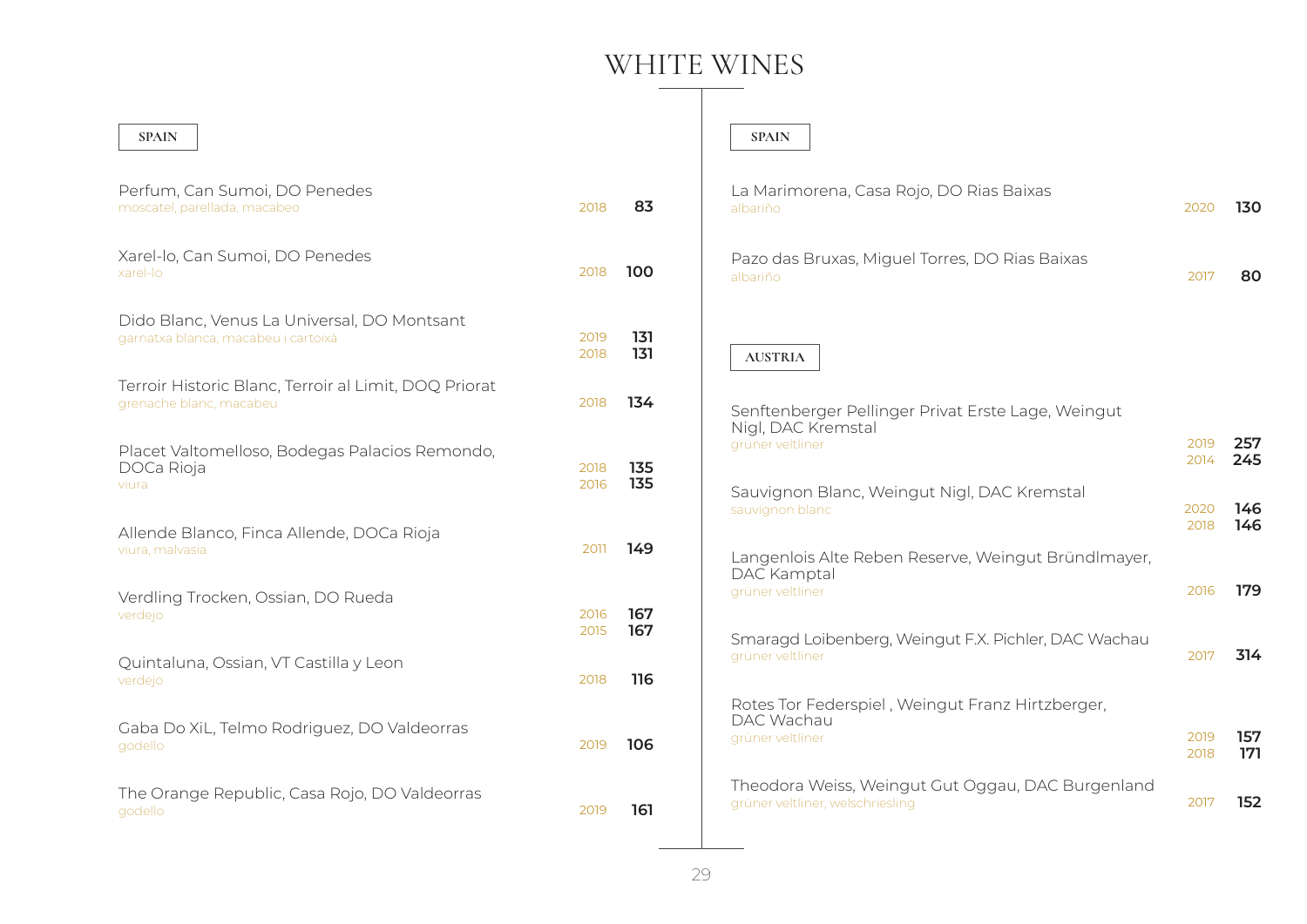| <b>AUSTRIA</b>                                                                                             |              |            |
|------------------------------------------------------------------------------------------------------------|--------------|------------|
| Kalkundkiesel, Weingut Claus Preisinger,<br>DAC Burgenland<br>weissburgunder, grüner veltliner, chardonnay | 2017         | 133        |
| Erdeluftgrasunddreben, Weingut Claus Preisinger,<br>DAC Burgenland<br>weissburgunder                       | 2017         | 200        |
| <b>GERMANY</b>                                                                                             |              |            |
| Kiedricher Gräfenberg Großes Gewächs,<br>Weingut Robert Weil, Rheingau<br>riesling                         | 2019<br>2017 | 257<br>257 |
| Oberhauser Brucke Spätlese Monopol,<br>Weingut Dönnhoff, Nahe<br>riesling                                  | 2019<br>2017 | 205<br>205 |
| Zeltinger Sonnenuhr Spätlese, Markus Molitor, Mosel<br>riesling                                            | 2018<br>2016 | 183<br>171 |
| Scharzhofberger Kabinett, Egon Müller, Mosel<br>riesling                                                   | 2019<br>2016 | 199<br>199 |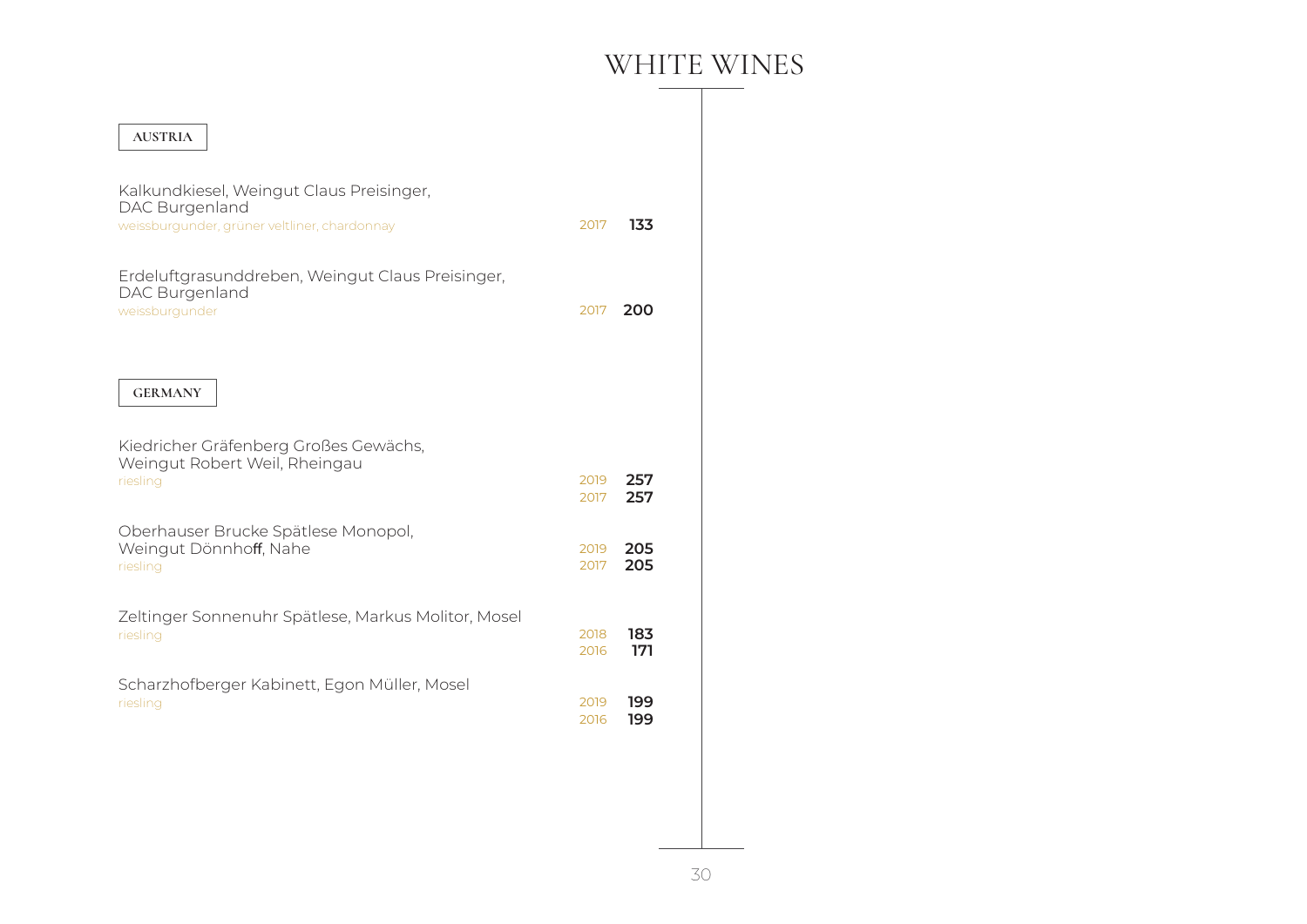| <b>HUNGARY</b>                                                                                                                                                   |                      |                   | <b>SOUTH AFRICA</b>                                            |              |            |
|------------------------------------------------------------------------------------------------------------------------------------------------------------------|----------------------|-------------------|----------------------------------------------------------------|--------------|------------|
| Mandolas, Oremus, Tokaji<br>furmint                                                                                                                              | 2016                 | 102               | Quartz Stone, Glen Carlou, WO Paarl<br>chardonnay              | 2014         | 140        |
| <b>GEORGIAN REPUBLIC</b>                                                                                                                                         |                      |                   | Semillon, Boekenhoutskloof, WO Franschhoek Valley<br>semillon  | 2016<br>2014 | 171<br>172 |
| Rkatsiteli, Pheasant's Tears, Kakheti<br>rkatsiteli                                                                                                              | 2019<br>2017<br>2016 | 149<br>149<br>149 | Sauvignon blanc, Escapades, WO Stellenbosch<br>sauvignon blanc | 2019         | 80         |
| <b>LEBANON</b>                                                                                                                                                   |                      |                   |                                                                |              |            |
| Musar white, Chateau Musar Chateau Musar, Bekaa Valley<br>obaideh, merwan                                                                                        | 2012<br>2008         | 184<br>186        |                                                                |              |            |
| <b>SOUTH AFRICA</b>                                                                                                                                              |                      |                   |                                                                |              |            |
| Baby Bandito 'Keep on Pushing', Testalonga,<br>WO Swartland<br>chenin blanc                                                                                      | 2018                 | 134               |                                                                |              |            |
| Palladius, The Sadie Family, WO Swartland<br>chenin blanc, roussane, grenache blanc, semillon, semillon gris,<br>palomino, viognier, clairette blanche, verdelho | 2017<br>2015         | 293<br>293        |                                                                |              |            |
| Spice Route, Fairview, WO Swartland<br>chenin blanc                                                                                                              | 2017                 | 80                |                                                                |              |            |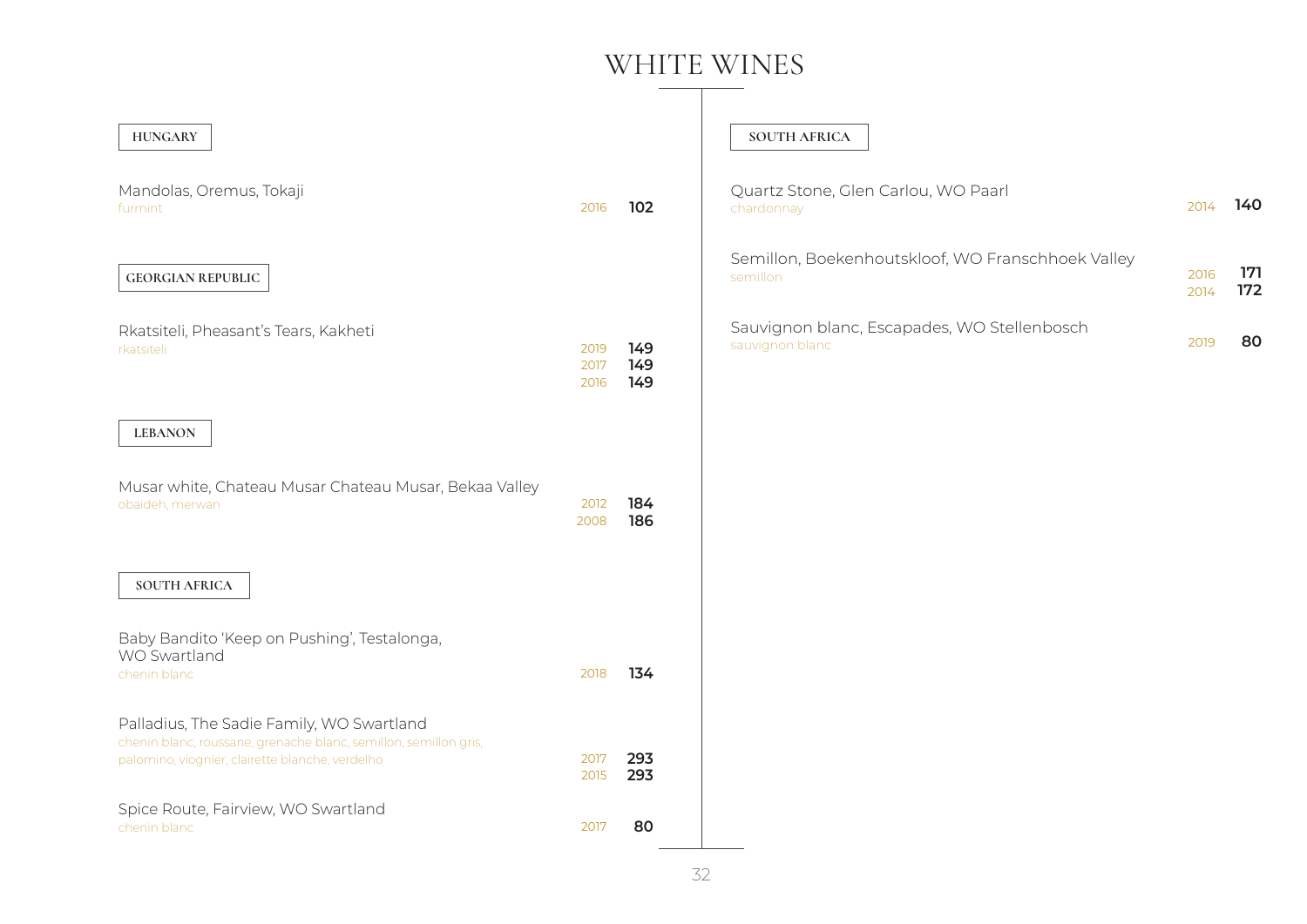#### **USA**

| Riesling, Forge Cellars, AVA Finger Lakes                                                  |              |            |
|--------------------------------------------------------------------------------------------|--------------|------------|
| riesling                                                                                   | 2016<br>2015 | 152<br>152 |
| Arthur, Domaine Drouhin, AVA Oregon<br>chardonnay                                          | 2016         | 222        |
| Sauvignon Blanc, Joseph Phelps, AVA Napa Valley<br>sauvignon blanc                         | 2017         | 190        |
| Fume Blanc, Robert Mondavi, AVA Napa Valley<br>sauvignon blanc                             | 2018<br>2016 | 187<br>187 |
| Chardonnay, Robert Mondavi, AVA Napa Valley<br>chardonnay                                  | 2017<br>2014 | 187<br>187 |
| The Hess collection Chardonnay,<br>Hess Family Wine Estates, AVA Napa Valley<br>chardonnay | 2017<br>2016 | 124<br>124 |
| Freestone Chardonnay, Joseph Phelps,<br>AVA Sonoma Coast<br>chardonnay                     | 2016<br>2015 | 262<br>268 |
| The Old Guard, The Hilt Wines,<br>AVA Santa Barbara County<br>chardonnay                   |              |            |
|                                                                                            | 2014         | 288        |

#### **ARGENTINA**

| Colome Bodega Colome, Salta<br>torrontes                               | 2017                 | 80                |
|------------------------------------------------------------------------|----------------------|-------------------|
| Laborum de Parcela, El Porvenir de Cafayate, Salta<br>torrontés        | 2017                 | 193               |
| Agostino Familia, Agostino Finca, Mendoza<br>semillon, sauvignon blanc | 2014                 | 165               |
| Chardonnay viognier, Agostino Finca, Mendoza<br>chardonnay, viognier   | 2016                 | 89                |
| Altas Cumbres, Bodega Lagarde, Mendoza<br>torrontés                    | 2018                 | 80                |
| Lagarde, Bodega Lagarde, Mendoza<br>semillon                           | 2016                 | 97                |
| El Enemigo, Bodega Aleanna, Mendoza<br>chardonnay                      | 2019<br>2016<br>2015 | 146<br>157<br>157 |
| Catena Alta, Bodega Catena Alta, Mendoza<br>chardonnay                 | 2018<br>2015         | 148<br>161        |
| <b>URUGUAY</b>                                                         |                      |                   |
| Albariño Bodoga Garzon Maldonado                                       |                      |                   |

Albariño, Bodega Garzon,Maldonado albariño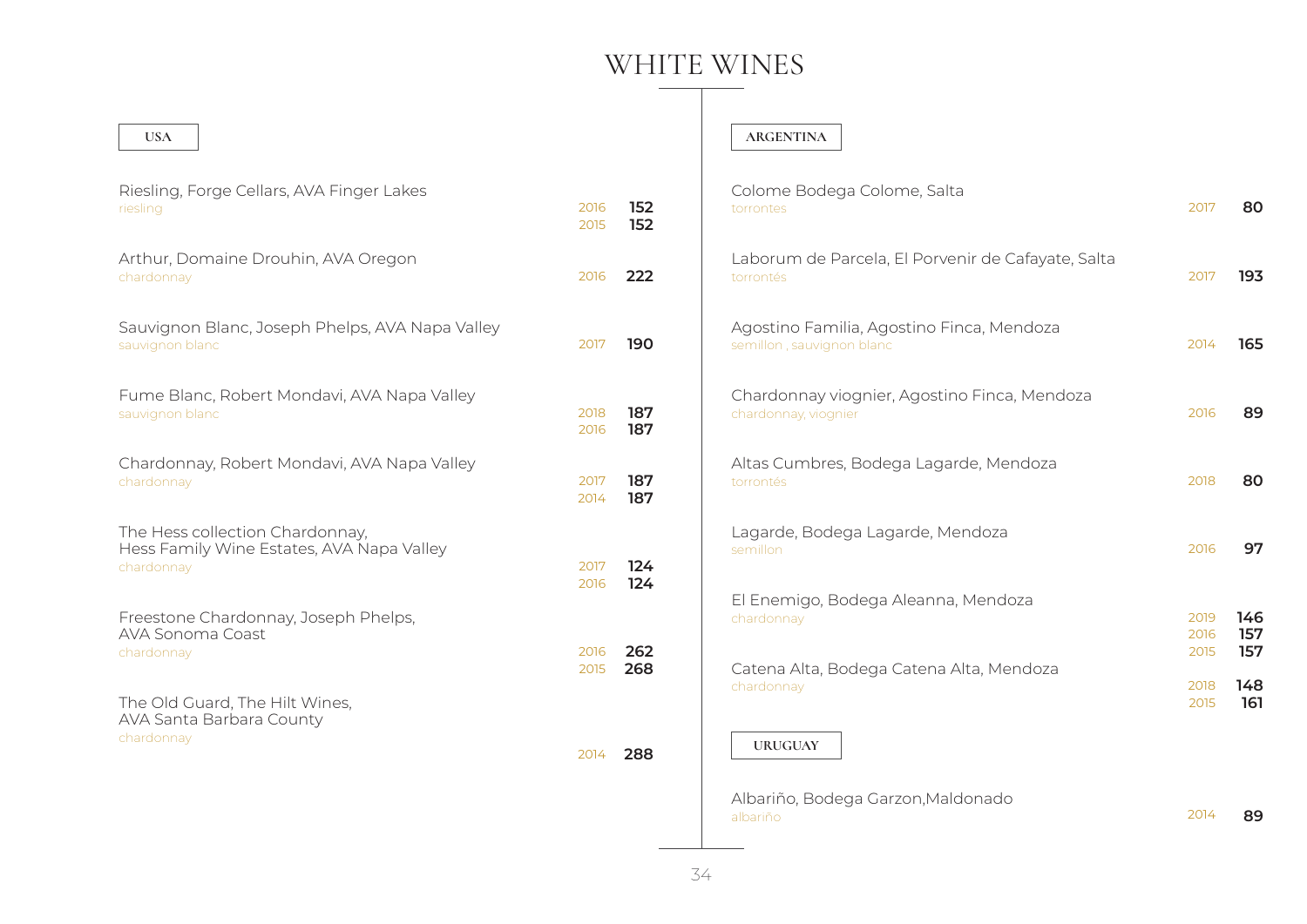| <b>CHILE</b>                                                                     |              |            |
|----------------------------------------------------------------------------------|--------------|------------|
| Cordillera, Miguel Torres, Limari Valley<br>chardonnay                           | 2017         | 83         |
| Secreto, Viu Manent, Casablanca Valley<br>sauvignon blanc                        | 2018         | 80         |
| Pequeñas Producciones, Casas Del Bosque,<br>Casablanca Valley<br>sauvignon blanc | 2019         | 185        |
| Cuvée Alexandre, Lapostolle, Casablanca Valley<br>chardonnay                     | 2016<br>2015 | 126<br>126 |
| Alpha Chardonnay, Montes, Colchagua<br>chardonnay                                | 2016<br>2013 | 116<br>116 |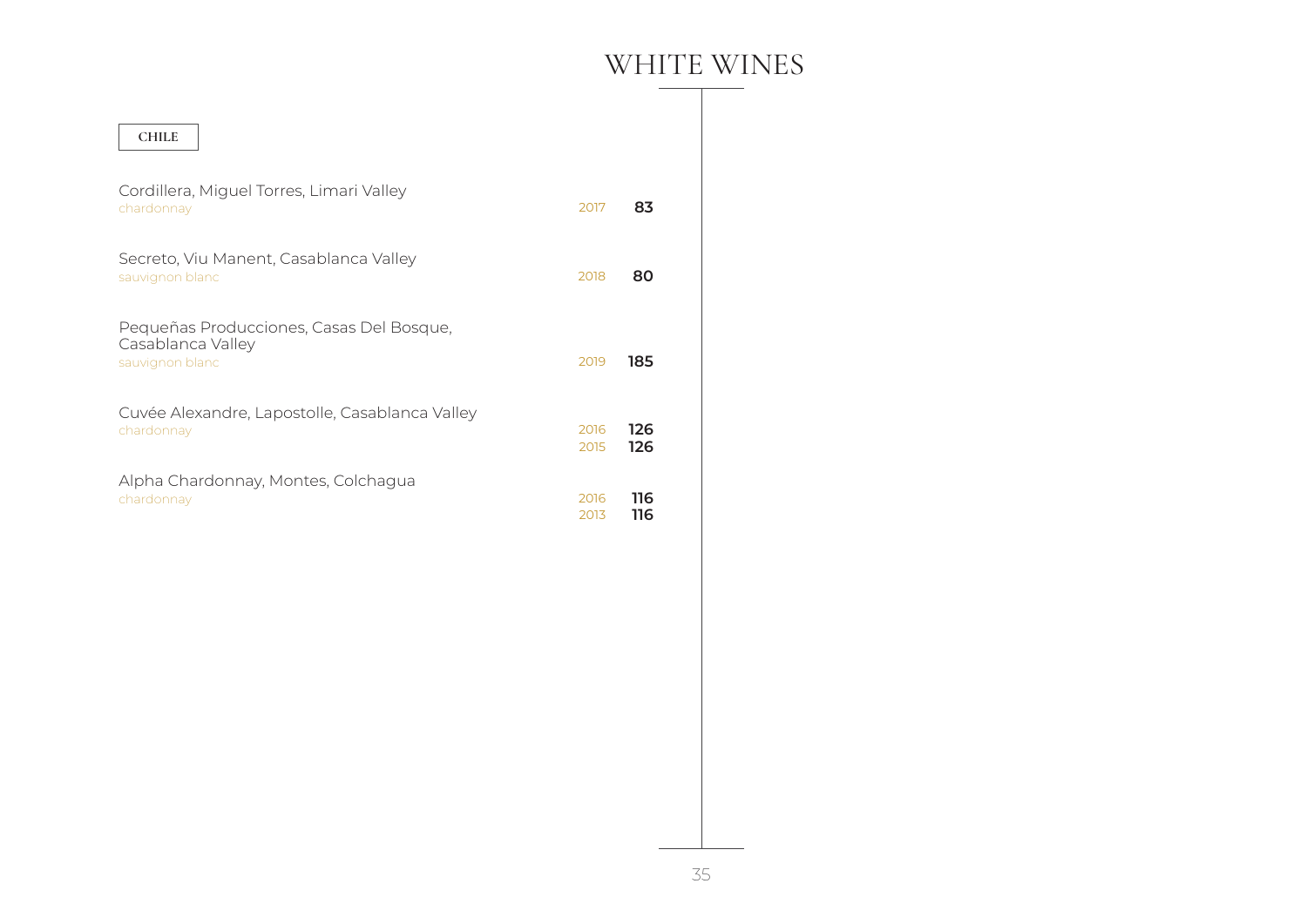#### **NEW ZEALAND**

| Gewürztraminer Private Bin, Villa Maria, Hawkes Bay<br>gewürztraminer | 2020<br>2018 | 82<br>82   |
|-----------------------------------------------------------------------|--------------|------------|
| Elston, Te Mata, Hawkes Bay<br>chardonnay                             | 2018<br>2015 | 169<br>169 |
| Te Muna road vineyard, Craggy Range, Martinborough<br>sauvignon blanc | 2019         | 119        |
| Pounamu Classic, Pounamu, Marlborough<br>pinot gris                   | 2014         | 109        |
| Single Estate, Ara Estate, Marlborough<br>sauvignon blanc             | 2018         | 102        |
| Riesling, Spy Valley, Marlborough<br>riesling                         | 2015         | 104        |
| Riesling, Coopers Creek, Marlborough<br>riesling                      | 2015         | 90         |
| Clos de Pierres, Two Rivers, Marlborough<br>chardonnay                | 2016         | 177        |
|                                                                       |              |            |

#### **AUSTRALIA**

| Aeolia, Giaconda, Beechworth<br>roussanne                | 2008                 | - 446             |
|----------------------------------------------------------|----------------------|-------------------|
| Lodge Hill, Jim Barry, Clare Valley<br>riesling          | 2013                 | 120               |
| The Great Escape, Thistledown, Eden Valley<br>chardonnay | 2013                 | 127               |
| Yattarna Bin 144, Penfolds, Barossa Valley<br>chardonnay | 2013<br>2012         | 601<br>674        |
| Riesling, Mesh, Eden Valley<br>riesling                  | 2018                 | 146               |
| Julius, Henschke, Eden Valley<br>riesling                | 2018<br>2017<br>2016 | 173<br>173<br>173 |
| Julius, Henschke, Eden Valley<br>riesling                | 2017<br>2016<br>2015 | 80<br>80<br>80    |
| Wigan, Peter Lehmann, Eden Valley<br>riesling            | 2017<br>2016<br>2015 | 80<br>80<br>80    |
| Wigan, Peter Lehmann, Eden Valley<br>riesling            | 2013                 | 135               |
|                                                          |                      |                   |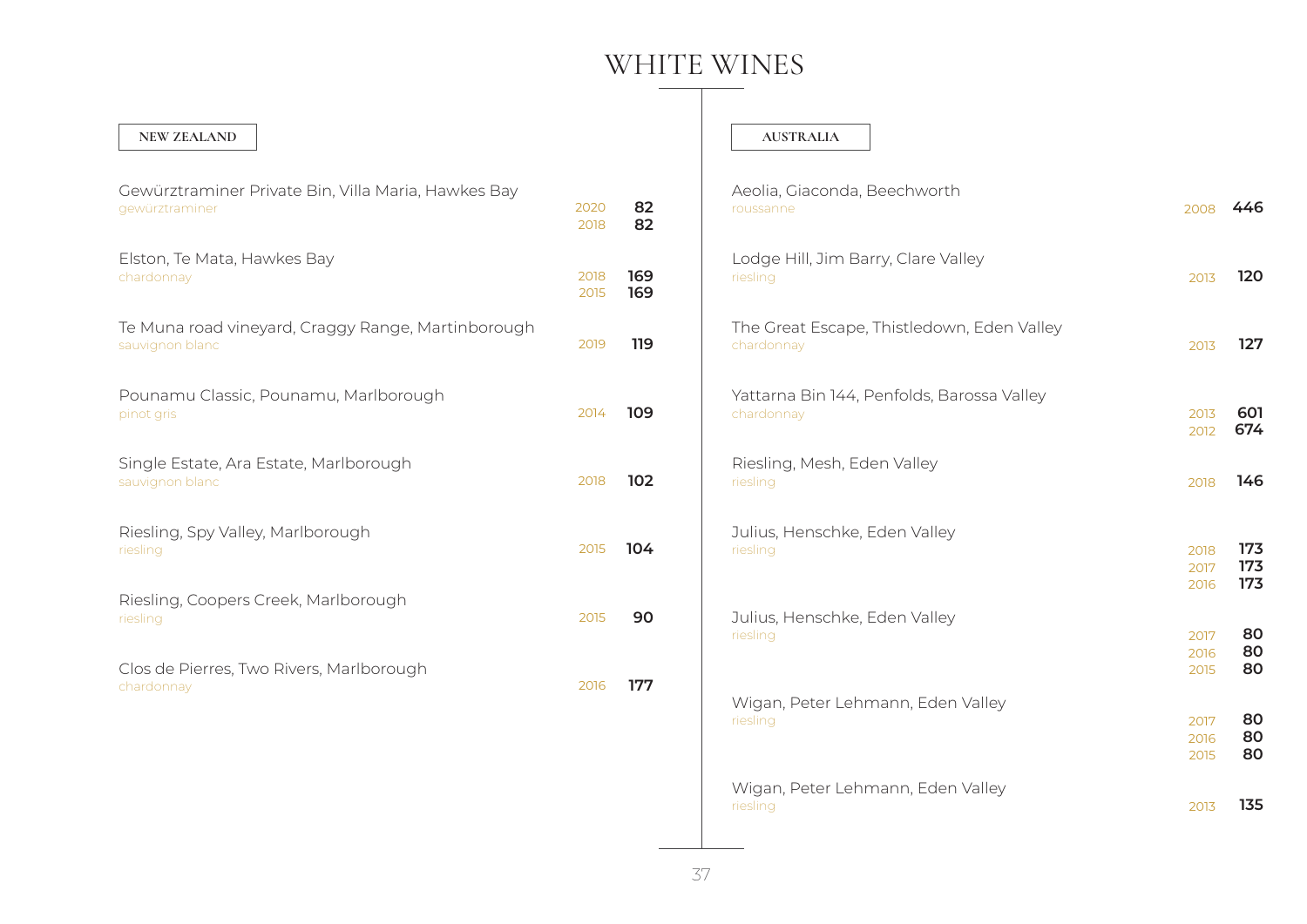| <b>AUSTRALIA</b>                                        |      |     |
|---------------------------------------------------------|------|-----|
| Margaret, Peter Lehmann, Eden Valley<br>semillon        | 2011 | 135 |
| Roussanne, Yalumba, Eden Valley<br>roussanne            | 2015 | 102 |
| Chardonnay, Heggies Vineyard, Eden Valley<br>chardonnay | 2016 | 128 |
| Croft, Henschke, Eden Valley<br>chardonnay              | 2015 | 187 |
| The Virgilius, Yalumba, Eden Valley<br>viognier         | 2016 | 195 |
|                                                         |      |     |
|                                                         |      |     |
|                                                         |      |     |
|                                                         |      |     |
|                                                         |      |     |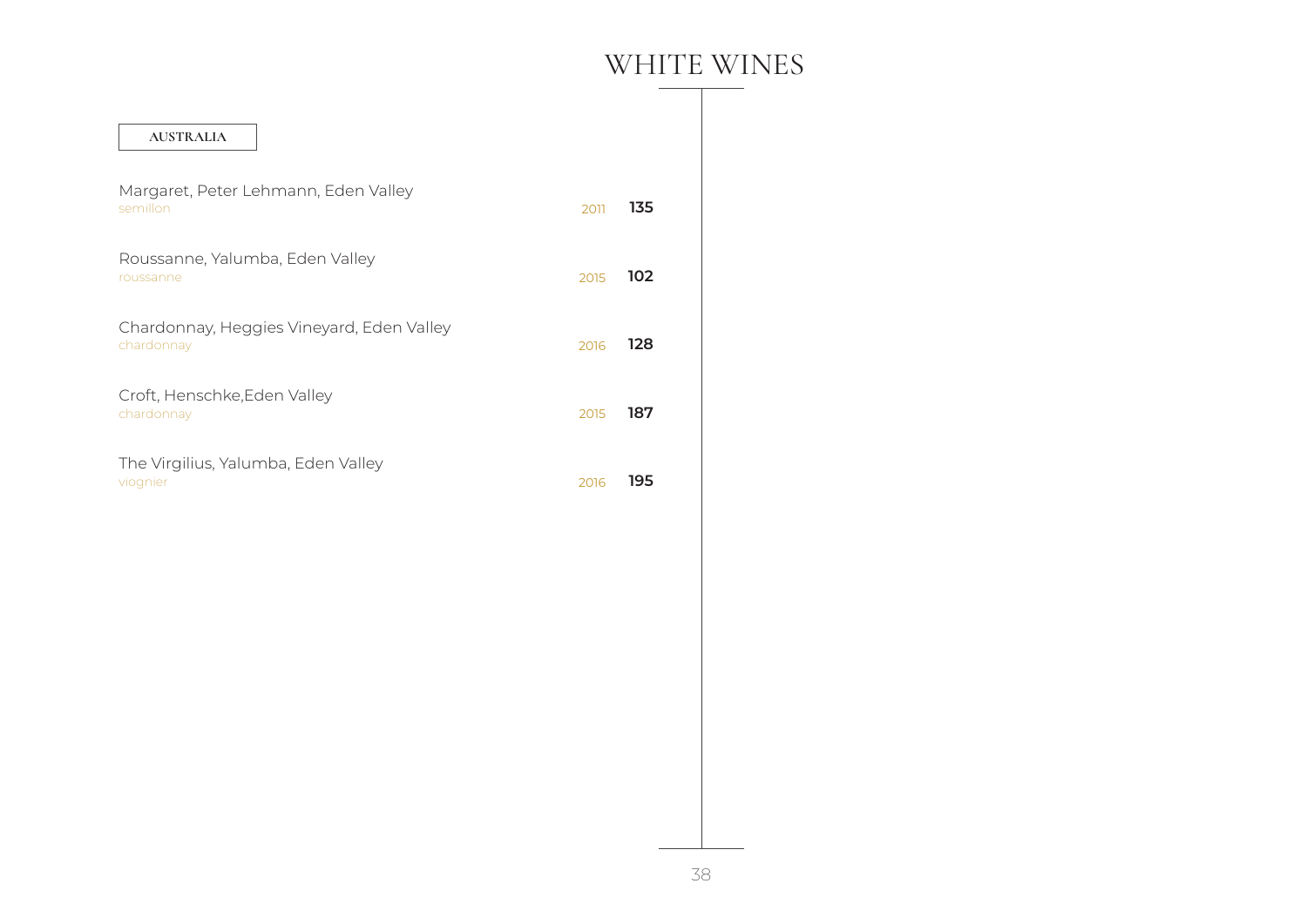### ROSE WINES

#### **GREECE**

| Pink Bang, Wine Art Estate, PGI Drama<br>syrah, touriga nacional      | 2020         | 80       |
|-----------------------------------------------------------------------|--------------|----------|
| Thema, Ktima Pavlidis, PGI Drama<br>tempranillo                       | 2020<br>2019 | 80<br>80 |
| Dianthos, Boutari, PDO Naousa<br>xinomavro                            | 2020<br>2019 | 80<br>80 |
| Rose de Xinomavro, Thymiopoulos Vineyards,<br>PDO Naousa<br>xinomavro | 2020<br>2019 | 80<br>80 |
| Xinomavro, Alpha Estate, PDO Amyndeon<br>xinomavro                    | 2020         | 96       |
| Alchymiste, Sclavos, PGI Cephalonia<br>mayrodafni                     | 2018         | 80       |
| Limniona, Domaine Zafeirakis, PGI Tyrnavos<br>limniona                | 2020         | 80       |
| Limnio, Gkirlemis Winery, PGI Domokos<br>limnio                       | 2019         | 97       |

### **GREECE**

| Darlin Rose, Darlin, PGI Evia<br>2020<br>limniona, syrah                                      |      | 80              |
|-----------------------------------------------------------------------------------------------|------|-----------------|
| Falcon Hills, Avantis Estate, PGI Evia<br>mayrokountoura                                      | 2016 | 80              |
| Rose Saint-Georges leropoulos Family,<br>PGI Peloponnese<br>agiorgiiko<br>2020<br>magnum 2020 | 2019 | 80<br>80<br>149 |
| Tomi, Troupis Wines, PGI Peloponnese<br>moschofilero<br>2020                                  |      | 80              |
| Principessa Rosa, Athanasiou Wines, PGI Peloponnese<br>agiorgitiko                            | 2018 | 80              |
| Petit Fleur, Parparousis Winery, PGI Achaia<br>sideriis                                       | 2019 | 80              |
| Atlantis, Argyros Estate, PGI Cyclades<br>assyriko, mandilaria                                | 2019 | 80              |
| Rosette, Hatzidakis Winery, PGI Cyclades<br>voudomato                                         | 2018 | 123             |
| Grifos, Silva Daskalaki, PGI Crete<br>kotsifali                                               | 2017 | 130             |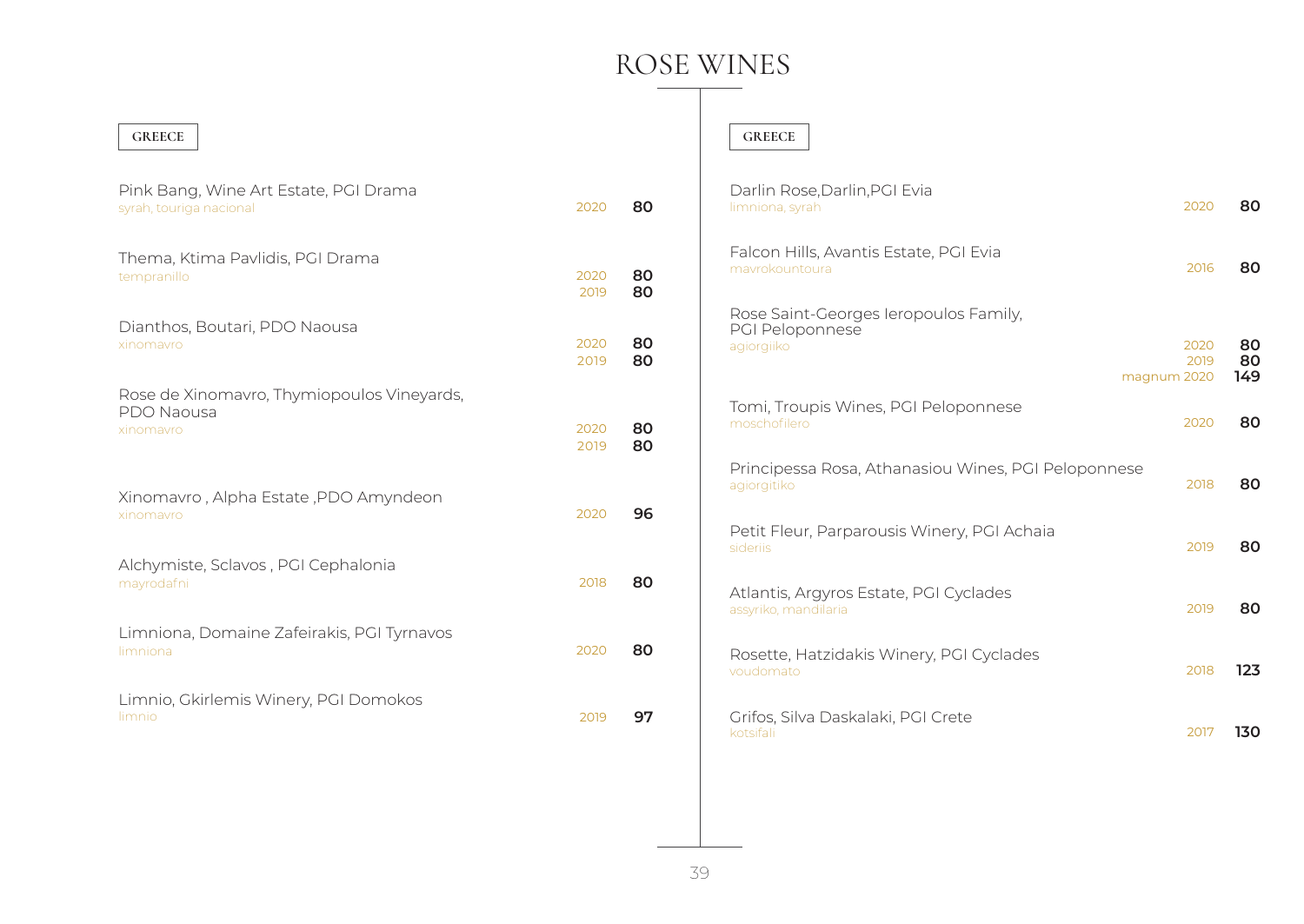## ROSE WINES

| <b>ITALY</b>                                                                                |              |            | <b>FRANCE</b>                                                                                                                    |              |                   |
|---------------------------------------------------------------------------------------------|--------------|------------|----------------------------------------------------------------------------------------------------------------------------------|--------------|-------------------|
| Cassiopea, Tenuta Poggio al Tesoro, IGT Tuscany<br>cabernet franc, merlot                   | 2016         | 132        | Paparazzi Day, Domaine Saint Marie, AOC Côtes de<br>Provence<br>2020<br>cinsault, grenache, tibouren                             |              | 180               |
| A. Aldobrandesca, Fattoria Aldobrandesca, IGT Tuscany<br>aleaico                            | 2019<br>2018 | 173<br>173 | Miraval Rosé, Château Miraval, AOC Côtes de Provence<br>cinsault, rolle, grenache, syrah<br>2020<br>magnum 2020<br>jeroboam 2020 |              | 130<br>261<br>604 |
| <b>FRANCE</b><br>Sancerre, Domaine Vacheron, AOC Sancerre<br>pinot noir                     | 2019         | 149        | Whispering Angel, Caves D' Esclans,<br>AOC Cotes de Provence<br>2020<br>grenache, cinsault, syrah<br>magmun 2020                 |              | 129<br>251        |
| Cheverny, Hervé Villemade de Domaine du Moulin,<br><b>AOC Cheverny</b><br>gamay, pinot noir | 2017         | 123        | Garrus, Chateau D'Esclans, AOC Cote de Provence<br>grenache, rolle                                                               | 2017<br>2016 | 551<br>551        |
| Beaurevoir, M. Chapoutier, AOC Tavel<br>grenache                                            | 2017         | 82         | Lion & Dragon, Château Roubine, AOC Côtes de<br>Provence<br>2020<br>grenache, tibouren, mourvedre                                |              | 151               |
| Ikon, Château Hermitage Saint-Martin,<br>AOC Côtes de Provence<br>grenache, cinsault, syrah | 2020<br>2018 | 127<br>125 | Château Romassan Bandol, Domaines Ott, AOC Bandol<br>2020<br>mourvedre, cinsault, syrah<br>2017                                  |              | 185<br>185        |
| Prestige, Château Minuty AOC Côtes de Provence<br>grenache, syrah, mourvedre                | 2018         | 179        | 946 Rosé, Château Gassier, AOC Côtes de Provence<br>syrah, grenache, cinsault, rolle, ugni blanc                                 | 2018         | 257               |
| Rosé et Or, Château Minuty AOC Côtes de Provence<br>grenache, syrah, mourvedre              | 2020         | 179        | Cote des Roses, Gerard Bertrand, AOP Languedoc<br>cinsault, grenache, syrah<br>2020                                              | 2018         | 106<br>101        |
| Cuvée 281, Château Minuty, AOC Côtes de Provence<br>grenache, syrah, mourvedre              | 2020<br>2018 | 407<br>407 | La Villa, Château la Sauvageonne, AOP Languedoc<br>rolle, mourvedre, viogner, grenache                                           | 2016         | 259               |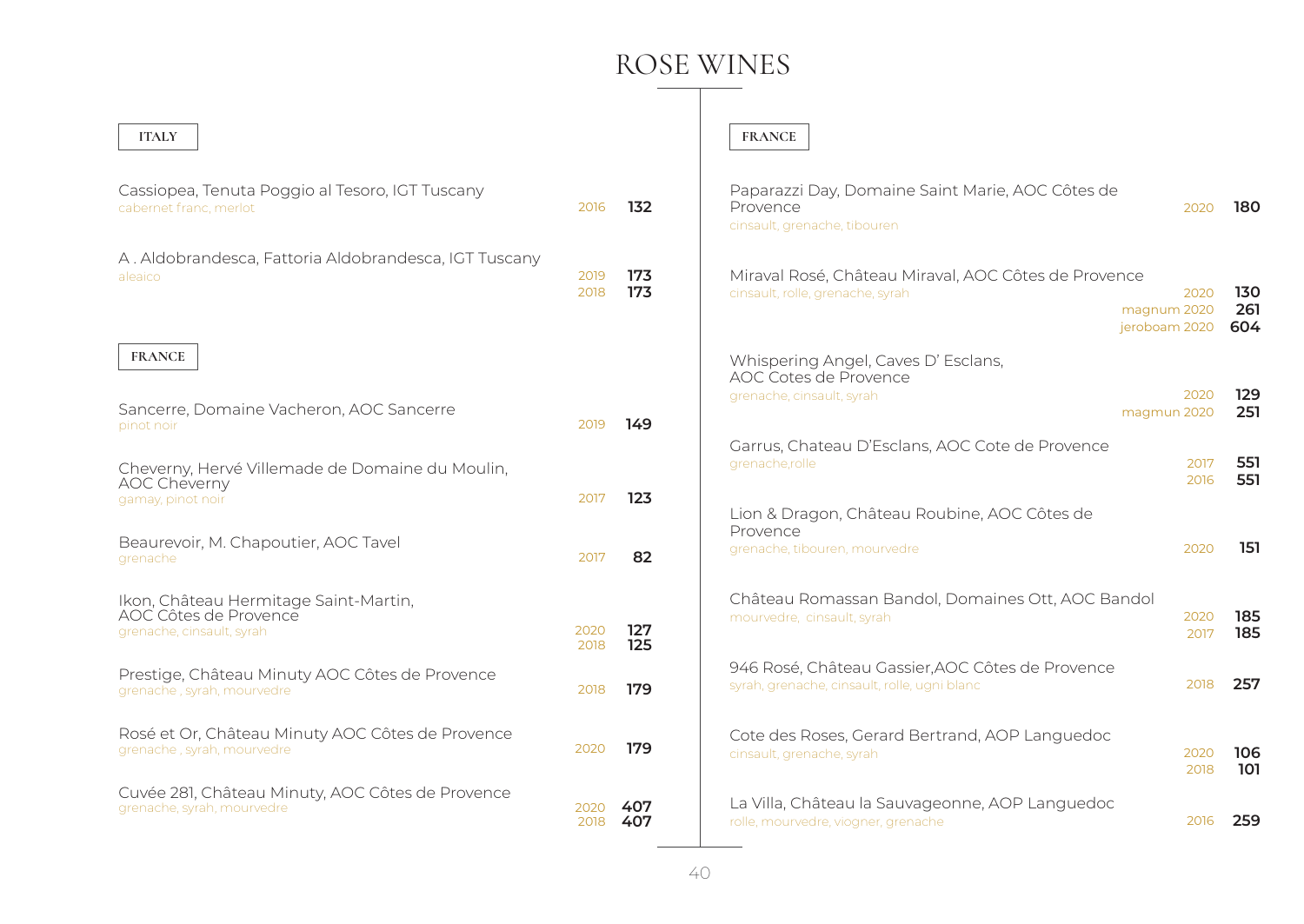### ROSE WINES

| <b>SPAIN</b>                                                            |              |          |
|-------------------------------------------------------------------------|--------------|----------|
| La Rosa, Can Sumoi, DO Penedes Catalonia<br>sumoll, parellada, xarel-lo | 2020<br>2018 | 95<br>95 |
| Haru, Casa Rojo, DO Jumilla<br>monastrell, garnacha, syrah              | 2020         | 131      |
| <b>LEBANON</b>                                                          |              |          |
| Musar Rose, Chateau Musar, Bekaa Valley<br>cinsault                     | 2012         | 161      |
| <b>ARGENTINA</b>                                                        |              |          |
| Doña Silvina, Bodega Krontiras, Mendoza<br>malbec                       | 2017         | 80       |
| <b>NEW ZEALAND</b>                                                      |              |          |
| Black Cottage, Two Rivers, Marlborough<br>pinot noir                    | 2017         | 98       |
|                                                                         |              |          |
|                                                                         |              |          |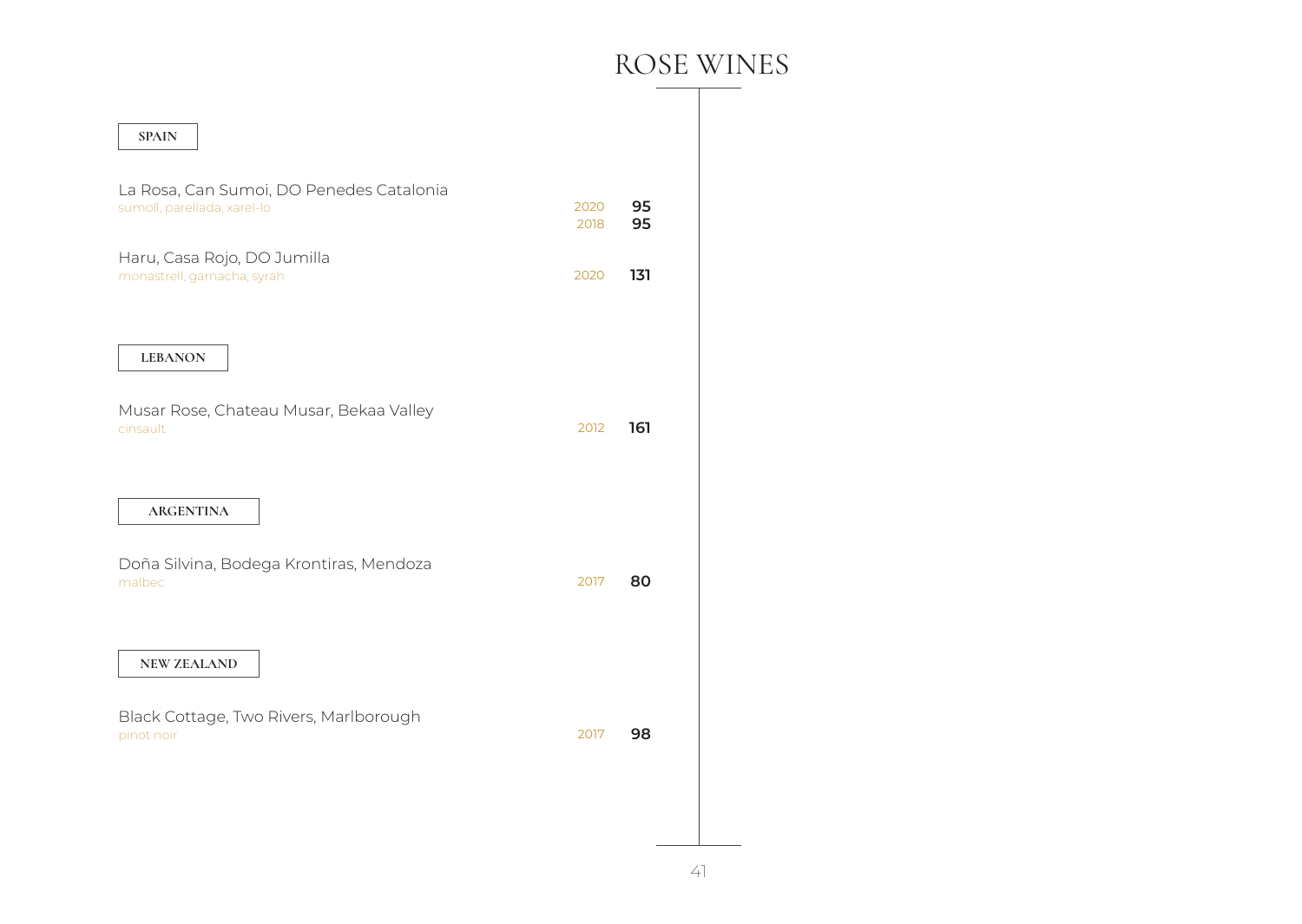#### **NORTHERN GREECE**

| Limnio, Domaine Kikones, PGI Thrace<br>limnio                           | 2017<br>2016         | 116<br>96         |
|-------------------------------------------------------------------------|----------------------|-------------------|
| M Fine, Anatolikos Vineyards PGI Thrace<br>mavroudi                     | 2018<br>2016<br>2015 | 136<br>136<br>135 |
| Nebbio, Wine Art Estate, PGI Drama<br>nebbiolo                          | 2012                 | 161               |
| Emphasis Tempranillo, Pavlidis Estate, PGI Drama<br>tempranillo         | 2016                 | 113               |
| Limniona, Oenops Wines, PGI Drama<br>limniona                           | 2018                 | 92                |
| Xinomavro, Oenops Wines, PGI Drama<br>xinomavro                         | 2016                 | 85                |
| Chateau Julia, Domaine Costa Lazaridi, PGI Drama<br>merlot              | 2019<br>2009         | 96<br>129         |
| Chateau Julia, Domaine Costa Lazaridi, PGI Drama<br>refosco, agiorgiiko | 2015<br>2008         | 101<br>129        |

#### **NORTHERN GREECE**

| Cava Amethystos, Domaine Costa Lazaridi, PGI Drama<br>cabernet franc         | 2017                 | 174               |
|------------------------------------------------------------------------------|----------------------|-------------------|
| Koniaros, Domaine Neratzi, PGI Serres<br>koniaros                            | 2012                 | 224               |
| Xinomavro, Akrathos, PGI Chalkidiki<br>xinomavro                             | 2016                 | 96                |
| Agioritiko Avaton Gold, Tsantalis PGI Athos<br>cabernet sauvignon, limnio    | 2016<br>2013         | 201<br>201        |
| Kormilitsa Gold, Tsantalis, PGI Mount Athos<br>limnio, cabernet sauvignon    | 2015<br>2014<br>2013 | 502<br>502<br>502 |
| Avaton, Domaine Gerovassiliou, PGI Epanomi<br>limnio, mavroudi, mavrotragano | 2018                 | 119               |
| Evangelo, Domaine Gerovassiliou, PGI Epanomi<br>syrah, viognier              | 2019<br>2015         | 155<br>169        |
| Refosco, Wines of ADAM, PGI Macedonia<br>refosco                             | 2016<br>2015<br>2013 | 80<br>80<br>80    |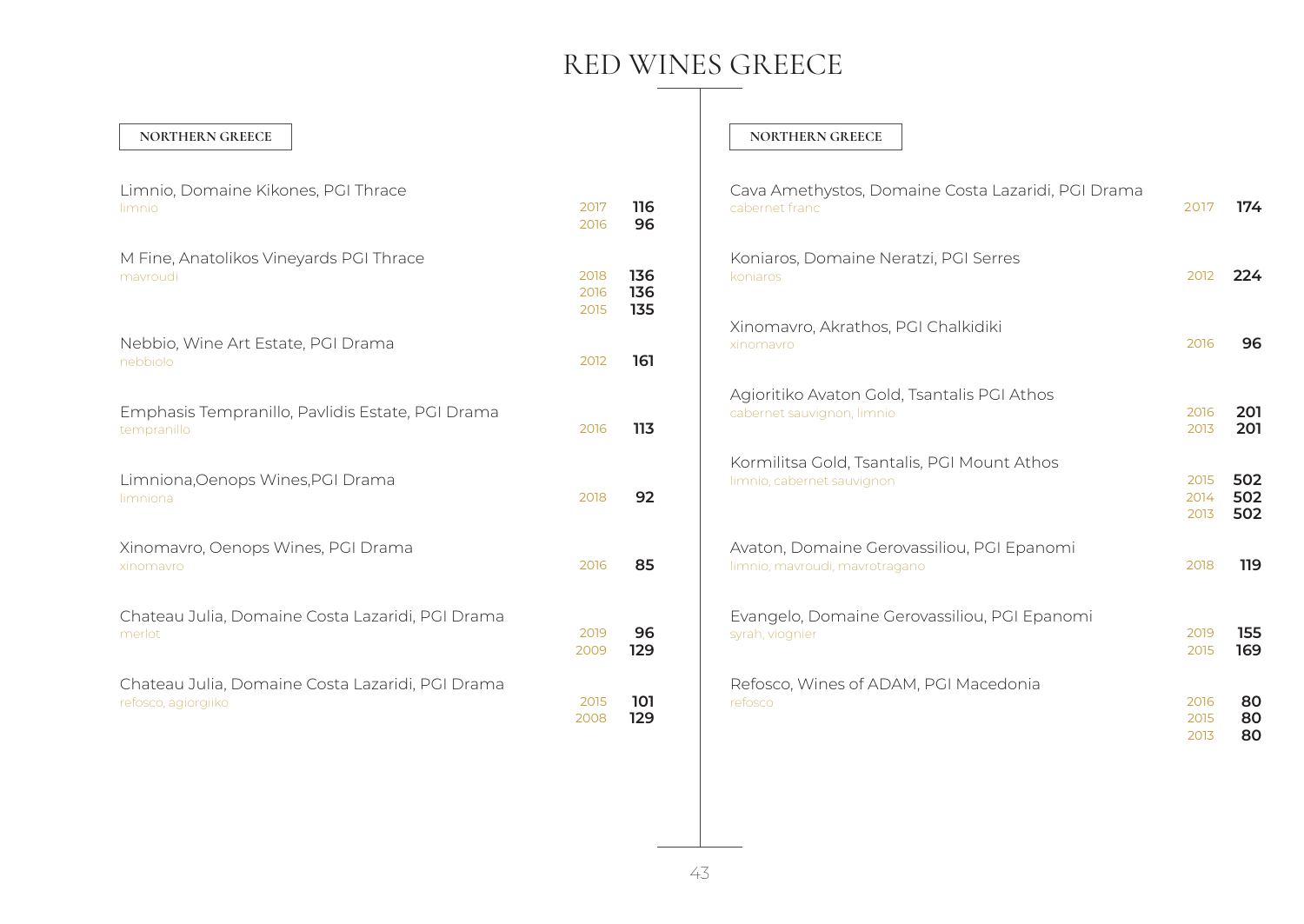**216**

**135**

**212**

**99**

**184 190 202**

**136**

| NORTHERN GREECE                                                      |              |          | <b>NORTHERN GREECE</b>                                       |                      |                   |
|----------------------------------------------------------------------|--------------|----------|--------------------------------------------------------------|----------------------|-------------------|
| Goumenissa I, Aidarinis Winery, PDO Goumenissa<br>xinomavro, negoska | 2015         | 85       | Legacy 1879, Boutari, PDO Naoussa<br>xinomavro               | 2016<br>2007         | 216<br>279        |
| Filiria, Boutari, PDO Goumenissa<br>xinomavro, negoska               | 2008         | 279      | Elinos, Taralas Winery, PDO Naoussa<br>xinomayro             | 2007                 | 135               |
| Negoska, Tatsis Winery, PGI Goumenissa<br>negoska                    | 2014         | 82       | Naoussa, Boutari, PDO Naoussa<br>xinomavro                   | 1999                 | 195               |
| Goumenissa, Tatsis Winery, PDO Goumenissa<br>xinomavro, negoska      | 2007         | 143      | Xinomavro, Boutari, PDO Naoussa<br>xinomayro                 |                      |                   |
| Goumenissa, Boutari, PDO Goumenissa<br>xinomavro, negoska            | 1998         | 268      | Chateau Pegasus, Markovitis Winery, PDO Naoussa<br>xinomavro | 1997                 | 212               |
| Earth & Sky, Thymiopoulos Vineyards, PDO Naoussa<br>xinomavro        | 2019         | 94       | Diaporos, Kir-Yianni Estate, PGI Imathia<br>xinomayro        | 1999                 | 99                |
| Vrana Petra, Thymiopoulos Vineyards, PDO Naoussa<br>xinomavro        | 2017         | 347      | Cava Chrisohoou, Chrisohoou Winery, PGI Imathia              | 2016<br>2015<br>2013 | 184<br>190<br>202 |
| Ramnista, Kir-Yianni Estate, PDO Naoussa<br>xinomavro                | 2017         | 92       | xinomavro, merlot                                            | 2010                 | 136               |
| Paliokalias, Dalamaras Winery, PDO Naoussa<br>xinomavro              | ??           | 168      |                                                              |                      |                   |
| Ktima Founti, Fountis Winery, PDO Naoussa<br>xinomavro               | 2017<br>2016 | 80<br>80 |                                                              |                      |                   |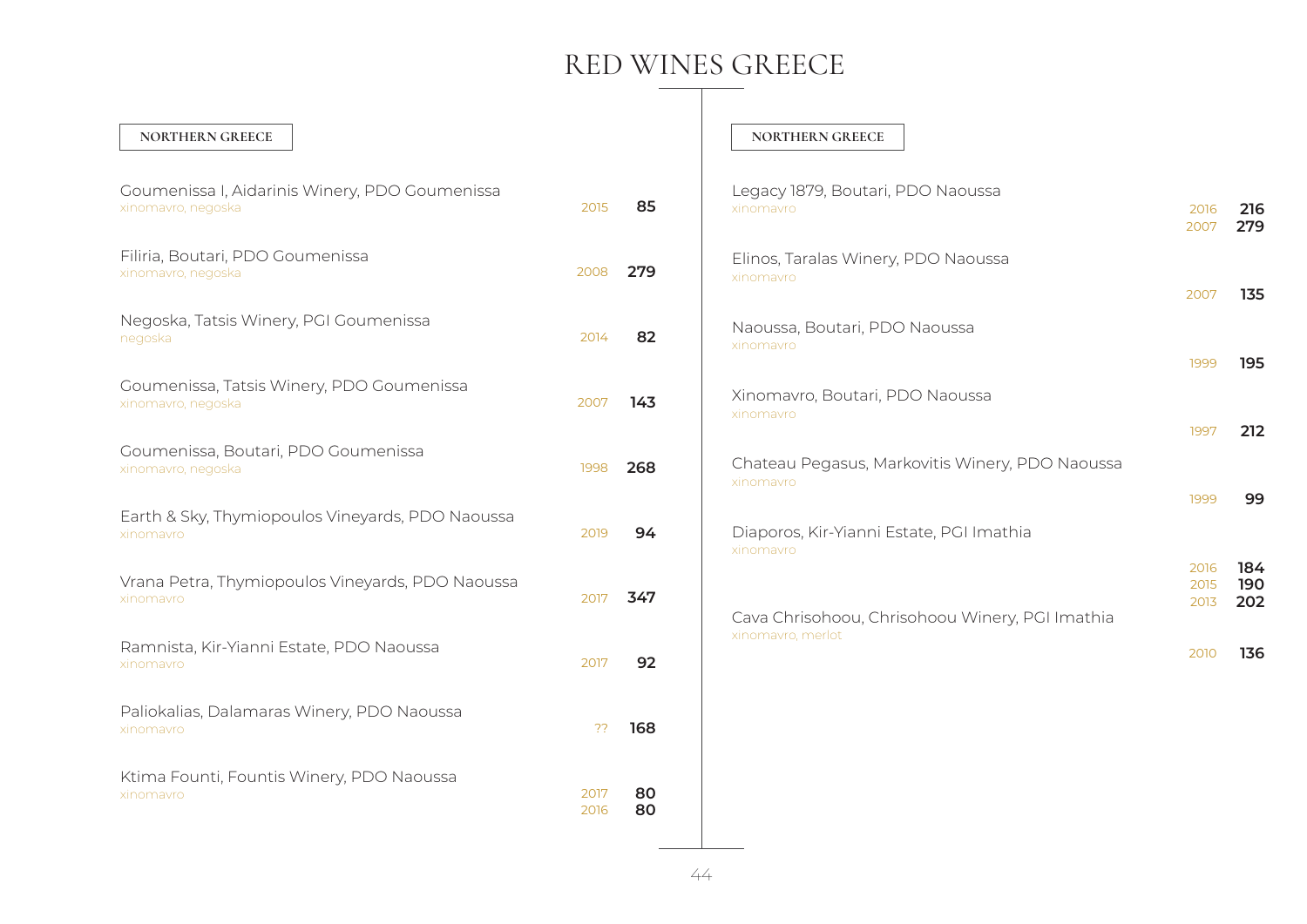#### **NORTHERN GREECE**

| Karydas Collection, Domaine Karydas, PGI Macedonia<br>xinomavro, merlot, cabernet sauvignon                  | 2017<br>2016         | 116<br>116        |
|--------------------------------------------------------------------------------------------------------------|----------------------|-------------------|
| Mple Alepou, Kir-Yianni Estate, PGI Imathia<br>merlot, syrah, xinomavro, cabernet franc, peit verdot, malbec | 2018<br>2016         | 179<br>179        |
| 'Strofi' Single Block, Alpha Estate, PGI Florina<br>pinot noir                                               | 2019<br>2018         | 113<br>113        |
| Xinomavro Reserve, Alpha Estate, PDO Amyntaio<br>xinomavro                                                   | 2017<br>2016         | 113<br>113        |
| Alpha One, Alpha Estate, PGI Florina<br>merlot<br>xinomavro, mavrodafni<br>negro amaro                       | 2014<br>2010<br>2009 | 274<br>247<br>300 |
| Tsapournakos, Vogiatzis Estate, PGI Velvento<br>tsapournakos                                                 | 2018                 | 113               |
| Inima, Katogi Averoff, PGI Metsovo<br>negoska                                                                | 2017                 | 95                |
| Rossiu di Munte, Katogi Averoff, PGI Metsovo<br>vlachiko                                                     | 2018<br>2016<br>2015 | 136<br>136<br>136 |
| Rossiu di Munte Giniets, Katogi Averoff, PGI Metsovo<br>cabernet sauvignon                                   | 2015                 | 136               |

#### **IONIAN ISLANDS**

| Mov Prephylloxera, Petrakopoulos Wines,<br>PGI Cephalonia<br>mavrodafni          | 2018                 | 210               |
|----------------------------------------------------------------------------------|----------------------|-------------------|
| Mavro, Petrakopoulos Wines, PGI Cephalonia<br>mavrodafni                         | 2019<br>2016         | 128<br>128        |
| Eclipse, Gentilini Winery, PGI Slopes of Aenos<br>mavrodafni                     | 2019<br>2017         | 133<br>133        |
| Orgion, Sclavos Wines, PGI Cephalonia<br>mavrodafni                              | 2015                 | 102               |
| Synodos, Sclavos Wines, PGI Cephalonia<br>mavrodafni, vosilidi                   | 2016                 | 125               |
| Nefeli Single Vineyard, Grampsas Winery,<br>PGI Zakynthos<br>augoustiatis        | 2017                 | 179               |
| THESSALY                                                                         |                      |                   |
| Ktima Katsarou, Domaine Katsaros, PGI Krania<br>cabernet sauvignon, merlot       | 2016<br>2015<br>2014 | 121<br>121<br>121 |
| Rapsani Terra Petra, Terra Olympus, PDO Rapsani<br>xinomavro, krassato, stavroto | 2018<br>2015         | 94<br>94          |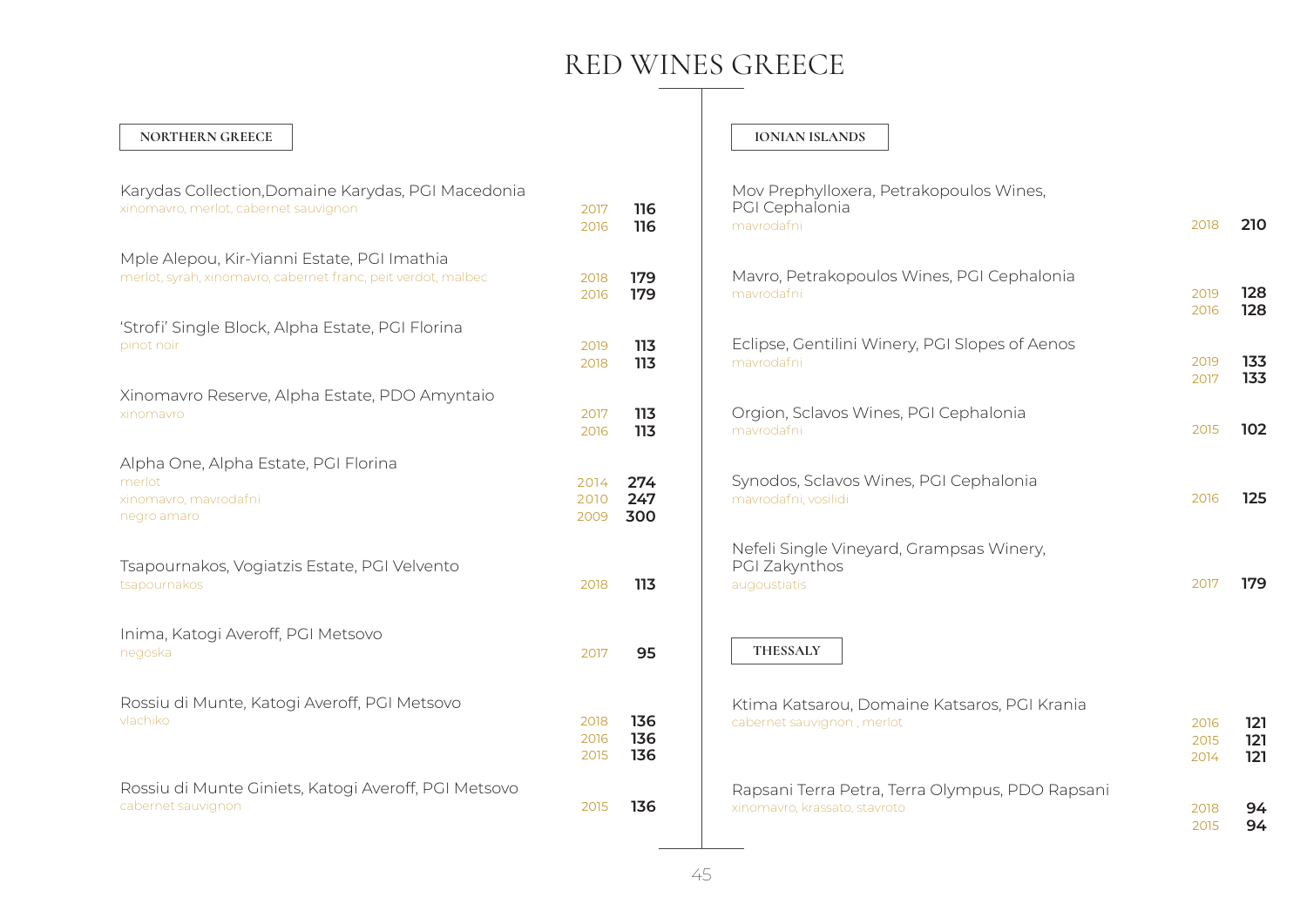#### **THESSALY**

| Rapsani old Vines, Dougos winery, PDO Rapsani<br>xinomavro, krassato, stavroto                  | 2017                 | 106               |
|-------------------------------------------------------------------------------------------------|----------------------|-------------------|
| Mavrotragano, Dougos winery, PGI Thessaly                                                       | 2017                 | 234               |
| mavrotragano                                                                                    | 2016                 | 234               |
| Meth'Imon L, Dougos Winery, PGI Thessaly<br>limniona                                            | 2016                 | 113               |
| Meth Imon "7", Dougos Winery, PGI Thessaly<br>limniona, syrah, grenache, cabernet franc, merlot | 2016                 | 113               |
| Meth Imon Opsimo, Dougos Winery, PGI Thessaly                                                   | 2015                 | 251               |
| syrah, grenache rouge, limniona                                                                 | 2010                 | 251               |
| Limniona, Domaine Zafeirakis, PGI Tirnavos                                                      | 2018                 | 109               |
| limniona                                                                                        | 2017                 | 109               |
| Nebbiolo, Karipidis Estate, PGI Thessaly                                                        | 2014                 | 94                |
| nebbiolo                                                                                        | 2007                 | 94                |
| <b>CENTRAL GREECE</b>                                                                           |                      |                   |
| La Tour Melas, La Tour Melas, PGI Fthiotida<br>cabernet franc, merlot                           | 2018<br>2017<br>2016 | 260<br>279<br>251 |
| Vissa, Karadimos Family, PGI Fthiotida                                                          | 2014                 | 80                |
| xinomayro                                                                                       | 2013                 | 80                |

#### **CENTRAL GREECE**

| Aglianico, Domaine Hatzimichalis, PGI Atalanti<br>aglianico                         | 2018<br>2016<br>2010         | 80<br>80<br>80           |
|-------------------------------------------------------------------------------------|------------------------------|--------------------------|
| Alargino, Domaine Hatzimichalis, PGI Atalanti<br>merlot                             | 2016<br>2011<br>2009         | 149<br>149<br>149        |
| Mouchtaro, Muses Estate, PGI Thiva<br>mouchtaro                                     | 2019<br>2017                 | 87<br>87                 |
| Mavrokountoura, Avantis Estate, PGI Evia<br>mavrokountoura                          | 2016                         | 95                       |
| Vradiano Wild Fermentation, Vriniotis Winery, PGI Evia<br>vradiano                  | 2018<br>2017<br>2016         | 186<br>186<br>186        |
| Syrah wild Fermentation, Vriniotis winery, PGI Evia<br>syrah                        | 2015<br>2014<br>2013<br>2012 | 186<br>195<br>195<br>195 |
| Collection, Avantis Estate, PGI Evia<br>syrah                                       | 2017<br>2016                 | 251<br>298               |
| Freedom, Avantis Estate, PGI Evia<br>syrah                                          | 2016                         | 155                      |
| Oenotria Land, Domaine Costa Lazaridi, PGI Attica<br>cabernet sauvignon, agiorgiiko | 2018                         | 109                      |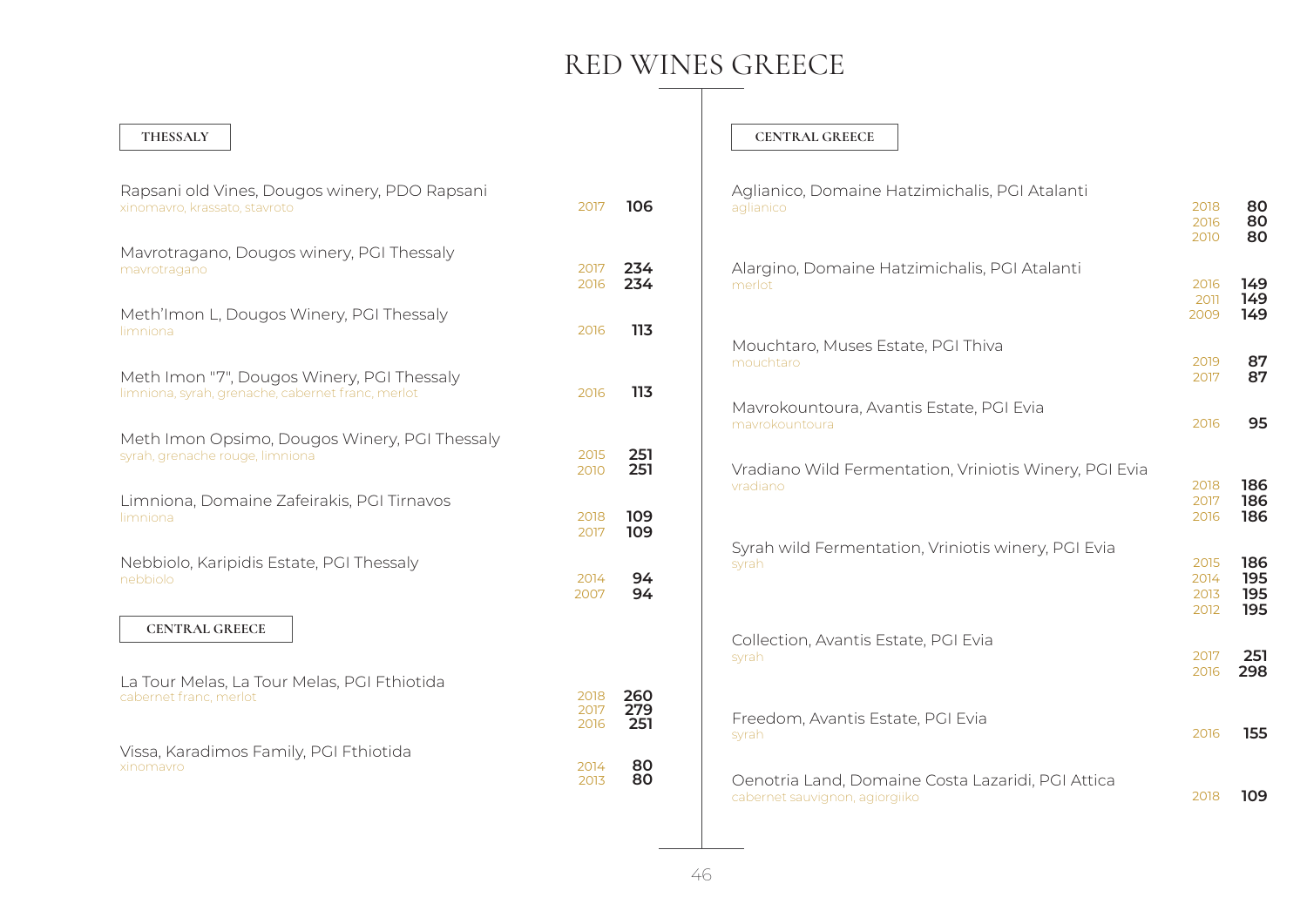#### **PELOPONNESE**

| Petit Verdot, Pirgakis Estate, PGI Corinth<br>petit verdot                        | 2016<br>2015         | 154<br>154        |
|-----------------------------------------------------------------------------------|----------------------|-------------------|
| Tannat, Pirgakis Estate, PGI Corinth<br>tannat                                    | 2016<br>2015         | 133<br>133        |
| 815 alt, Pirgakis Estate, PGI Corinth<br>cabernet sauvignon, merlot, petit verdot | 2018<br>2015         | 142<br>142        |
| Ktima Gaia, Gaia Estate, PDO Nemea<br>agiorgitiko                                 | 2017                 | 136               |
| Le Sang de la Pierre, Aivalis Winery, PDO Nemea<br>agiorgitiko                    | 2019                 | 143               |
| Ktima Mitravela, Mitravelas Estate, PDO Nemea<br>agiorgitiko                      | 2018                 | 106               |
| Fysis, Athanasiou Winery, PDO Nemea<br>agiorgitiko                                | 2016                 | 106               |
| Tessera "4", Aivalis Winery, PDO Nemea<br>agiorgitiko                             | 2017<br>2016<br>2015 | 298<br>298<br>332 |
| Palia Ampelotopia , Mitravelas Estate, PDO Nemea<br>agiorgitiko                   | 2016                 | 186               |

#### **PELOPONNESE**

| Daemon, Ieropoulos Family, PGI Peloponnese<br>agiorgitiko                                   | 2015                         | 223               |
|---------------------------------------------------------------------------------------------|------------------------------|-------------------|
| Vasilio Grande Reserve, Estate Constantin Gofas,<br>PDO Nemea<br>agiorgitiko                | 2015<br>2012                 | 218<br>218        |
| Cuvee Lantides, Lantides Winery, PGI Peloponnese<br>cabernet sauvignon, merlot, agiorgitiko | 2016                         | 95                |
| Lyric, Papaioannou, PGI Peloponnese<br>petit verdot                                         | 2005                         | 154               |
| Noima, Palivos Vineyards, PGI Peloponnese<br>agiorgiiko, syrah, cabernet sauvignon          | 2012<br>2010                 | 305<br>305        |
| Armakas, Aivalis Winery, PGI Peloponnese<br>syrah, agiorgitiko, merlot, malbec              | 2015<br>2014                 | 521<br>541        |
| Nemea Grande Reserve, Semeli Estate, PDO Nemea<br>agiorgitiko                               | 2016<br>2014                 | 117<br>117        |
| Kokkinomylos, Tselepos Winery, PGI Tegea<br>merlot                                          | 2018<br>2017                 | 143<br>167        |
| Megas Oenos, Domaine Skouras, PGI Argolida<br>cabernet sauvignon, agiorgitiko               | 2017<br>2016<br>2015         | 119<br>119<br>119 |
| Labyrinth, Megas Oenos, Domaine Skouras,<br>PGI Argolida<br>cabernet sauvignon, agiorgitiko | solera 99/16<br>solera 99/15 | 372<br>372        |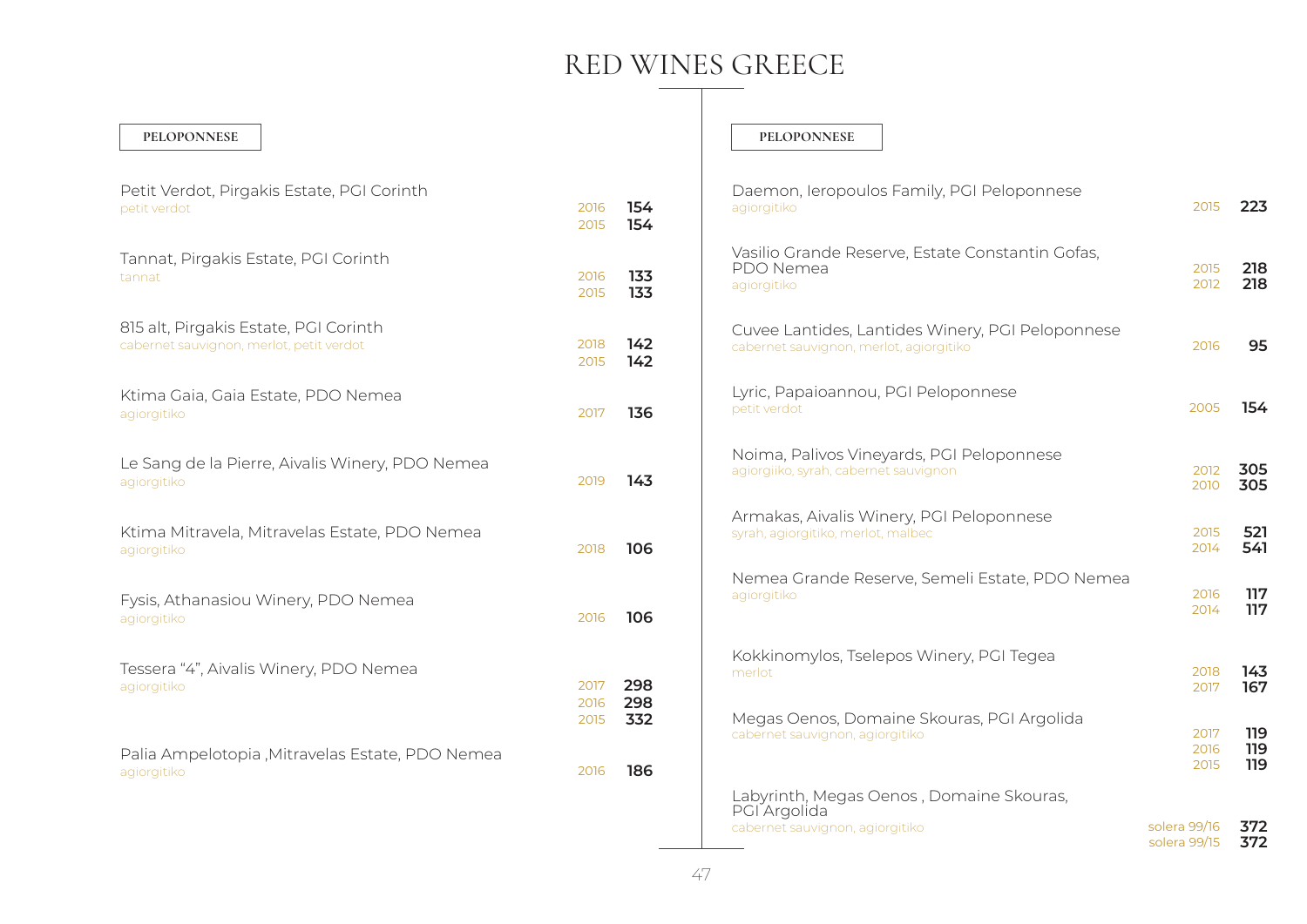#### **PELOPONNESE**

| Sinoro, Domaine Skouras, PGI Argolida<br>cabernet franc, merlot, agiorgitiko                           | 2015<br>2012 | 130<br>130 |
|--------------------------------------------------------------------------------------------------------|--------------|------------|
| Mavro Kalavritino, Tetramythos Winery, PGI Peloponnese<br>mayro Kalayritino                            | 2017         | 80         |
| Cabernet Sauvignon BIO, Tetramythos Winery,<br>PGI Peloponnese<br>cabernet sauvignon                   | 2016         | 87         |
| Mavrodafni Mavro Kalavritino, Domaine Mega Spileo,<br>PGI Peloponnese<br>mavrodafni, mavro kalavritino | 2013         | 102        |
| Solist, Rira Vineyards, PGI Peloponnese<br>pinot noir                                                  | 2016         | 101        |
| Taos, Parparoussis Winery, PGI Peloponnese<br>mavrodafni                                               | 2017<br>2015 | 123<br>132 |
| Trilogia, Estate Dio Ipsi, PGI Peloponnese<br>cabernet sauvignon                                       | 2017<br>2016 | 174<br>174 |
| Cava, Mercouri Estate, PGI Ilia<br>mavrodafni, refosco                                                 | 2014         | 131        |
| Syrah BIO, Panagiotopoulos Wines, PGI Peloponnese<br>syrah                                             | 2011         | 100        |
| Merlot BIO, Panagiotopoulos Wines, PGI Peloponnese<br>merlot                                           | 2009         | 143        |

#### **PELOPONNESE**

| Agrilia, Domaine Dereskos, PGI Messinia<br>cabernet sauvignon, merlot                   | 2016                 | 113               |
|-----------------------------------------------------------------------------------------|----------------------|-------------------|
| Cabernet Sauvignon BIO, Panagiotopoulos Wines,<br>PGI Peloponnese<br>cabernet sauvignon | 2010                 | 143               |
| Lacules, Lacules Estate, PGI Peloponnese<br>merlot                                      | 2018<br>2016<br>2015 | 177<br>177<br>177 |
| <b>CYCLADES</b>                                                                         |                      |                   |
| Mavrotragano, Vaptistis Winery, PGI Cyclades<br>mavrotragano                            | 2016                 | 109               |
| Mavrotragano Clos Stegasta, T-Oinos, PGI Cyclades<br>mavrotragano                       | 2018                 | 251               |
| Mavrotragano, Sigalas, PGI Cyclades<br>mavrotragano                                     | 2019<br>2018         | 209<br>209        |
| Mavrotragano, Karamolegos Winery, PGI Cyclades<br>mavrotragano                          | 2019<br>2018         | 179<br>179        |
| Mavrotragano Bio, Santo Wines, PGI Cyclades<br>mavrotragano                             | 2015                 | 196               |
| Mandilaria, Venetsanos Winery, PGI Cyclades<br>mandilaria                               | 2017                 | 127               |
| Mandilaria, Boutari, PGI Cyclades<br>mandilaria                                         | 2009                 | 251               |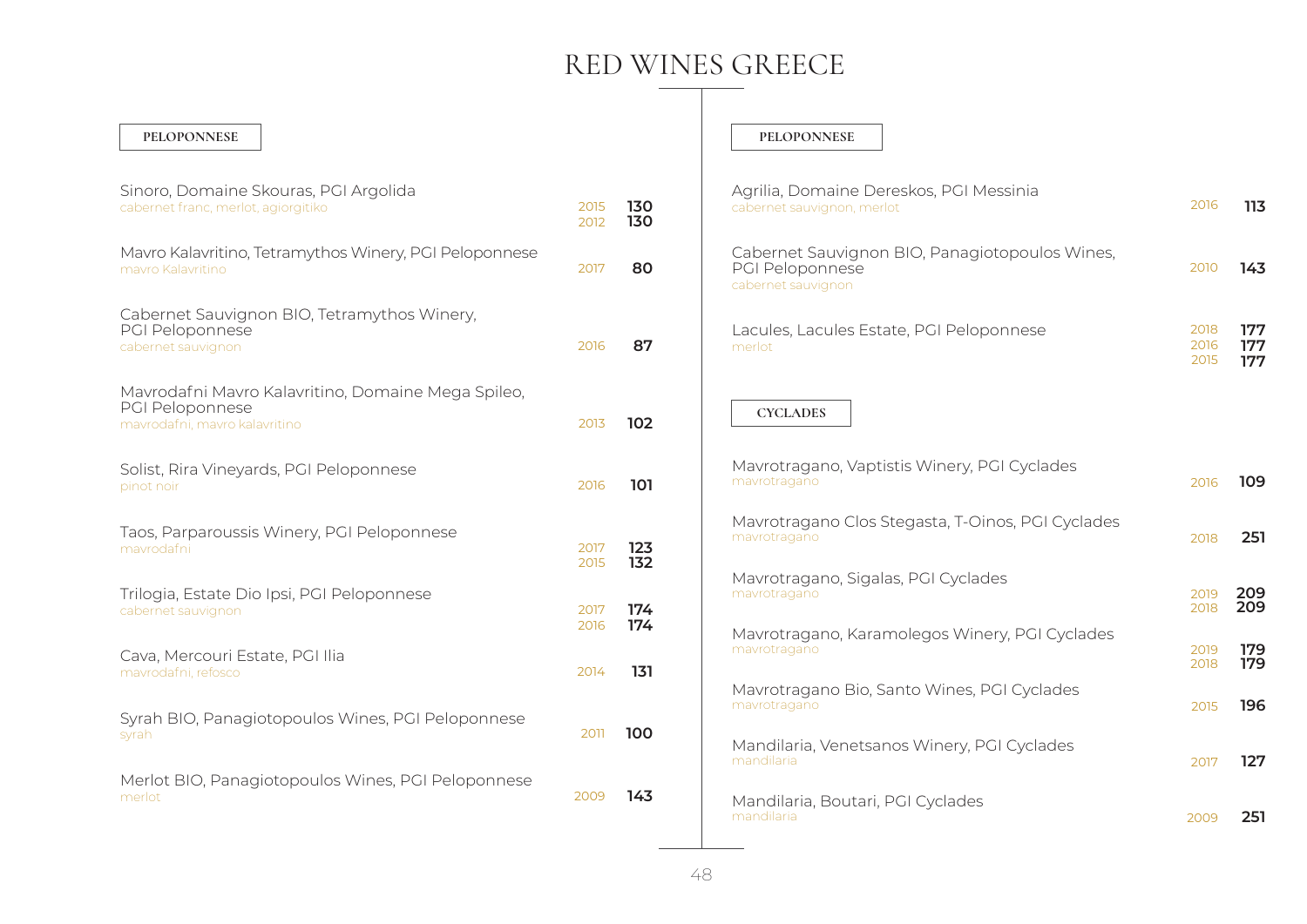Τ

 $\overline{\phantom{a}}$ 

| <b>CYCLADES</b>                                                                |              |            | <b>CRETE</b>                                                                                                    |              |            |
|--------------------------------------------------------------------------------|--------------|------------|-----------------------------------------------------------------------------------------------------------------|--------------|------------|
| Mavrotragano, Gavalas Winery, PGI Cyclades<br>mavrotragano                     | 2016         | 199        | Monachikos, Gavalas Wines, PGI Crete<br>cabernet sauvignon                                                      | 2014         | 124        |
| Mavrotragano, Hatzidakis Winery, PGI Cyclades<br>mavrotragano                  | 2017         | 186        | Petali, Diamantakis, PGI Crete<br>liaiko                                                                        | 2018         | 80         |
| <b>CRETE</b>                                                                   |              |            | Skalani, Boutari, PGI Crete<br>syrah, kotsifali                                                                 | 2007         | 195        |
| Barbatus, Strataridakis Winery, PGI Crete<br>cabernet sauvignon, syrah, merlot | 2013<br>2012 | 209<br>209 | Stone Wine, Anoskeli, PGI Crete<br>romeiko                                                                      | solera 14/17 | 123        |
| Aspros lagos, Douloufakis Winery, PGI Crete<br>cabernet sauvignon              | 2018         | 80         | Bold, Karavitakis Winery, PGI Crete<br>tempranillo                                                              | 2017         | 109        |
| Grifos, Silva Daskalaki, PGI Crete<br>liaiko                                   | 2018         | 136        | Nostos Grenache, Manousakis Winery, PGI Crete<br>grenache rouge                                                 | 2017<br>2016 | 105<br>116 |
| Enstikto, Silva Daskalaki, PGI Crete<br>syrah, kotsifali                       | 2011         | 136        | Nostos the journey Blend, Manousakis Winery,<br><b>PGI Crete</b><br>syrah, mourverde, grenache rouge, roussanne | 2017         | 105        |
| Liatiko, Idaia Gi, PGI Crete<br>liaiko                                         | 2016         | 90         | <b>DODECANESE</b>                                                                                               |              |            |
|                                                                                |              |            | Pithari, Afianes Wines, PGI Ikaria<br>fokiano                                                                   | 2017         | 220        |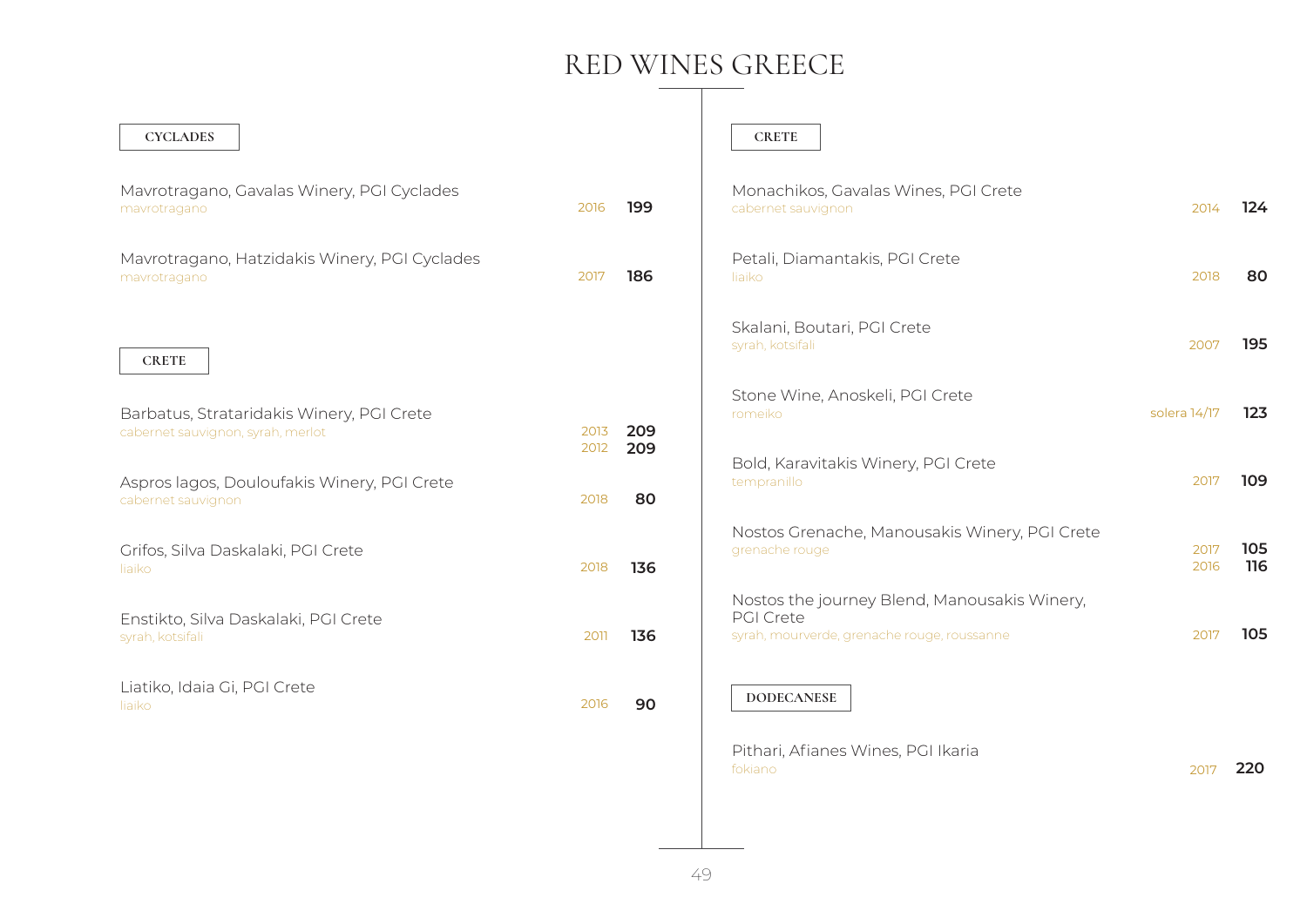#### **TRENTINO-ALTO ADIGE**

| Castel Ringberg Riserva, Elena Walch,<br>DOC Alto Adige<br>lagrein                                                             | 2015<br>2013 | 212<br>212 |
|--------------------------------------------------------------------------------------------------------------------------------|--------------|------------|
| 'Cor Romigberg', Tenutae Alois Lageder, DOC Alto Adige<br>cabernet sauvignon                                                   | 2004         | 201        |
| "Morei", Foradori, IGT Vigneti Delle Dolomiti<br>teroldego                                                                     | 2016         | 179        |
| <b>VENETO</b>                                                                                                                  |              |            |
| Morandina Valpolicella Ripasso Superiore, Pra,                                                                                 |              |            |
| DOC Veneto<br>corvina, rondinella, molinara                                                                                    | 2018<br>2017 | 180<br>180 |
| Piu, Inama, IGT Veneto<br>carmenere                                                                                            | 2018<br>2015 | 113<br>113 |
| Amarone della Valpolicella Classico,<br>Giuseppe Quintarelli, DOCG Veneto<br>cabernet sauvignon, corvina, nebbiolo, sangiovese | 2012         | 1170       |
| "Stropa" Amarone della Valpolicella Classico, Monte<br>dall'Ora, DOCG Veneto<br>corvina, rondinella, molinara                  | 2011         | 394        |
| La Grola Veronese, Allegrini, IGT Veneto<br>corvina, oseleta                                                                   | 2014         | 131        |
| Palazzo Della Torre Veronese, Allegrini, IGT Veneto<br>corvina, rondinella, sangiovese                                         | 2015         | 109        |
| Valpolicella Ripasso, Zonin, DOCG Veneto<br>corvina, rondinella, molinara                                                      | 2016         | 82         |

#### **PIEDMONT**

| Amarone della Valpolicella Classico, Allegrini,<br><b>DOCG Veneto</b><br>corvina, rondinella, oseleta | 2017         | 294        |
|-------------------------------------------------------------------------------------------------------|--------------|------------|
| Costasera Amarone Classico, Masi Agricola,<br><b>DOCG Veneto</b><br>corvina, rondinella, molinara     | 2015         | 256        |
| L'Ardi, Banfi Vigne Regali, DOC Acqui<br>dolcetto                                                     | 2016         | 80         |
| Dolcetto d'Alba, Pio Cesare, DOC AIBA<br>dolcetto                                                     | 2017         | 109        |
| Ca di Pian, La Spinetta, DOCG Asti<br>barbera                                                         | 2015         | 126        |
| 5 Vignes, La Morandina, DOCG Asti<br>barbera                                                          | 2020<br>2016 | 89<br>89   |
| Kye, G.D. Vajra, DOC Langhe<br>freisa                                                                 | 2011         | 155        |
| Sito Moresco, Gaja, DOC Langhe<br>nebbiolo, merlot, cabernet sauvignon                                | 2016         | 218        |
| Conteisa, Gaja, DOC Langhe<br>barbera, nebbiolo                                                       | 2014<br>2013 | 908<br>908 |
| 'Rabajolo', Bruno Rocca, DOC Langhe<br>cabernet sauvignon, nebbiolo, barbera                          | 2013         | 180        |
| Bricco Spessa, La Morandina, DOCG Barbaresco<br>nebbiolo                                              | 2015         | 212        |
|                                                                                                       |              |            |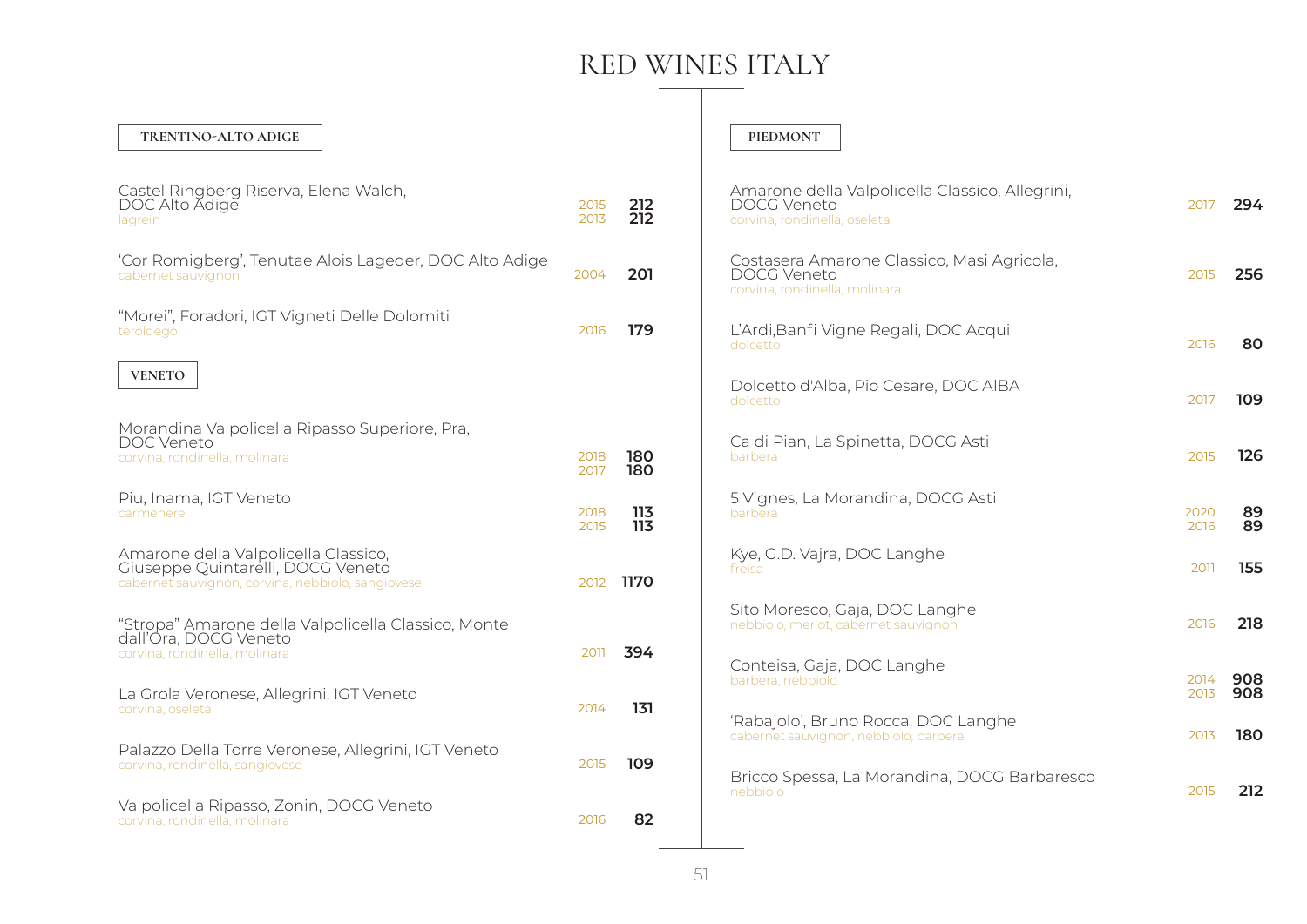#### **PIEDMONT**

| Barbaresco, Gaja, DOCG Barbaresco<br>nebbiolo                   | 2016<br>2015         | 858<br>721        |
|-----------------------------------------------------------------|----------------------|-------------------|
| Sori Tildin, Gaja, DOCG Barbaresco<br>nebbiolo                  |                      | 2014 1760         |
| Vursu Vigneto Gallina, La Spinetta, DOCG Barbaresco<br>nebbiolo | 2013                 | 451               |
| Bricco Boschis, Cavallotto, DOCG Barolo<br>nebbiolo             | 2017<br>2016<br>2015 | 298<br>298<br>298 |
| Dagromis, Gaja, DOCG Barolo<br>nebbiolo                         | 2017                 | 357               |
| Cicala, Poderi Aldo Conterno, DOCG Barol<br>nebbiolo            | 2016<br>2014         | 624<br>624        |
| Arborina, Elio Altare, DOCG Barolo<br>nebbiolo                  | 2017<br>2012         | 374<br>374        |
| Parafada, Massolino, DOCG Barolo<br>nebbiolo                    | 2014<br>2013         | 332<br>332        |
| Bricco delle Viole, G.D. Vajra, DOCG Barolo<br>nebbiolo         | 2014                 | 253               |
| Canubi, Elio Altare, DOCG Barolo<br>nebbiolo                    | 2015<br>2014         | 748<br>748        |
| Vursu Vigneto Campe, La Spinetta, DOCG Barolo<br>nebbiolo       | 2013                 | 475               |

#### **PIEDMONT**

| Unoperuno, Elio Altare, DOCG Barolo<br>nebbiolo                                              |              | 2013 1080  |
|----------------------------------------------------------------------------------------------|--------------|------------|
| Sperss, Gaja, DOCG Barolo<br>nebbiolo                                                        | 2013         | 1124       |
| Meriame, Paolo Manzone, DOCG Barolo<br>nebbiolo                                              | 2013         | 234        |
| Serralunga d'Alba, Luigi Baudana, DOCG Barolo<br>nebbiolo                                    | 2017<br>2016 | 186<br>186 |
| Cerreta, Luigi Baudana, DOCG Barolo<br>nebbiolo                                              | 2014<br>2012 | 254<br>254 |
| Vigna Rionda Riserva, Massolino, DOCG Barolo<br>nebbiolo                                     | 2011         | 505        |
| <b>TUSCANY</b>                                                                               |              |            |
| Galatrona, Petrolo, DOC Val d'Arno di Sopra<br>merlot                                        | 2018         | 532        |
| Syrah, Stefano Amerighi, DOC Cortona<br>syrah                                                | 2019         | 159        |
| Mongrana Maremma, Querciabella, IGT Toscana<br>sangiovese, merlot, cabernet sauvignon        | 2016<br>2014 | 115<br>195 |
| Tignanello, Marchesi Antinori, IGT Toscana<br>sangiovese, cabernet franc, cabernet sauvignon | 2018         | 377        |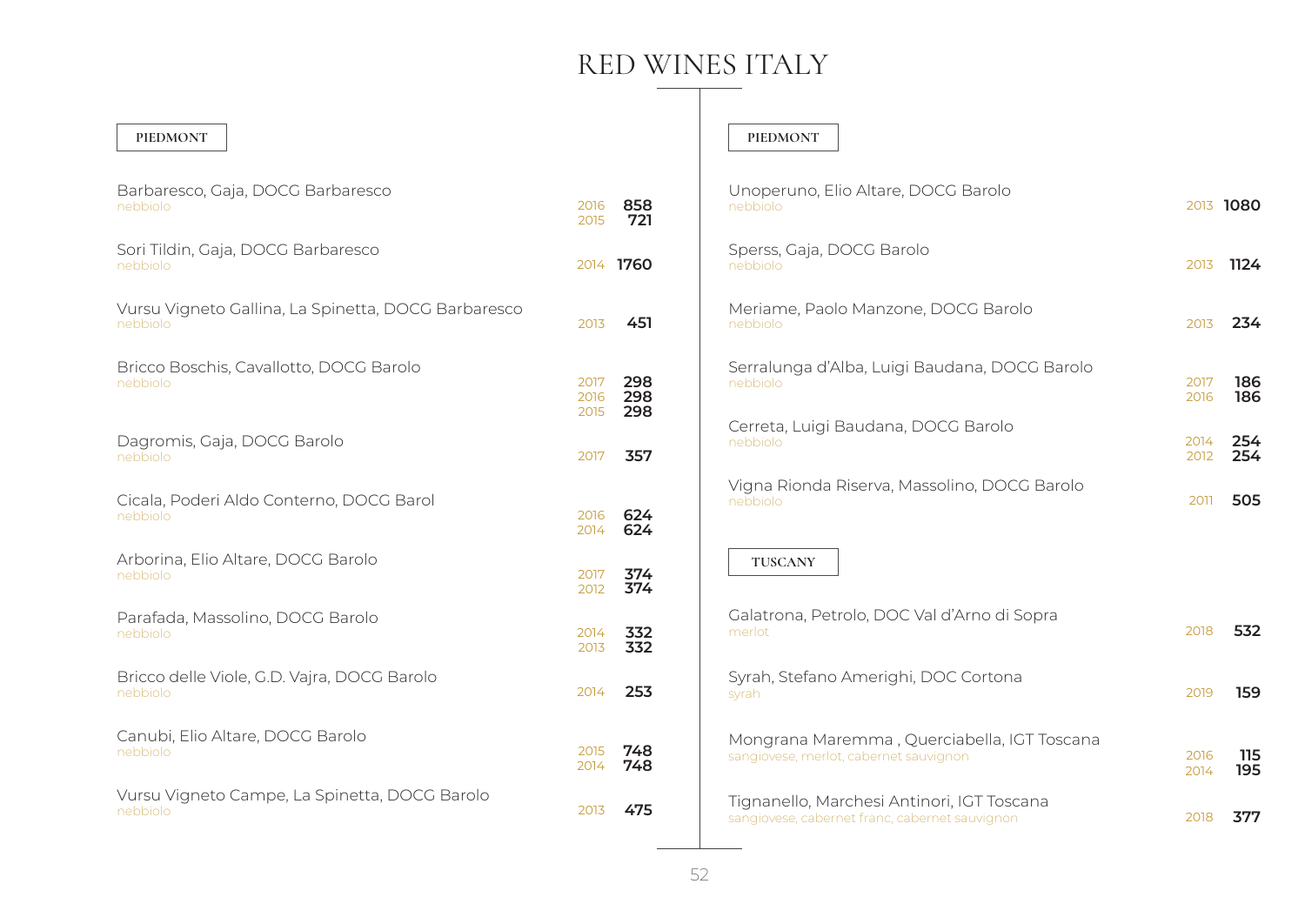**264 264** 

#### **TUSCANY**

| Solaia, Marchesi Antinori, IGT Toscana<br>cabernet sauvignon, sangiovese                                       | 2017<br>2014                 | 1291<br>1309                |
|----------------------------------------------------------------------------------------------------------------|------------------------------|-----------------------------|
| Chianti Classico, Isole e Olena, DOCG Chianti<br>sangiovese                                                    | 2018                         | 119                         |
| Cepparello, Isole e Olena, IGT Toscana<br>sangiovese                                                           | 2017<br>2015                 | 264<br>264                  |
| Il colorino di Casanova, La Spinetta, IGT Toscana<br>colorino                                                  | 2013                         | 113                         |
| Sezzana, La Spinetta, IGT Toscana<br>sangiovese                                                                | 2006<br>2005                 | 277<br>277                  |
| IL Pino di Biserno, Tenuta di Biserno, IGT Toscana<br>cabernet sauvignon, cabernet franc, merlot, petit verdot | 2018                         | 246                         |
| Biserno, Tenuta di Biserno, IGT Toscana<br>cabernet franc, cabernet sauvignon, merlot, petit verdot            | 2017                         | 380                         |
| Ornellaia, Tenuta Dell'Ornellaia, DOC Bolgheri<br>cabernet sauvignon, cabernet franc, merlot, petit verdot     | 2018<br>2004<br>2003<br>2002 | 879<br>1297<br>1297<br>1297 |
| Sassicaia, Tenuta San Guido, DOC Bolgheri<br>cabernet sauvignon, cabernet franc                                | 2018                         | 991<br>2014 1080            |
| Masseto, Ornellaia, IGT Toscana<br>merlot                                                                      |                              | 2016 2462<br>2007 2153      |

#### **TUSCANY**

| Ca' Marcanda, Gaja, DOC Bolgheri<br>cabernet sauvignon, cabernet franc, merlot                 | 2015                 | 551               |
|------------------------------------------------------------------------------------------------|----------------------|-------------------|
| Haiku, Castello di Ama, IGT Toscana<br>cabernet sauvignon, merlot, sangiovese                  | 2016                 | 279               |
| Chianti Classico Riserva, Castellare di Castellina,<br><b>DOCG Chianti</b><br>sangiovese       | 2018<br>2016         | 130<br>173        |
| Ad Astra Maremma, Fattoria Nittardi, IGT Toscana<br>cabernet sauvignon, merlot, cabernet franc | 2016<br>2015         | 129<br>129        |
| Valdicava, Azienda Agricola Valdicava,<br>DOCG Brunello di Montalcino<br>sangiovese            | 2013                 | 436               |
| Montosoli, Societa Agricola Altesino,<br>DOCG Brunello di Montalcino<br>sangiovese             | 2014<br>2012         | 397<br>402        |
| Pieve Santa Restituta, Gaja, DOCG<br>Brunello di Montalcino<br>sangiovese                      | 2017<br>2016<br>2015 | 308<br>308<br>322 |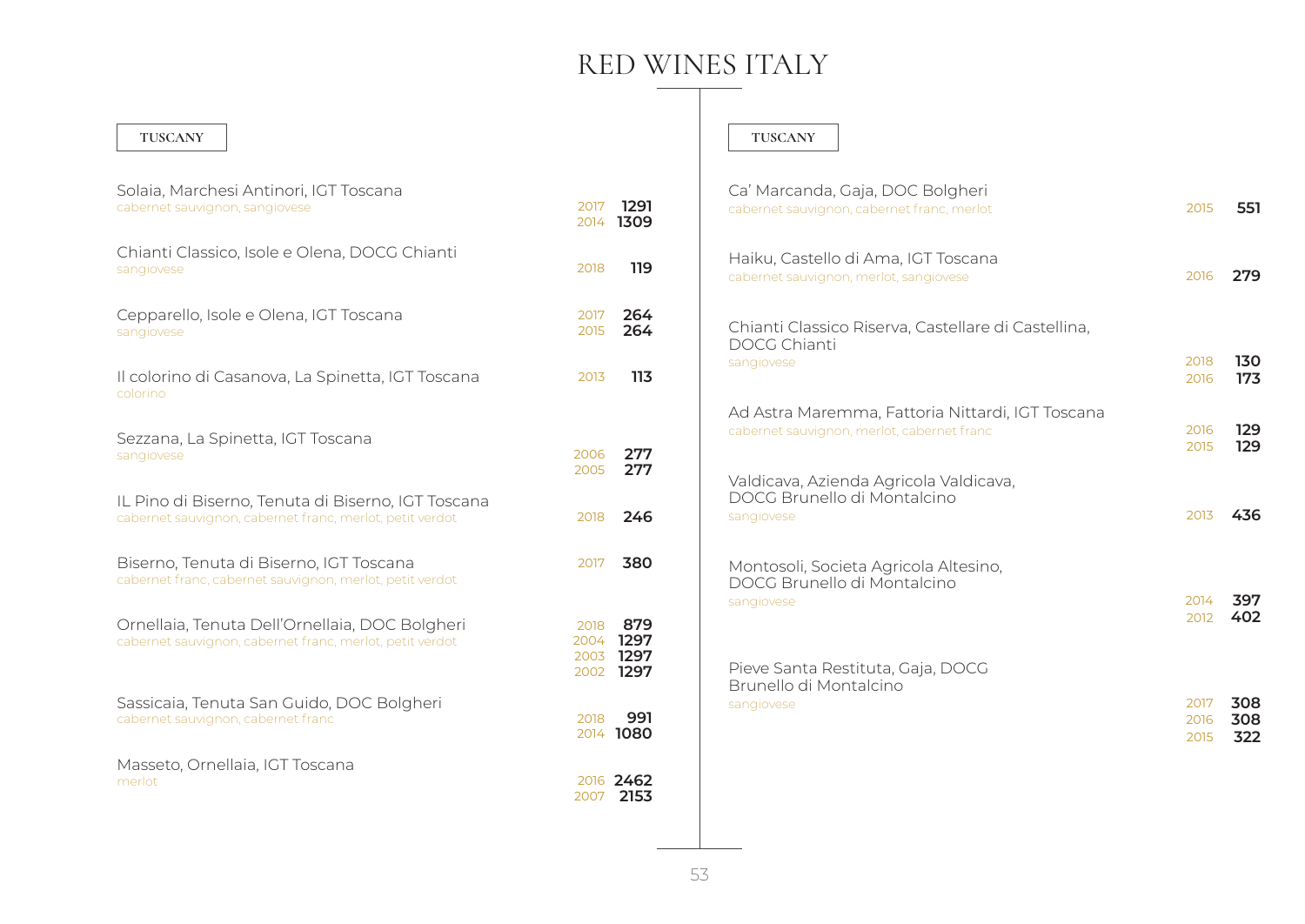| <b>TUSCANY</b>                                                                                                                       |              |            | <b>SOUTHERN ITALY</b>                                                                            | BASILICATA, CAMPANIA, ABRUZZO, SARDEGNA              |                      |                   |
|--------------------------------------------------------------------------------------------------------------------------------------|--------------|------------|--------------------------------------------------------------------------------------------------|------------------------------------------------------|----------------------|-------------------|
| Casanova di Neri, Casanova di Neri,<br>DOCG Brunello di Montalcino<br>sangiovese<br>Tenuta Nuova, Casanova di Neri, DOCG Brunello di | 2016<br>2014 | 232<br>232 | montepulciano<br>Lumen Riserva, Dino Illuminati, DOC Teramo<br>montepulciano, cabernet sauvignon | Zanna, Dino Illuminati, DOCG Montepulciano d'Abruzzo | 2013<br>2011         | 131<br>176        |
| Montalcino<br>sangiovese                                                                                                             | 2013         | 454        | Anfora, Cirelli la Collina Biologica,<br>DOCG Montepulciano d'Abruzzo<br>montepulciano           |                                                      | 2019<br>2017         | 143<br>143        |
| Luce Brunello, Luce Della Vite, DOCG Brunello di<br>Montalcino<br>sangiovese                                                         | 2013         | 460        | aglianico, piedirosso                                                                            | Terra di Lavoro, Fattoria Galardi, IGT Campania      | 2016<br>2015<br>2012 | 151<br>161<br>234 |
| Summus, Castello Banfi, IGT Toscana<br>sangiovese, cabernet sauvignon, syrah                                                         | 2014         | 229        | Taurasi, Feudi di San Gregorio, DOCG Taurasi<br>aglianico                                        |                                                      | 2015<br>2013         | 195<br>206        |
| Merah, Castello di Vicarello, IGT Toscana<br>sangiovese                                                                              | 2015         | 134        | Titolo, Elena Fucci, DOC Vulture<br>aglianico                                                    |                                                      | 2016<br>2015         | 204<br>195        |
| Terre di Vico, Castello di Vicarello, IGT Toscana<br>sangiovese, merlot                                                              | 2011         | 256        | Rosso Fuoco, Torre de Lancia, IGT Salento<br>negroamaro, primitivo                               |                                                      | 2017<br>2016         | 80<br>85          |
| Castello di Vicarello, Castello di Vicarello, IGT Toscana<br>cabernet franc, cabernet sauvignon, peit verdot                         | 2011         | 491        | Dettori, Tenute Dettori, IGT Romagna<br>cannonau                                                 |                                                      | 2013                 | 278               |
|                                                                                                                                      |              |            | <b>SICILY</b>                                                                                    |                                                      |                      |                   |

Tancredi, Donnafugata, IGT Sicily cabernet sauvignon, nero d'avola

**191 206** 2013 2017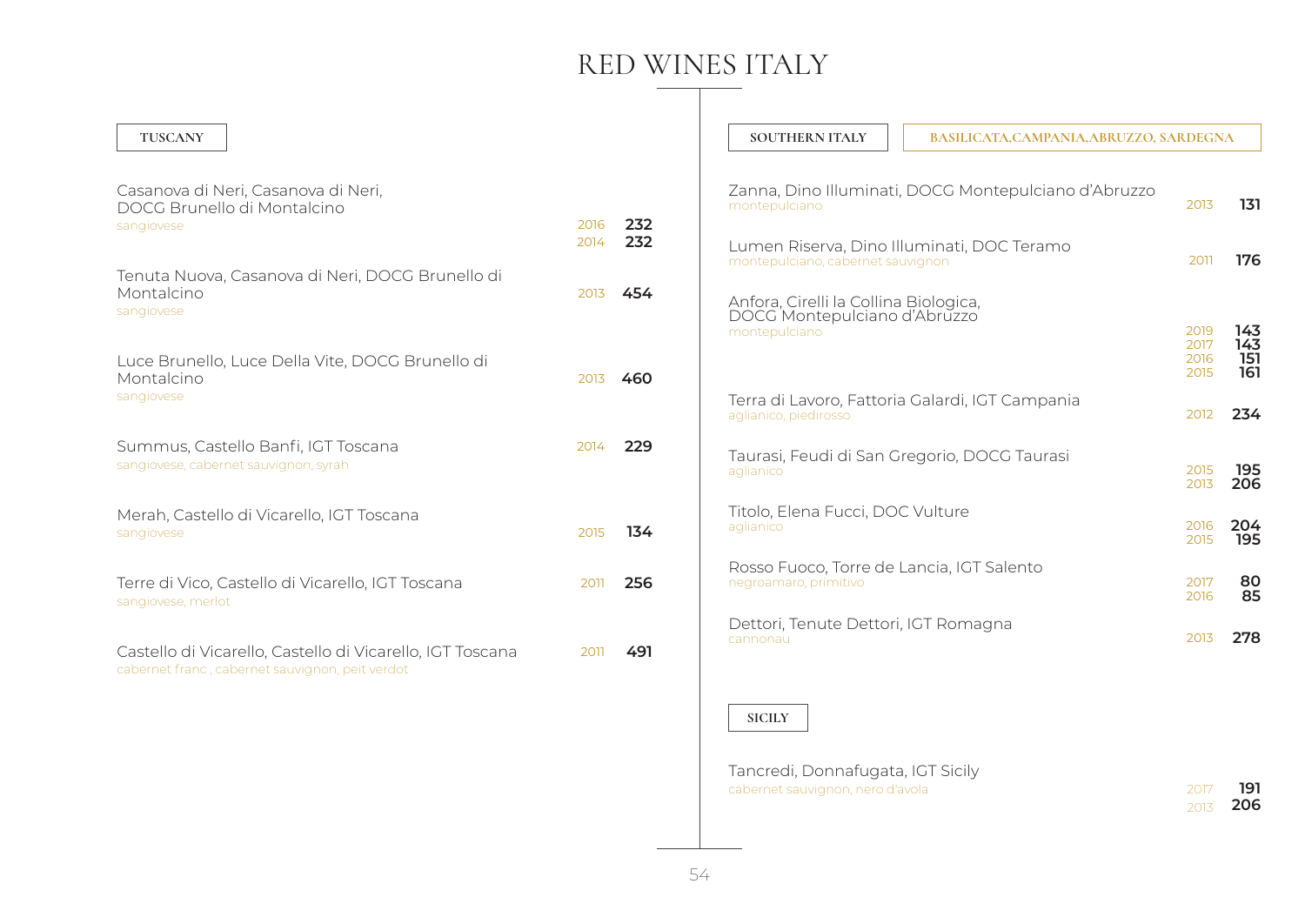| <b>SICILY</b>                                                         |                      |                  |
|-----------------------------------------------------------------------|----------------------|------------------|
| Santa Cecilia Rosso, Planeta, DOC Noto<br>nero d'avola                | 2014<br>2011         | 180<br>195       |
| Passorosso, Passopisciaro, DOC Etna<br>nerello mascalese              |                      |                  |
|                                                                       | 2017<br>2013         | 206<br>197       |
| Guardiola Contrada, Passopisciaro, DOC Etna<br>nerello mascalese      | 2015                 | 262              |
| Etna Rosso, Benanti, DOC Etna<br>nerello cappuccio, nerello mascalese | 2017<br>2016<br>2015 | 97<br>102<br>109 |
| SP68 Rosso, Occhipinti, IGT Sicily<br>frapatto, nero d'avola          | 2019                 | 142              |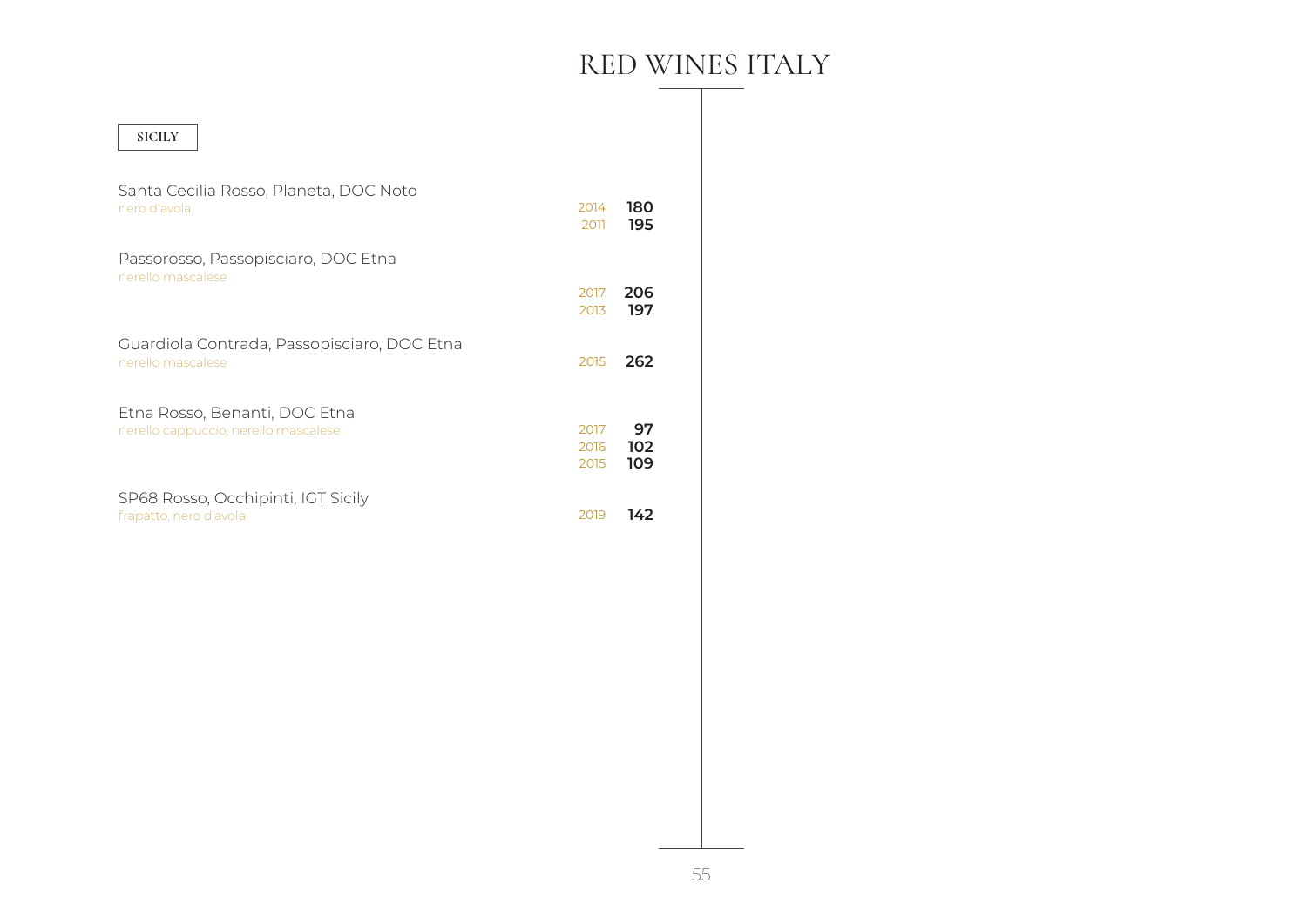$\overline{\phantom{a}}$ 

| ALSACE, JURA & LOIRE                                                            |              |            | ALSACE, JURA & LOIRE                                                                           |                       |                      |
|---------------------------------------------------------------------------------|--------------|------------|------------------------------------------------------------------------------------------------|-----------------------|----------------------|
| Comtes d'Eguisheim, Leon Beyer, AOC Alsace<br>pinot noir                        | 2015         | 193        | Clau de Nell, Anne Claude Leflaive, AOC Loire<br>grolleau noir                                 | 2014                  | 164                  |
| Singulier, Domaine André & Mireille Tissot, AOC Arbois<br>trousseau             | 2016         | 184        | Clau de Nell, Anne Claude Leflaive, AOC Anjou<br>cabernet franc                                | 2014                  | 164                  |
| 'Sous la Roche', Domaine de la Borde Arbois-Pupillin,<br>AOC Jura<br>pinot noir | 2017         | 173        | <b>BURGUNDY</b>                                                                                | <b>COTES DE NUITS</b> |                      |
| Belle Dame, Domaine Vacheron, AOC Sancerre<br>pinot noir                        | 2015<br>2014 | 279<br>279 | Gevrey Chambertin Vieilles Vignes, Serafin Pere & Fils,<br>AOC Gevrey-Chambertin<br>pinot noir | 2019<br>2018          | 380<br>380           |
| Raudonas, Sébastien Riffault, AOC Sancerre<br>pinot noir                        | 2015         | 168        | Grand Cru Monopole, Clos De Tart, AOC Côte de Nuits<br>pinot noir                              | 2017<br>2014<br>2001  | 1559<br>1514<br>2285 |
| La Croix Boissee, Bernard Baudry, AOC Chinon<br>cabernet franc                  | 2017<br>2016 | 157<br>157 | Chambolle-Musigny, Benjamin Leroux,<br>AOC Chambolle-Musigny                                   | 1999<br>1996 2542     | 2496                 |
| Clos Guillot, Bernard Baudry, AOC Chinon<br>cabernet franc                      | 2014         | 132        | pinot noir<br>Chambolle - Musigny, Maison Albert Bichot,                                       | 2017                  | 350                  |
| Les Perrières, Catherine & Pierre Breton, AOC Bourgueil<br>cabernet franc       | 2016<br>2012 | 181<br>190 | AOC Chambolle-Musigny<br>pinot noir                                                            | 2018<br>2015          | 334<br>350           |
| Pompois, Nicolas Reau, AOC Anjou<br>cabernet franc                              | 2015         | 149        | Clos de Vougeot Grand Cru, Henri Boillot, AOC Vougeot<br>pinot noir                            | 2016                  | 929                  |
|                                                                                 |              |            | Clos de Vougeot Grand Cru, Maison Louis Jadot,<br><b>AOC</b> Vougeot<br>pinot noir             | 2013<br>2012          | 709<br>748           |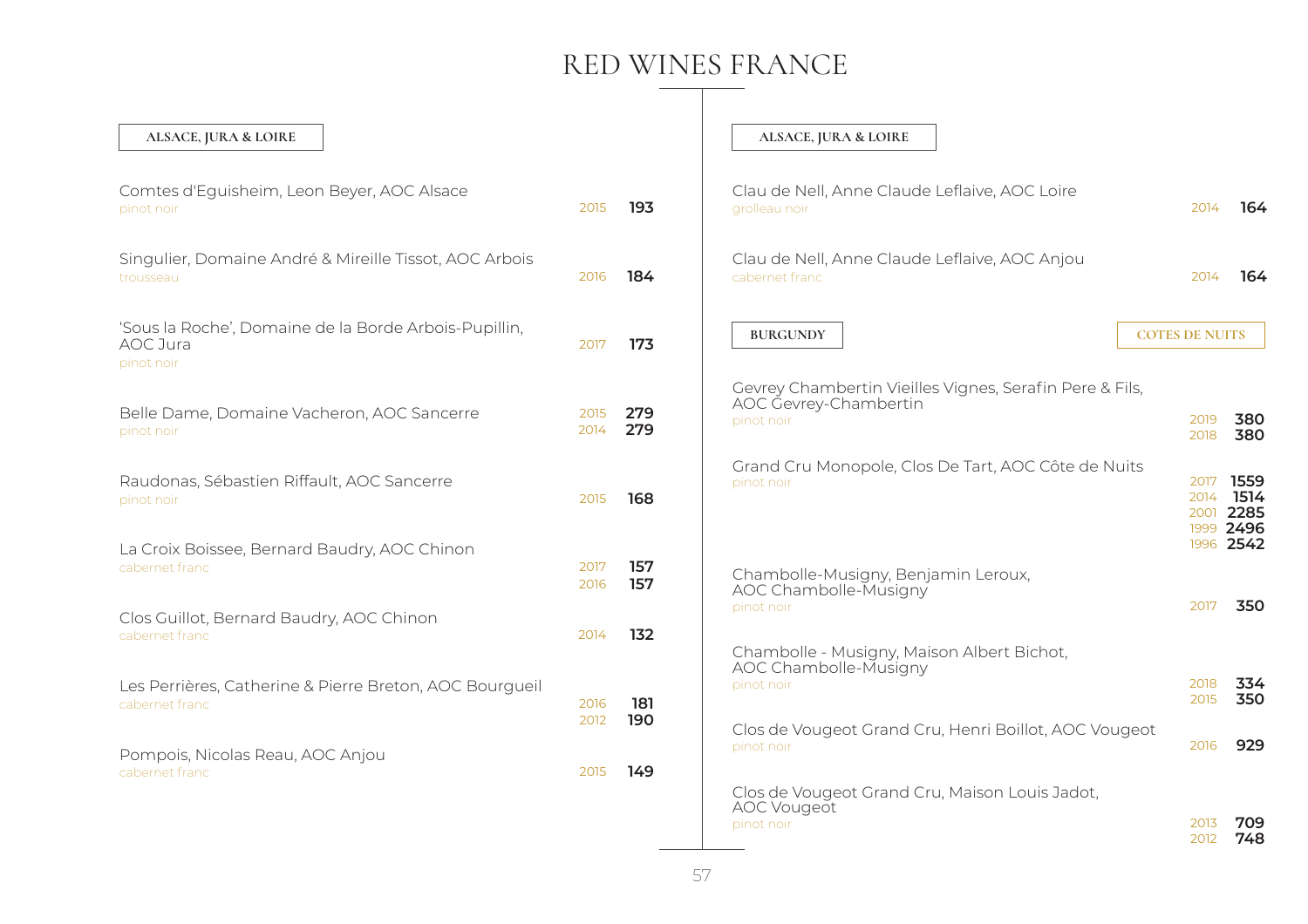### RED WINES FRANCE  $\overline{\phantom{a}}$

| <b>BURGUNDY</b>                                                                 | <b>COTES DE NUITS</b>   | <b>BURGUNDY</b>                                                                         | <b>COTES DE BEAUNE</b> |            |
|---------------------------------------------------------------------------------|-------------------------|-----------------------------------------------------------------------------------------|------------------------|------------|
| Echezeaux Grand Cru, Nicolas Potel, AOC Echezeaux<br>pinot noir                 | 943<br>2014             | Cote de Beaune, Joseph Drouhin, AOC Cote De Beaune<br>pinot noir                        | 2016                   | 174        |
| Grands Echezeaux, Domaine de la Romanée-Conti,<br><b>AOC Grands Echezeaux</b>   |                         | Les Perrières, Meo Camuzet, AOC Corton<br>pinot noir                                    | 2016<br>2015           | 885<br>911 |
| pinot noir                                                                      | 2014 4356<br>2005 7895  | Le Corton Grand Cru, Bouchard Père & Fils, AOC Corton<br>pinot noir                     | 2016                   | 725        |
| Richebourg, Domaine de la Romanée-Conti,<br><b>AOC Richebourg</b><br>pinot noir | 2014 5806<br>200510546  | Les Narbantons ler Cru, Domaine Leroy,<br>AOC Savigny les Beaune<br>pinot noir          |                        | 2011 2668  |
| La Tâche Monopole, Domaine de la Romanée-Conti,<br>AOC La Tâche<br>pinot noir   | 2014 7558<br>1990 15823 | Beaune du Château ler Cru, Bouchard Père & Fils,<br>AOC Côte de Beaune<br>pinot noir    | 2016                   | 206        |
| Vosne-Romanee, Benjamin Leroux,<br>AOC Vosne-Romanee<br>pinot noir              | 2017<br>411             | "Clos des Ursulines" Monopole, Maison Albert Bichot<br><b>AOC Pommard</b><br>pinot noir | 2017<br>2014           | 291<br>291 |
| Les Allots, Benjamin Leroux, AOC Nuits-Saint-Georges<br>pinot noir              | 528<br>2017             | Volnay 1er Cru, Domaine Marquis D'Angerville,<br>AOC Volnay<br>pinot noir               | 2016                   | 422        |
| Les Perrières, Meo Camuzet, AOC Nuit-Saint-Georges<br>pinot noir                | 541<br>2016             |                                                                                         |                        |            |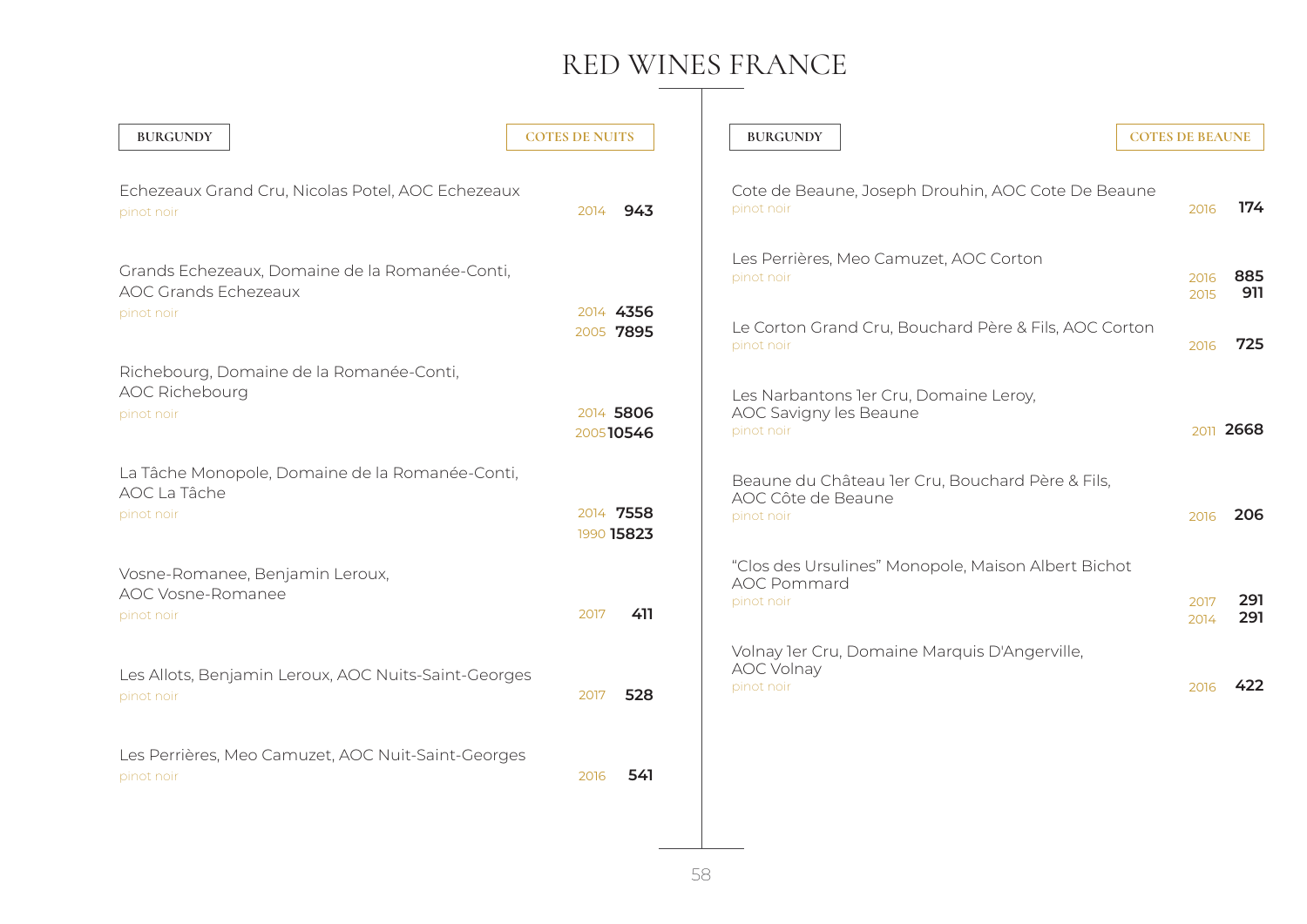| <b>BORDEAUX RIGHT BANK   LIBOURNAIS</b>                                                                                                                                        | <b>POMEROL</b>                                                            | <b>BORDEAUX RIGHT BANK   LIBOURNAIS</b>                                                                                                                                      | <b>POMEROL</b>       |                    |
|--------------------------------------------------------------------------------------------------------------------------------------------------------------------------------|---------------------------------------------------------------------------|------------------------------------------------------------------------------------------------------------------------------------------------------------------------------|----------------------|--------------------|
| Les Fillotes, Francois Thienpont, AOC Pomerol<br>merlot, cabernet franc                                                                                                        | 2015                                                                      | Petrus, Château Petrus, AOC Pomerol<br>232<br>merlot                                                                                                                         |                      | 2010 9002          |
| Gazin, Chateau Gazin, AOC Pomerol<br>merlot, cabernet sauvignon, cabernet franc<br>Château La Fleur-Petrus, Jean Pierre Moueix<br><b>AOC Pomerol</b><br>cabernet franc, merlot | 555<br>2018<br>604<br>2015<br>496<br>1999<br>1282<br>2017<br>1338<br>2011 | Vieux Château Certan, Vieux Château Certan,<br><b>AOC Pomerol</b><br>merlot, cabernet franc, cabernet sauvignon                                                              | 2011<br>2008<br>1994 | 725<br>730<br>1156 |
| ler Grand Cru, Château l'Evangile, AOC Pomerol<br>merlot, cabernet franc                                                                                                       | 798<br>2017<br>798<br>2014                                                | <b>BORDEAUX RIGHT BANK   LIBOURNAIS</b>                                                                                                                                      | <b>ST. EMILION</b>   |                    |
| ler Grand Cru, Château Rouget, AOC Pomerol<br>merlot, cabernet franc                                                                                                           | 357<br>2016<br>339<br>2015                                                | Château Fombrauge Grand Cru Classé, Bernard Magrez,<br>AOC St. Emilion<br>merlot, cabernet franc, malbec, cabernet sauvignon                                                 | 2002                 | 905                |
| Château Trotanoy, Jean Pierre Moueix, AOC Pomerol<br>merlot, cabernet franc                                                                                                    | 1184<br>2018<br>1944<br>2017<br>1193<br>2016<br>1314<br>2012<br>2005 1494 | ler Grand Cru Classé B, Château Troplong Mondot,<br><b>AOC St. Emilion</b><br>merlot, cabernet franc, cabernet sauvignon<br>ler Grand Cru Classé B, Château Larcis- Ducasse, | 2000                 | 783                |
| Le Pin, Château du Pin, AOC Pomerol<br>merlot                                                                                                                                  | 7030<br>2008<br>7291<br>2004                                              | AOC St. Emilion<br>merlot, cabernet franc                                                                                                                                    | 2009                 | 496                |
|                                                                                                                                                                                |                                                                           | Les Chênes de Macquin Grand Cru Classé B,<br>Château Pavie Macquin, AOC St. Emilion<br>merlot, cabernet franc, cabernet sauvignon                                            | 2009<br>2005         | 510<br>693         |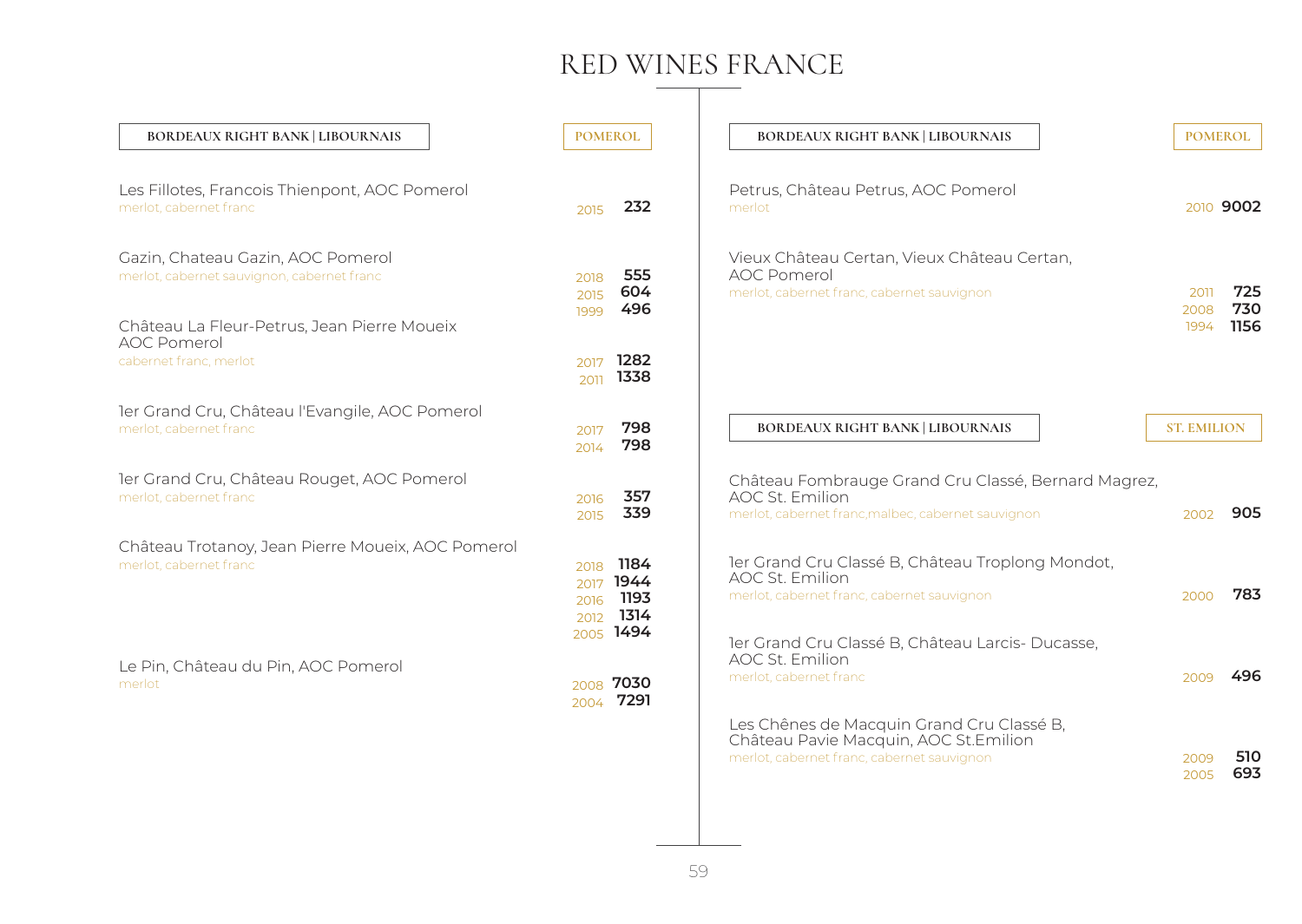$PAUILL AC$ 

> 

**716**

 

| <b>BORDEAUX RIGHT BANK   LIBOURNAIS</b>                                                                         | <b>ST. EMILION</b>                                            | <b>BORDEAUX LEFT BANK   MEDOC</b>                                                                        |
|-----------------------------------------------------------------------------------------------------------------|---------------------------------------------------------------|----------------------------------------------------------------------------------------------------------|
| ler Grand Cru Classé A, Château Ausone Famille<br>Vauthier, AOC St. Emilion<br>cabernet franc. merlot           | 2006 2812<br>2003 4092                                        | ler Grand Cru Classé, Château Lafite de Rothschild,<br><b>AOC Pauillac</b><br>cabernet sauvignon, merlot |
| Château Belair Monange ler grand cru classé B,<br>Jean Pierre Moueix, AOC St. Emilion<br>merlot, cabernet franc | 807<br>2015<br>496<br>2014                                    |                                                                                                          |
| ler Grand Cru Classe A, Chateau Cheval Blanc,<br>AOC St. Emilion                                                |                                                               | ler Grand Cru Classé, Château Latour, AOC Pauillac<br>cabernet sauvignon, cabernet franc, petit verdot   |
| merlot, cabernet franc                                                                                          | 2016 3503<br>2015 3380<br>2014 2279<br>2012 2368<br>2009 3199 |                                                                                                          |
|                                                                                                                 |                                                               | ler Grand Cru Classé, Château Mouton Rothschild,<br>AOC Pauillac cabernet                                |
| <b>BORDEAUX LEFT BANK   MEDOC</b>                                                                               | <b>ST. ESTEPHE</b>                                            | sauvignon, merlot                                                                                        |
| 3ème Grand Cru Classé, Château Calon Ségur,<br>AOC St. Estèphe                                                  |                                                               |                                                                                                          |
| cabernet sauvignon, merlot, cabernet franc, petit verdot                                                        | 569<br>2018<br>651<br>2016                                    |                                                                                                          |
| 2ème Grand Cru Classé, Château Cos d'Estournel,                                                                 | 704<br>2008                                                   | 5ème Grand Cru Classé, Château Pontet Canet,<br><b>AOC Pauillac</b>                                      |
| AOC St. Estèphe                                                                                                 |                                                               | cabernet sauvignon, merlot                                                                               |
| cabernet sauvignon, merlot, cabernet franc                                                                      | 2016 1035<br>2014 1052<br>2003 1446<br>1136<br>1999           | 2ème Grand Cru Classé, Château Pichon Lalande,<br><b>AOC Pauillac</b>                                    |
| 2ème Grand Cru Classé, Château Montrose,<br>AOC St. Estèphe                                                     |                                                               | cabernet sauvignon, cabernet franc, petit verdot                                                         |
| cabernet sauvignon, merlot, cabernet franc, petit verdot                                                        | 653<br>2011<br>683<br>2008                                    |                                                                                                          |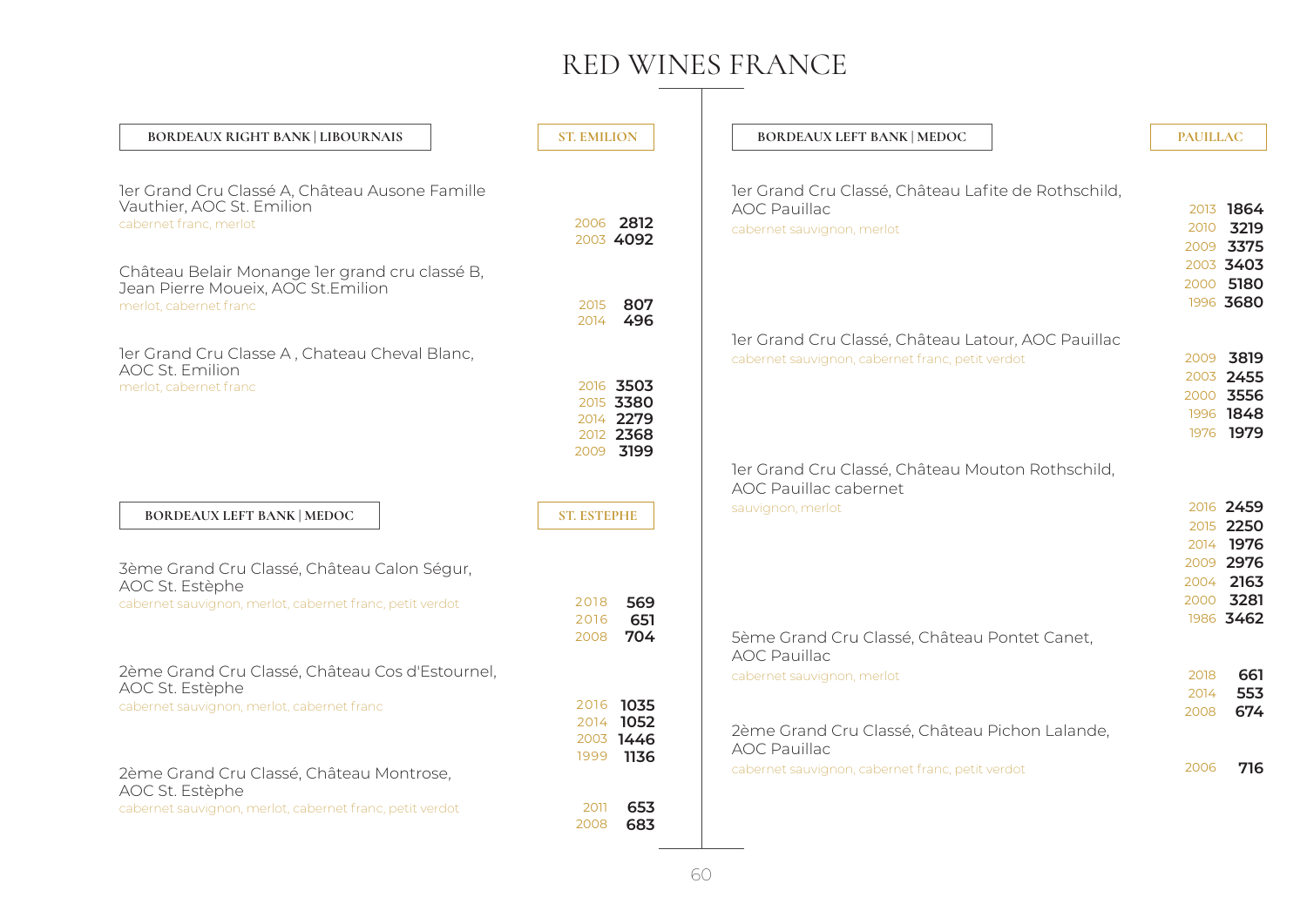| <b>BORDEAUX LEFT BANK   MEDOC</b>                                                                                                                                                          | <b>ST. JULIEN</b>    |                   | <b>BORDEAUX LEFT BANK   MEDOC</b>                                                                             | <b>MARGAUX</b>        |                                                  |
|--------------------------------------------------------------------------------------------------------------------------------------------------------------------------------------------|----------------------|-------------------|---------------------------------------------------------------------------------------------------------------|-----------------------|--------------------------------------------------|
| 4ème Grand Cru Classé, Château Beychevelle,<br>AOC St. Julien<br>cabernet sauvignon, merlot, cabernet franc, petit verdot                                                                  | 2014<br>2013<br>2012 | 553<br>693<br>697 | ler Grand Cru Classé, Château Margaux, AOC Margaux<br>cabernet sauvignon, cabernet franc, petit verdot        |                       | 2016 2403<br>2015 4693<br>2009 3264<br>2006 2411 |
| 2ème Grand Cru Classé Clos du Marquis,<br>Château Leoville Las Cases, AOC St. Julien<br>cabernet sauvignon, merlot, cabernet franc                                                         | 2012                 | 273               | 5ème Grand Cru Classé Grand Vin de Margaux,<br>Château Monbrison, AOC Margaux                                 | 2003                  | 2005 3104<br>2318<br>1982 3427                   |
| 2ème Grand Cru Classé, Château Ducru Beaucaillou,<br>AOC St. Julien                                                                                                                        |                      |                   | cabernet sauvignon, merlot, cabernet franc, merlot, petit verdot                                              | 2016                  | 264                                              |
| cabernet sauvignon, merlot, cabernet franc<br>2ème Grand Cru Classé 'Grand Vin de Leoville',<br>Château Leoville las Cases, AOC Saint Julien<br>cabernet sauvignon, merlot, cabernet franc | 2015<br>2009         | 996<br>1616       | 3ème Grand Cru Classé Château Palmer,<br>Château Palmer, AOC Margaux<br>cabernet sauvignon, merlot            | 2013<br>2006          | 1371<br>1216                                     |
| 4ème Grand Cru Classé, Château Talbot, AOC St Julien<br>cabernet sauvignon, merlot, petit verdot                                                                                           | 2016<br>2015<br>2011 | 521<br>536<br>381 | <b>BORDEAUX LEFT BANK   MEDOC</b><br>Grand Cru Classé de Graves, Château Pape Clément,<br>AOC Pessac-Léognan  | <b>PESSAC LEOGNAN</b> |                                                  |
| <b>BORDEAUX LEFT BANK   MEDOC</b>                                                                                                                                                          | <b>MARGAUX</b>       |                   | cabernet sauvignon, merlot, cabernet franc                                                                    | 2014                  | 521                                              |
| 3ème Grand Cru Classé Alter Ego, Château Palmer,<br><b>AOC Margaux</b><br>merlot, cabernet sauvignon, petit verdot                                                                         | 2015<br>2007         | 472<br>285        | ler Grand Cru Classé, Château Haut Brion,<br>AOC Pessac-Léognan<br>cabernet sauvignon, merlot, cabernet franc | 2015<br>2009<br>2007  | 2125<br>3207<br>1972<br>2005 2462                |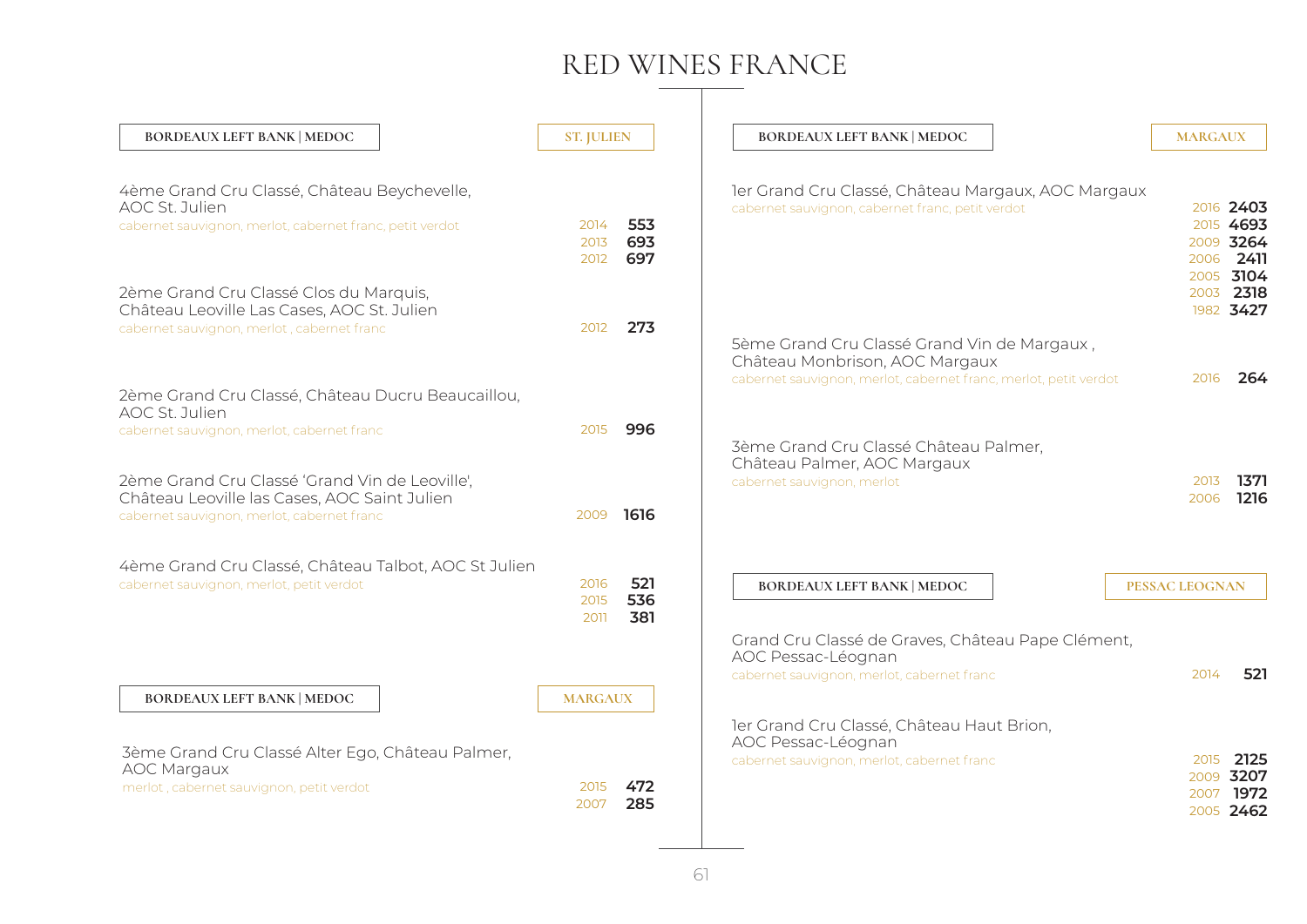#### **NORTHERN RHONE**

| Côte Rotie, E.Guigal, AOC Cote Rotie<br>syrah                               | 2017<br>2014<br>2013 | 293<br>303<br>317 |
|-----------------------------------------------------------------------------|----------------------|-------------------|
| Les Becasses, M. Chapoutier, AOC Cote Rotie<br>syrah                        | 2014                 | 266               |
| Hermitage, E.Guigal, AOC Hermitage<br>syrah                                 | 2015<br>2013         | 298<br>317        |
| Les Bessards, Delas Freres, AOC Hermitage<br>syrah                          | 2014                 | 789               |
| Monier de la Sizeranne, M. Chapoutier, AOC Hermitage<br>syrah               | 2011                 | 317               |
| Les Varonniers, M. Chapoutier, AOC Crozes-Hermitage<br>syrah                | 2016<br>2015         | 265<br>265        |
| Domaines des Grands Chemins, Delas Frères, AOC<br>Crozes-Hermitage<br>syrah | 2015                 | 179               |
| Les Arenes, M. Chapoutier, AOC Cornas<br>syrah                              | 2015<br>2014         | 265<br>265        |
| Chante Pedrix, Delas Freres, AOC Cornas<br>syrah                            | 2013                 | 215               |
| La Sagesse, Domaine Gramenon, AOC Côte du Rhône<br>grenache                 | 2017                 | 186               |

#### **SOUTHERN RHONE**

| Le Claux, Château de Saint Cosme, AOC Gigondas<br>grenache                                                            | 2012                 | 336               |
|-----------------------------------------------------------------------------------------------------------------------|----------------------|-------------------|
| Château de Beaucastel, Famille Perrin,<br>AOC Châteauneuf-du-Pape<br>mourvedre, vaccarese, counoise, grenache,, syrah | 2016<br>2014<br>2013 | 407<br>397<br>444 |
| Clos des Papes Paul Avril, Domaine Clos de Pape,<br>AOC Châteauneuf-du-Pape<br>grenache, mourvedre, syrah             | 2015<br>2014         | 458<br>458        |
| Haute Pierre, Delas Freres, AOC Châteauneuf-du-Pape<br>grenache, syrah, mourvedre                                     | 2017                 | 240               |
| Barbe Rac, M. Chapoutier, AOC Châteauneuf-du-Pape<br>grenache                                                         | 2014                 | 466               |
| Châteauneuf du Pape, Château Mont Redon,<br>AOC Châteauneuf-du-Pape<br>grenache, syrah, mourvedre                     | 2013                 | 195               |
| Cuvee Symphonie, Chateau Sainte Marquerite,<br>Cotes de Provence<br>syrah, grenache                                   | 2015                 | 251               |
| Cuvee Fantastique, Chateau Sainte Marquerite,<br>Cotes de Provence<br>syrah, grenache                                 | 2015                 | 322               |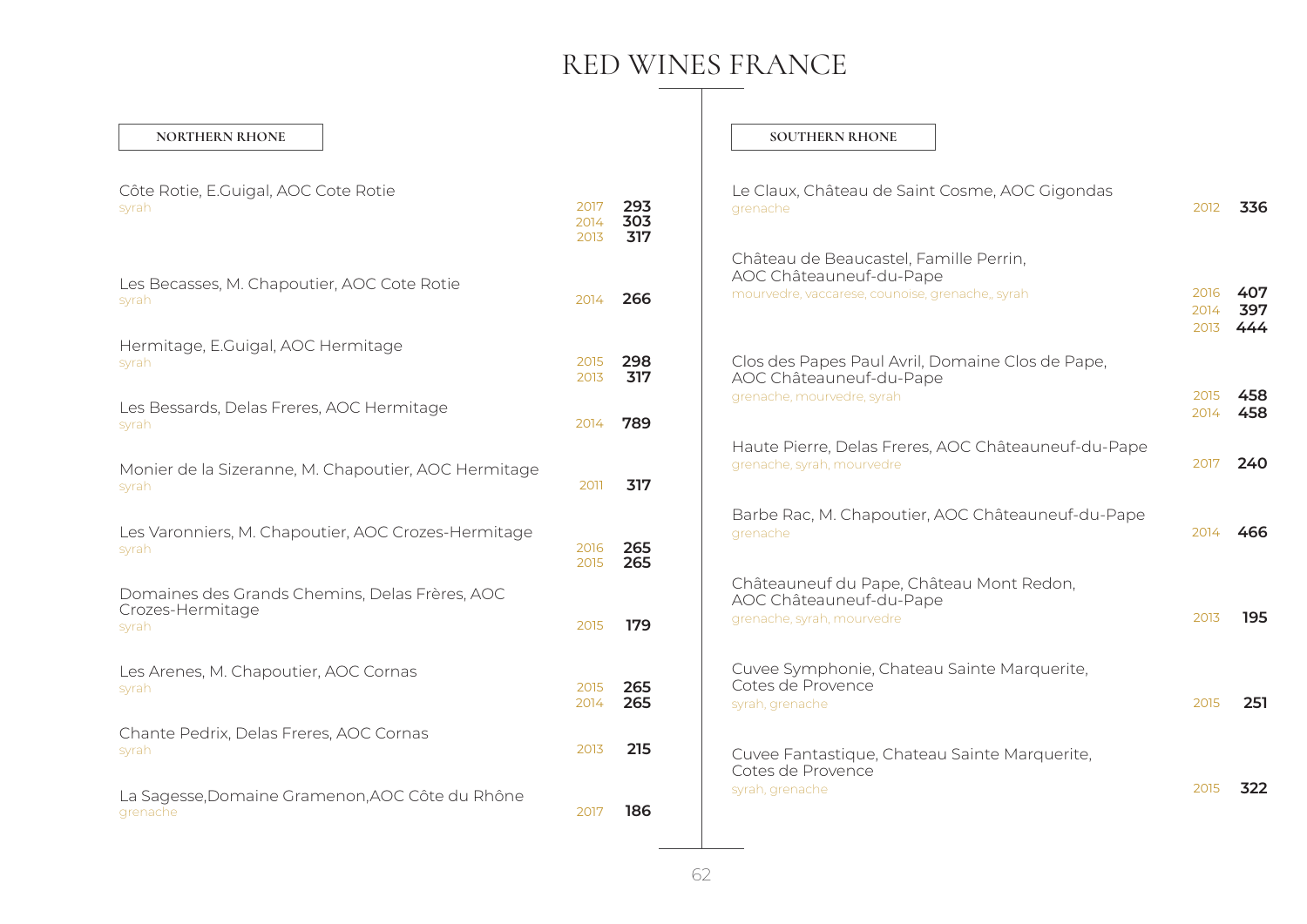### RED WINES SPAIN

| Mas la Plana, Miguel Torres, DO Penedes<br>cabernet sauvignon                         | 2013                 | 337               | Allende Nature, Finca Allende, DOCa Rioja<br>tempranillo                             | 2016                 | 131               |
|---------------------------------------------------------------------------------------|----------------------|-------------------|--------------------------------------------------------------------------------------|----------------------|-------------------|
| Finca Dofi, Alvaro Palacios, DOC Priorat<br>garnacha, cabernet sauvignon, merlot      | 2017<br>2016<br>2015 | 347<br>330<br>296 | Aurus, Finca Allende, DOCa Rioja<br>tempranillo, graciano                            | 2011<br>2009<br>2004 | 926<br>826<br>552 |
| Camins del Priorat, Alvaro Palacios, DOCa Priorat<br>garnacha, samso, cabernet, syrah | 2018<br>2017         | 113<br>106        | Mas de Victor, Finca Manzanos, DOCa Rioja<br>graciano                                | 2015                 | 80                |
| Gratallops Vi De Villa, Palacios Alvaro, DOCa Priorat<br>garnacha inta, samso         | 2015                 | 243               | Roda I Reserva, Bodegas Roda, DOCa Rioja<br>tempranillo, graciano                    | 2012                 | 278               |
| Salmos, Miguel Torres, DOCa Priorat<br>cariñena, garnacha inta, syrah                 | 2017<br>2014         | 167<br>157        | Viña Tondonia Rioja Reserva, Lopez de Heredia,<br>DOCa Rioja                         | 2009                 | 328               |
| Les Manyes, Terroir Al Limit, DOQ Priorat<br>garnacha                                 | 2018<br>2014         | 844<br>844        | tempranillo, graciano, garnacha, mazuelo                                             | 2008<br>2005         | 187<br>187        |
| Dits Del Terra, Terroir Al Limit, DOQ Priorat<br>cariñena                             | 2018<br>2016         | 310<br>310        | Gran Reserva, Finca Manzanos, DOCG Rioja<br>tempranillo, garnacha, graciano          | 2008                 | 184               |
| Terral, Sumarroca, DO Penedes<br>cabernet franc, syrah, merlot, cabernet sauvignon    | 2010                 | 155               | Pegaso Granito, Compañía de Vinos Telmo Rodriguez,<br>VT Castilla y León<br>garnacha | 2017                 | 251               |
| Lajas Finca el Peñiscal, Pagos Altos de Acered,<br>DO Calatayud Aragón<br>garnacha    | 2012                 | 186               | Celeste, Miquel Torres, DO Ribera Del Duero                                          | 2014<br>2013         | 251<br>268        |
| La Vendimia, Bodega Palacios Remondo, DOCa Rioja<br>tempranillo                       | 2017                 | 80                | tempranillo                                                                          | 2015                 | 82                |
| Lanzaga, Bodega Lanzaga, DOCa Rioja<br>tempranillo, garnacha, graciano                | 2015<br>2013         | 155<br>155        | Arzuaga Gran Reserva, Bodegas Arzuaga Navarro,<br>DO Ribera del Duero<br>tempranillo | 2009                 | 402               |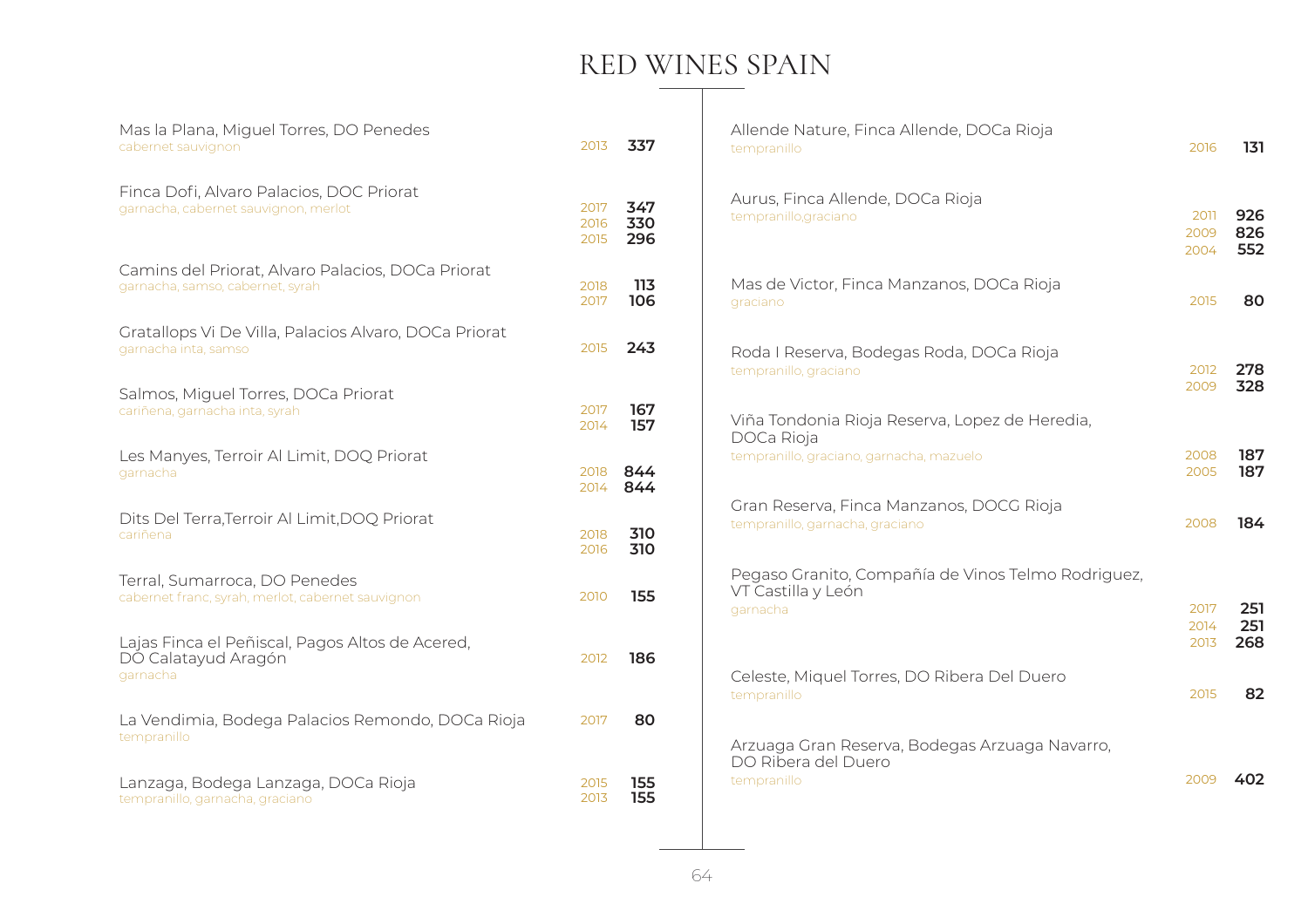### RED WINES SPAIN

 **605**

 

| Valbuena 50, Bodegas Vega Sicilia, DO Ribera del Duero |  |
|--------------------------------------------------------|--|
| tempranillo, merlot                                    |  |

|                                                                                                         | 2010                         | 677                    |
|---------------------------------------------------------------------------------------------------------|------------------------------|------------------------|
| 'Unico', Bodegas Vega Sicilia, DO Ribera del Duero<br>tempranillo, cabernet sauvignon                   | 2011<br>2010                 | 1421<br>1421           |
| Ladrón, Casa Rojo, DO Bierzo<br>mencia                                                                  | 2017                         | 179                    |
| Pétalos, Descendientes de J. Palacios, DO Bierzo<br>mencia                                              | 2019<br>2017<br>2016<br>2015 | 102<br>102<br>99<br>99 |
| Casalobos, Bodega Casalobos, VT Castilla y León<br>cabernet sauvignon, syrah, petit verdot, tempranillo | 2008                         | 195                    |
| Gaba do Xil, Compania de Vinos Telmo Rodriguez,<br>DO Valdeorras<br>mencia                              | 2019<br>2016<br>2015         | 89<br>95<br>102        |
| M.M.M., Casa Rojo, DO Jumilla<br>monastrell                                                             | 2019                         | 170                    |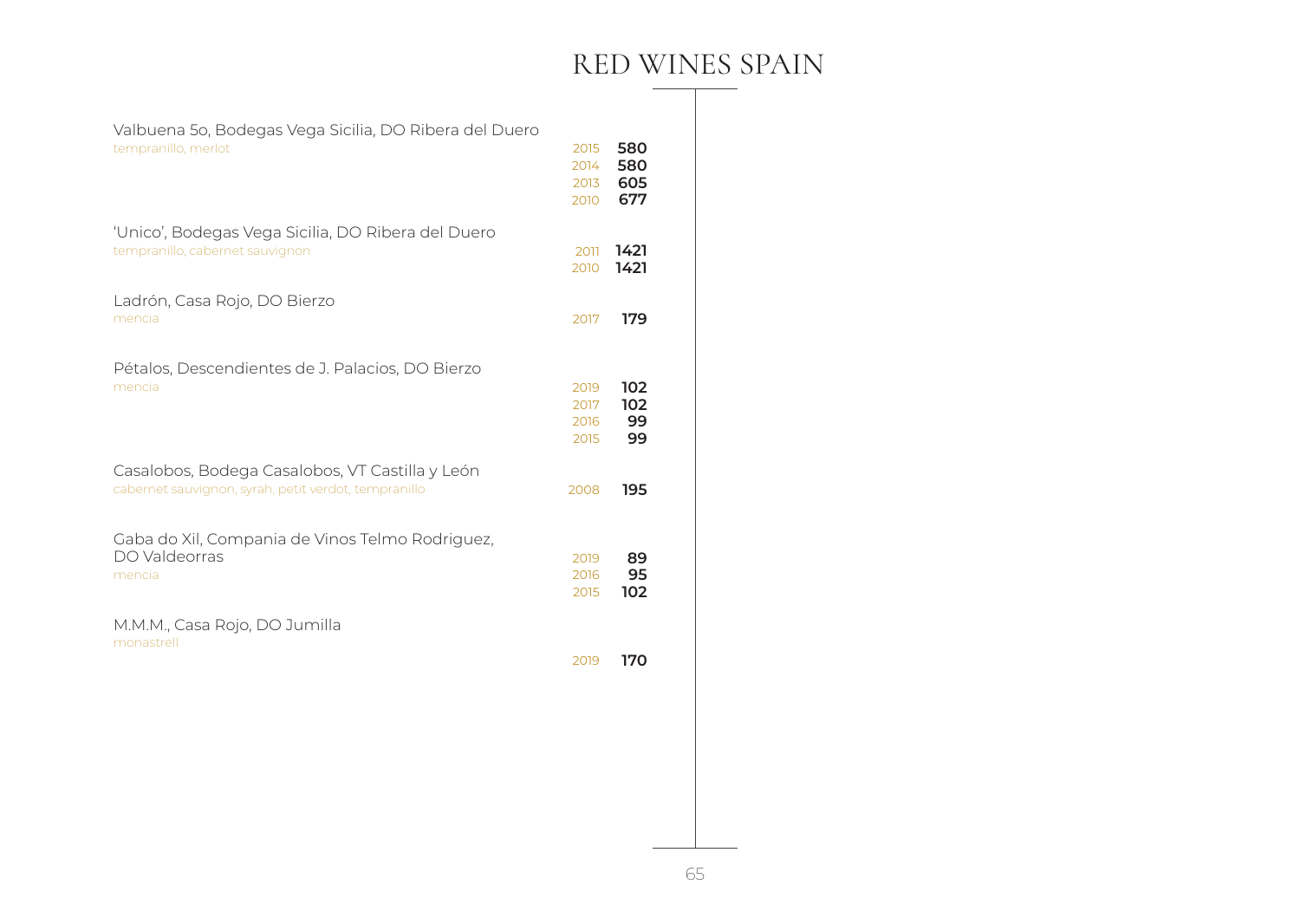| <b>PORTUGAL</b>                                                                                |              |            | <b>LEBANON</b>                                                                                                      |                              |                          |
|------------------------------------------------------------------------------------------------|--------------|------------|---------------------------------------------------------------------------------------------------------------------|------------------------------|--------------------------|
| Pinteivera, M. Chapoutier, DOC Douro<br>touriga nacional                                       | 2012         | 119        | Chateau Musar, Chateau Musar, Bekaa Valley<br>cabernet sauvignon, carignan, cinsault                                | 2011<br>2010                 | 180<br>197               |
| Quinta do Noval, Quinta do Noval, DOC Douro<br>touriga nacional, touriga franca, tinta barocca | 2007         | 234        |                                                                                                                     | 2006<br>1990                 | 221<br>619               |
| Ex Aequo, Domaine Bento & Chapoutier, VR Lisboa<br>syrah, touriga nacional                     | 2007         | 234        | <b>SOUTH AFRICA</b>                                                                                                 |                              |                          |
|                                                                                                |              |            | Primo Pinotage, Fairview, WO Paarl<br>pinotage                                                                      | 2013                         | 130                      |
| <b>AUSTRIA</b><br>Joschuari, Gut Oggau, DAC Burgenland<br>blaufränkisch                        | 2015         | 275        | Grand Classique, Glen Carlou, WO Paarl<br>cabernet sauvignon, petit verdot, malbec, merlot, cabernet franc          | 2016<br>2015<br>2012         | 120<br>115<br>136        |
| Erdeluftgrasundreben, Claus Preisinger,<br>DAC Burgenland<br>blaufränkisch                     | 2016         | 212        | The Chocolate Block, Boekenhoutskloof, WO Swartland<br>syrah, cabernet sauvignon, grenache noir, cinsault, viognier | 2019<br>2018<br>2017<br>2016 | 193<br>193<br>206<br>212 |
| <b>LEBANON</b>                                                                                 |              |            | Pinotage, Escapades Winery, WO Stellenbosch<br>pinotage                                                             | 2016<br>2015                 | 129<br>129               |
| Comte De M, Chateau Kefraya, Bekaa Valley<br>cabernet sauvignon, syrah                         | 2013<br>2012 | 222<br>222 | Columella, Sadie Family Winery, WO Swartland<br>mourvedre, syrah                                                    | 2015                         | 362                      |
|                                                                                                |              |            |                                                                                                                     |                              |                          |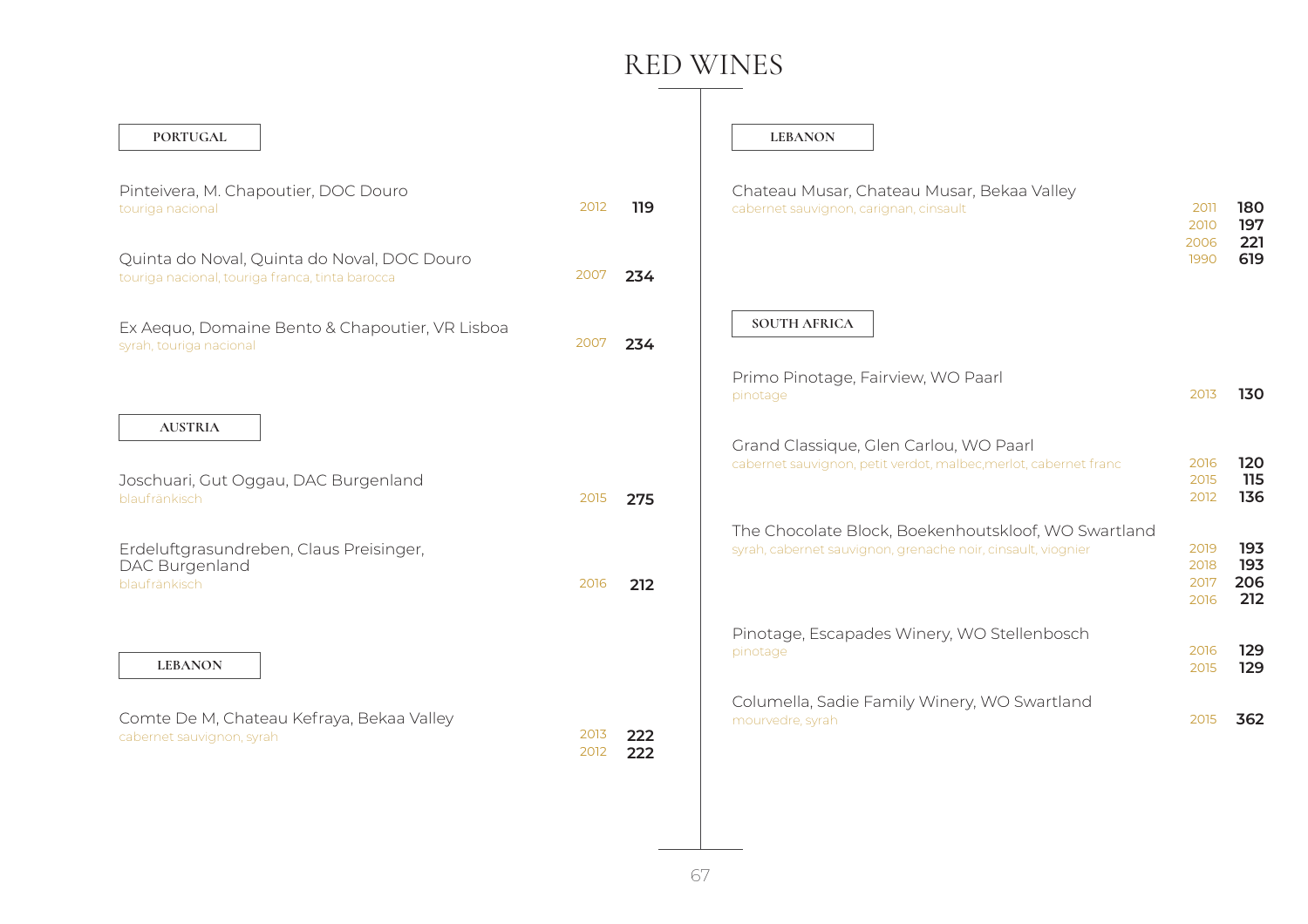| <b>USA</b>                                                                                                     |              |                   | <b>USA</b>                                                                                                  |              |            |
|----------------------------------------------------------------------------------------------------------------|--------------|-------------------|-------------------------------------------------------------------------------------------------------------|--------------|------------|
| Pinot Noir, Forge Cellars, AVA Finger Lakes<br>pinot noir                                                      | 2017         | 170               | Vanguard, The Hilt Wines, AVA Santa Barbara<br>pinot noir                                                   | 2014         | 337        |
| Zinfandel, Hess Select, AVA Mendocino<br>zinfandel                                                             | 2017<br>2016 | 105<br>116        | Todos, Jonata Wines, AVA Santa Barbara<br>syrah, cabernet franc, petit verdot, cabernet sauvignon, viognier | 2013         | 288        |
| Opus One, Opus One Winery, AVA Napa Valley<br>cabernet sauvignon, petit verdot, merlot, cabernet franc, malbec |              | 2015 1682         | <b>ARGENTINA</b>                                                                                            |              |            |
| Insignia, Joseph Phelps Vineyards, AVA Napa Valley<br>cabernet sauvignon, petit verdot, malbec, cabernet franc |              | 2014 1233         | Laborum, Bodega El Porvenir de Cafayate, Salta<br>tannat                                                    | 2016<br>2015 | 203<br>203 |
| Cabernet Sauvignon, Robert Mondavi, AVA Napa Valley<br>cabernet sauvignon                                      | 2015         | 298               | Colome Reserva, Bodega Colome, Salta<br>malbec                                                              | 2011         | 262        |
| Ulysses, Estate Christian Mouiex, AVA Napa Valley<br>cabernet sauvignon                                        | 2014<br>2013 | 794<br>794        | Primeras Viñas, Bodega Lagarde, Gualtallary<br>malbec                                                       | 2015         | 240        |
| Dominus, Estate Chistian Mouiex, AVA Napa Valley<br>cabernet sauvignon, cabernet franc, petit verdot           | 2009         | 2015 1282<br>1282 | Primeras Viñas, Bodega Lagarde, Mendoza<br>cabernet sauvignon                                               | 2013         | 240        |
| Cabernet Sauvignon, The Hess Collection,<br>AVA Napa Valley<br>cabernet sauvignon                              | 2013         | 270               | Guarda, Bodega Lagarde, Mendoza<br>malbec                                                                   | 2018<br>2015 | 130<br>130 |
| Freestone Vineyards, Joseph Phelps, AVA Sonoma Coast<br>pinot noir                                             | 2015<br>2013 | 279<br>279        | Malbec Orgánico, Bodegas Krontiras, Mendoza<br>malbec                                                       | 2017         | 108        |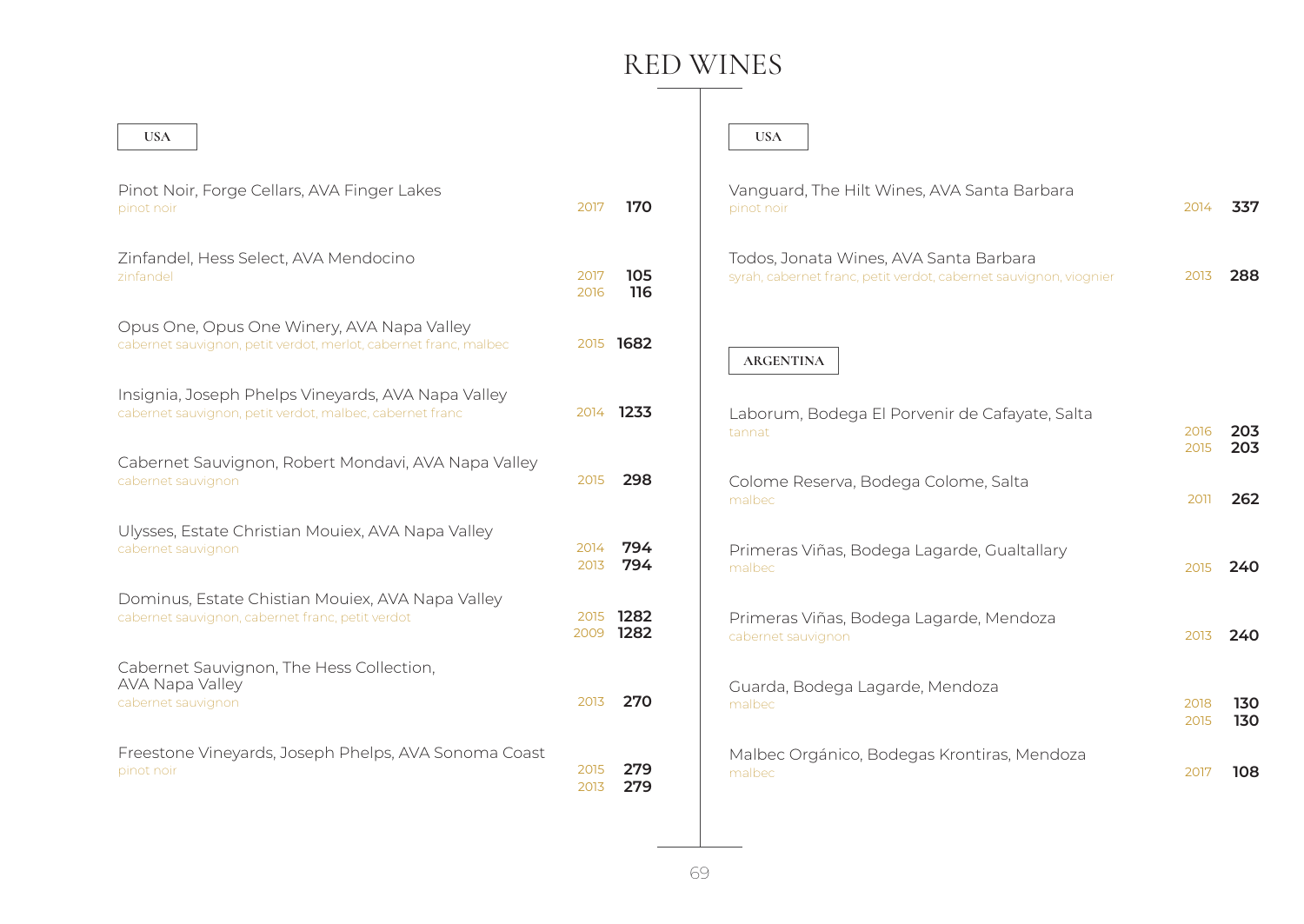#### **ARGENTINA**

| Privada Malbec, Bodega Norton, Luján De Cuyo<br>malbec                                                   | 2015                 | 183               |
|----------------------------------------------------------------------------------------------------------|----------------------|-------------------|
| Malbec Reserve, Altos la Hormigas, Uco Valley<br>malbec                                                  | 2018<br>2016<br>2014 | 133<br>136<br>141 |
| Clos de los Siete, Michel Rolland, Uco Valley<br>malbec, merlot, cabernet sauvignon, syrah, petit verdot | 2017<br>2015         | 125<br>125        |
| Marhiori, Viña Cobos, Mendoza<br>malbec                                                                  | 2017                 | 1376              |
| El Enemigo La Esperanza, Bodega Aleanna, Mendoza<br>bonarda                                              | 2017                 | 133               |
| Gran Enemigo, Bodega Aleanna, Mendoza<br>cabernet franc, malbec                                          | 2013                 | 462               |
| Malbec Argentino, Bodega Catena Zapata, Mendoza<br>malbec                                                | 2017                 | 427               |
| Catena Alta, Bodega Catena Zapata, Mendoza<br>malbec                                                     | 2016<br>2014         | 234<br>234        |
| Barda, Bodega Chacra, Patagonia<br>pinot noir                                                            | 2020<br>2018         | 170<br>170        |

#### **CHILE**

| Reserva Pinot Noir, Casas del Bosque, Casablanca Valley<br>pinot noir                                                                   | 2015         | <b>110</b> |
|-----------------------------------------------------------------------------------------------------------------------------------------|--------------|------------|
| Reserva Carmenere, Casas del Bosque,<br>Casablanca Valley<br>carmenere                                                                  | 2015         | 99         |
| Gran Reserva Syrah, Casas del Bosque,<br>Casablanca Valley<br>syrah                                                                     | 2014         | 139        |
| Bougainville, Santa Rita, Maipo Valley<br>petit syrah                                                                                   | 2012         | 372        |
| Medalla Real, Santa Rita, Maipo Valley<br>cabernet sauvignon                                                                            | 2014<br>2012 | 177<br>166 |
| Casa Real, Santa Rita, Maipo Valley<br>cabernet sauvignon                                                                               | 2012         | 311        |
| Almaviva, Baron Philippe Rothschild & Viña Conca y<br>Toro, Maipo Valley<br>cabernet sauvignon, carmenère, cabernet franc, petit verdot | 2017<br>2011 | 817<br>913 |
| Cordillera Carignan, Miguel Torres, Maule Valley<br>carignan                                                                            | 2014<br>2011 | 115<br>115 |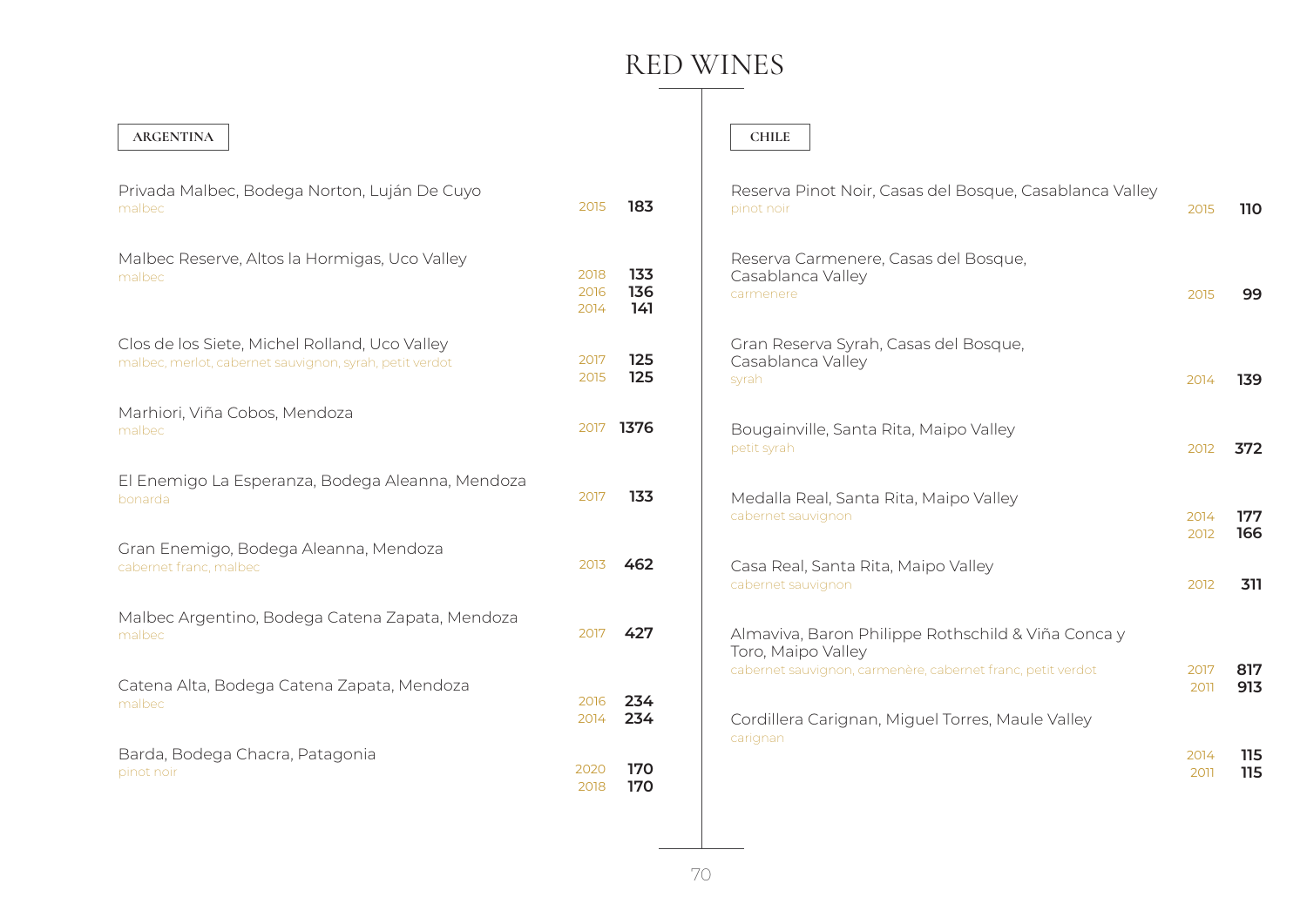| <b>CHILE</b>                                                                                                    |                      |                   |
|-----------------------------------------------------------------------------------------------------------------|----------------------|-------------------|
| Gran Reserva Carmenere, Viu Manent, Colchagua Valley<br>carmenere                                               | 2015<br>2013         | 99<br>109         |
| Aplha Range, Montes, Colchagua Valley<br>syrah                                                                  | 2013                 | 123               |
| Folly, Montes, Colchagua Valley<br>syrah                                                                        | 2012                 | 268               |
| Purple Angel, Montes, Colchagua Valley<br>carmenere, petit verdot                                               | 2018<br>2015         | 298<br>298        |
| Viu 1, Viu Manent, Colchagua Valley<br>malbec                                                                   | 2007                 | 320               |
| Coyam, Emiliana S.A., Colchagua Valley<br>syrah, cabernet sauvignon, carmenere, merlot, petit verdot, mourvedre | 2018<br>2015         | 167<br>167        |
| 'Ge', Emiliana S.A., Colchagua Valley<br>carmenere, syrah, cabernet sauvignon                                   | 2015<br>2014<br>2011 | 305<br>317<br>337 |
|                                                                                                                 |                      |                   |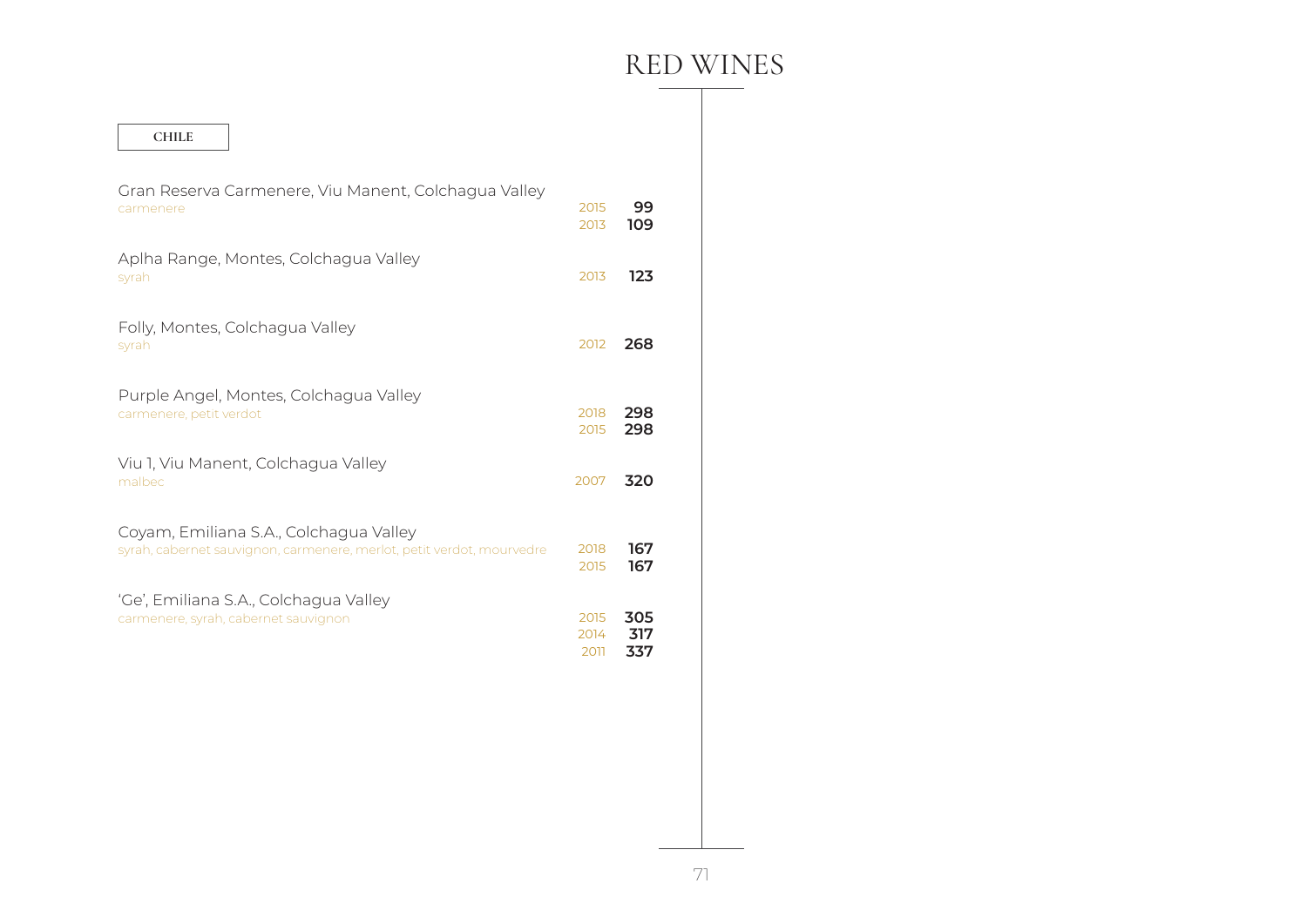#### **AUSTRALIA**

| Shiraz, Giaconda, Beechworth<br>2011<br>shiraz                                        | 446        |
|---------------------------------------------------------------------------------------|------------|
| The Octavius, Yalumba, Barossa Valley<br>2016<br>shiraz<br>2013                       | 417<br>417 |
| The Signature, Yalumba, Barossa Valley<br>2018<br>cabernet sauvignon, shiraz<br>2013  | 232<br>232 |
| The Reserve, Yalumba, Barossa Valley<br>2006<br>cabernet sauvignon, shiraz            | 417        |
| Magill Estate, Penfolds, Barossa Valley<br>2013<br>shiraz                             | 679        |
| Henry's Seven, Henschke, Barossa Valley<br>2015<br>shiraz, grenache, mataro, viognier | 164        |
| Bin 128, Penfolds, Coonawarra Valley<br>2018<br>shiraz<br>2016                        | 221<br>221 |
| Black Label, Wolf Blass, South Australia<br>2000<br>cabernet sauvignon, shiraz        | 375        |
| Amon-Ra, Glaetzer, Barossa Valley<br>2015<br>shiraz                                   | 308        |

#### **AUSTRALIA**

| Anaperenna, Glaetzer, Barossa Valley<br>shiraz, cabernet sauvignon | 2013         | 263                                                |
|--------------------------------------------------------------------|--------------|----------------------------------------------------|
| Bishop, Glaetzer, Barossa Valley<br>shiraz                         | 2013         | 182                                                |
| Stonewell, Peter Lehmann, Barossa Valley<br>shiraz                 | 2013<br>2010 | 255<br>279                                         |
| The Armagh, Jim Barry, Clare Valley<br>shiraz                      | 2013<br>2006 | 2015 1088<br>1032<br>2012 1032<br>2008 1248<br>725 |
| Shiraz, Heartland, Creek Limestone Coast<br>shiraz                 | 2014         | 94                                                 |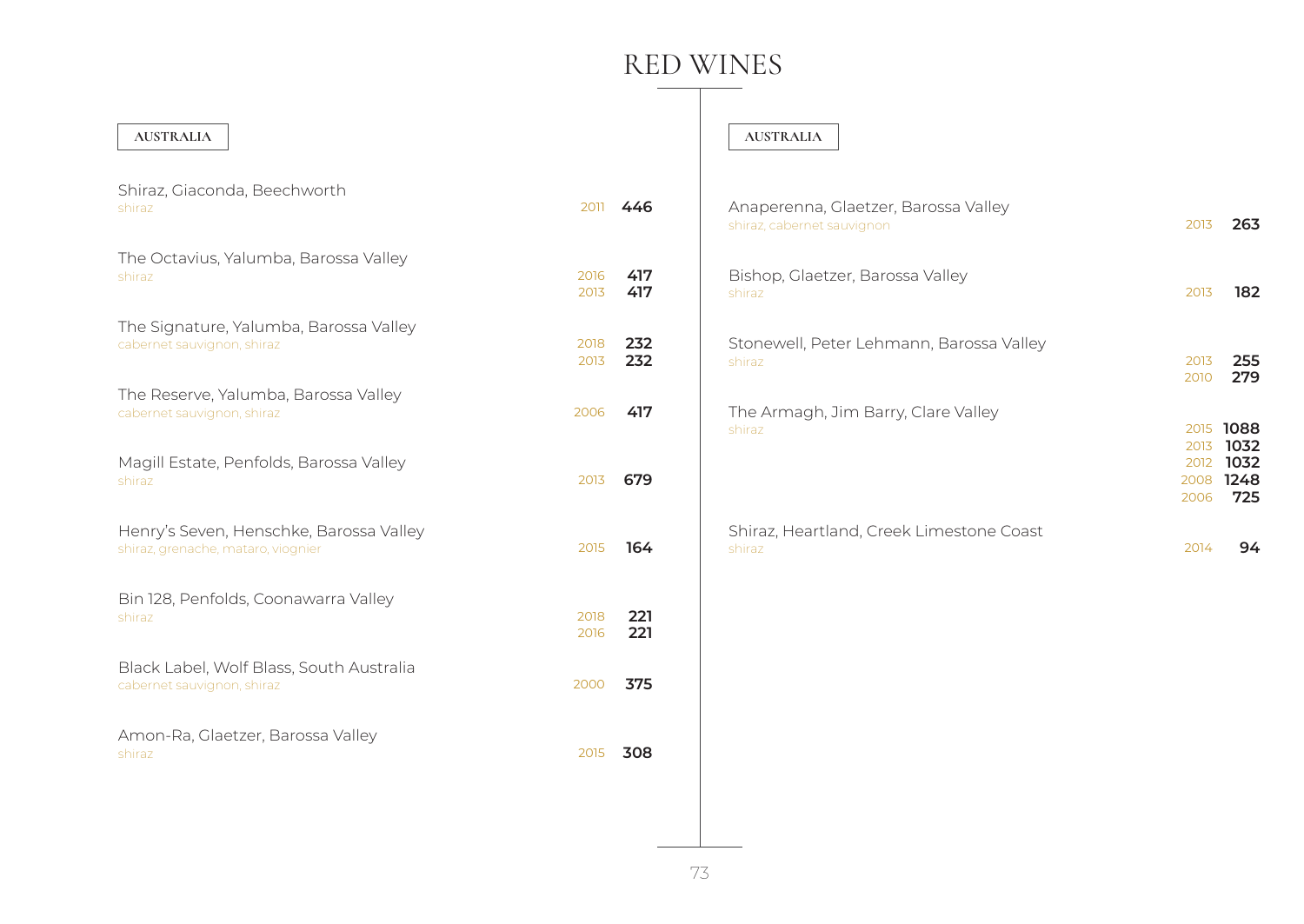| <b>NEW ZEALAND</b>                                                                  |      |     |
|-------------------------------------------------------------------------------------|------|-----|
| Coleraine, Te Mata Estate, Hawkes Bay<br>cabernet sauvignon, merlot, cabernet franc | 2016 | 464 |
| Bullnose, Te Mata Estate, Hawkes Bay                                                | 2016 | 230 |
| syrah                                                                               | 2014 | 230 |
| Te Muna, Craggy Range Vineyards, Martinborough<br>pinot noir                        | 2013 | 322 |
| Single Estate, Ara Estate, Marlborough                                              | 2017 | 124 |
| pinot noir                                                                          | 2014 | 120 |
| Spy Valley Pinot Noir, Spy Valley, Marlborough                                      | 2015 | 135 |
| pinot noir                                                                          | 2014 | 140 |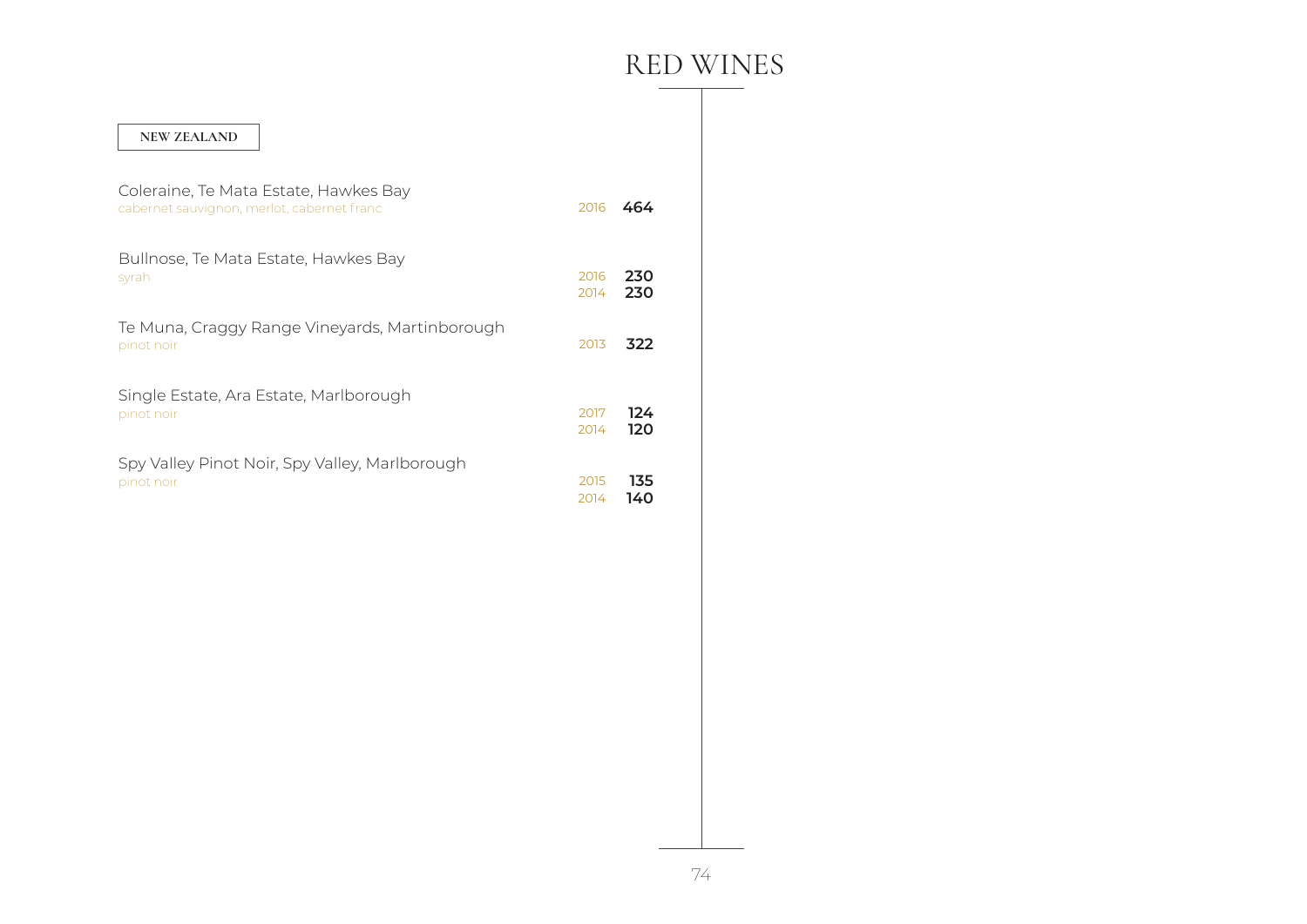### DESSERT WINES

| Melissourgos, Domaine Nico Lazaridi, PGI Drama<br>merlot                                  | 2015<br>2012         |     |
|-------------------------------------------------------------------------------------------|----------------------|-----|
| Omega, Alpha Estate, PGI Florina<br>gewürztraminer, malagousia                            | 2017<br>2016         |     |
| G oinos, Vriniotis Winery, PGI Evia<br>vradiano                                           | 2019<br>2018<br>2017 |     |
| Muscat Rio Patras, Parparoussis Winery, PDO Achaia<br>muscat                              | 2017                 |     |
| Mavrodafni Patron, Karelas, PDO Achaia<br>mavrodafni                                      | 1944                 | 523 |
| Belvedere, Mercouri Estate, PGI Ilia<br>malvasia aromatica                                | 2016                 | 128 |
| Ifaistou Gnosi, Petros Chatzigeorgiou, PDO Limnos<br>muscat<br>Epitome, Nopera, PDO Samos | 2011<br>2006         | 263 |

**GREECE**

#### **GREECE**

| Vinsanto 20 Y.O., Estate Argyros, PDO Santorini<br>assyriko, athiri, aidani                                                      | 2001         | 339        |
|----------------------------------------------------------------------------------------------------------------------------------|--------------|------------|
| Vinsanto, Hatzidakis Winery, PDO Santorini<br>assyriko, athiri, aidani                                                           | 2004         | 149        |
| Vinsanto, Gavalas Winery, PDO Santorini<br>assyriko, athiri, aidani                                                              | 2012         | 193        |
| Emilia, Silva Daskalaki, PDO Dafnes<br>liaiko                                                                                    | 2009         | 171        |
| <b>ITALY</b>                                                                                                                     |              |            |
| Costa Del Sole Passito, La Morandina, DOC Piemonte<br>moscato, riesling                                                          | 2010         | 183        |
| Recioto della Valpolicella Classico, Giuseppe Quintarelli,<br>DOCG Veneto<br>corvina, rondinella, cabernet, nebbiolo, sangiovese | 2004         | 638        |
| Kabir Moscato di Pantelleria, Donnafugata, DOC Sicily<br>muscat of Alexandria                                                    | 2018<br>2017 | 184<br>184 |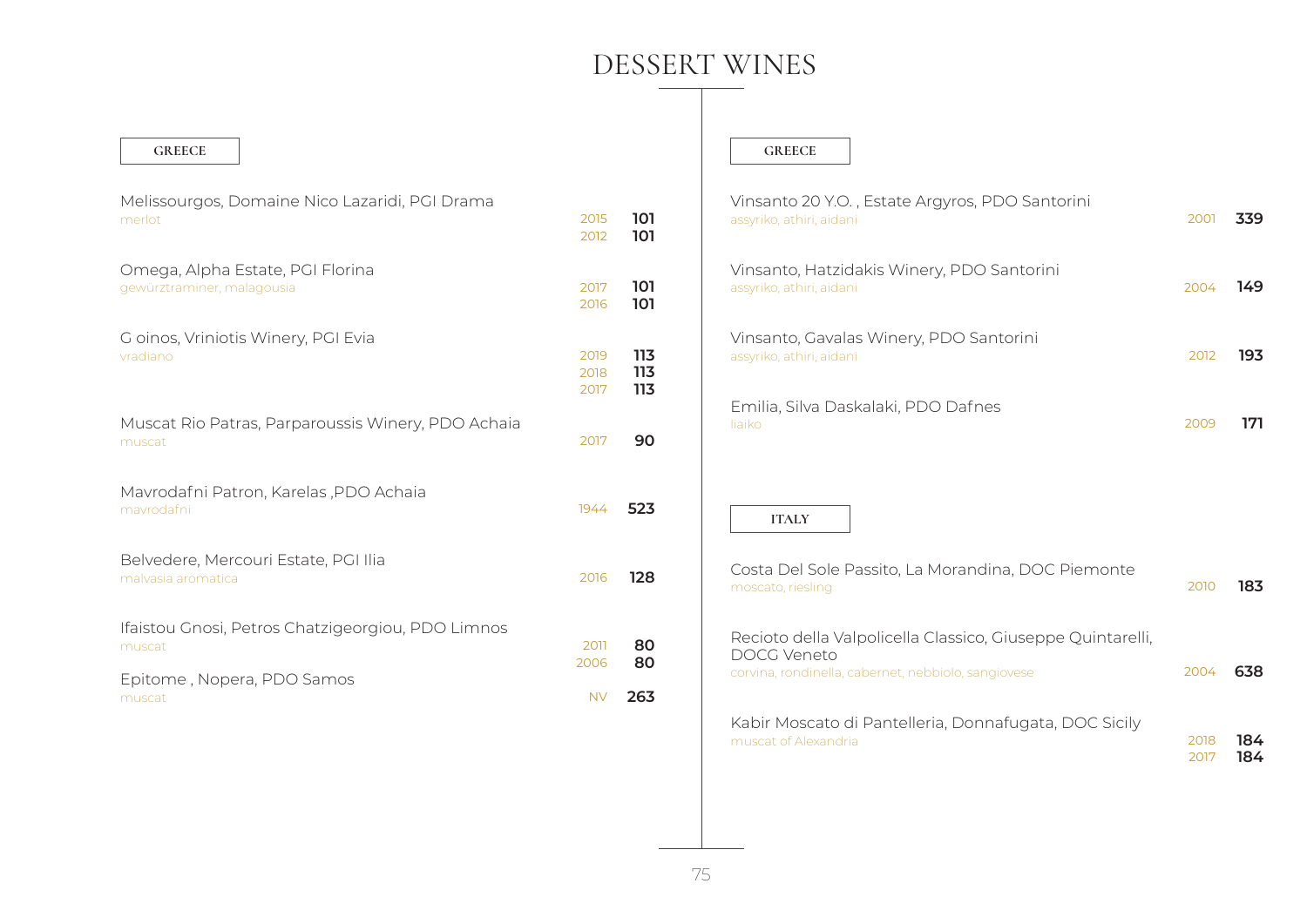### DESSERT WINES

| <b>FRANCE</b>                                                                          |                                                  | <b>GERMANY</b>                                                                                                                  |              |                   |
|----------------------------------------------------------------------------------------|--------------------------------------------------|---------------------------------------------------------------------------------------------------------------------------------|--------------|-------------------|
| Vendanges Tardives, Famille Hugel, AOC Alsace<br>gewürztraminer                        | 268<br>2007                                      | Eiswein riesling Brauneberger Mandelgraben,<br>Markus Molitor, Mosel<br>riesling                                                | 2016<br>2019 | 360<br>436        |
| Pinot Gris Jebsal SGN, Zind Humbrecht, AOC Alsace<br>pinot gris                        | 206<br>2011                                      |                                                                                                                                 |              |                   |
| Château D'Yquem, AOC Sauternes<br>semillon, sauvignon blanc                            | 2014 1342<br>2011 1416<br>2007 1805<br>1949 7295 | <b>CANADA</b><br>Lakeview Cellars Icewine, Diamond Estates, Canada<br>vidal                                                     | 2018         | 113               |
| <b>HUNGARY</b><br>Tokaji Aszú 6 puttonyos, Oremus, Tokaji<br>furmint, harslevelu, zeta | 370<br>2007<br>370<br>2006                       | <b>AUSTRALIA</b><br>Botrytis semillon, Peter Lehmann, Barossa Valley<br>semillon<br>Yalumba antique, Yalumba, Victori<br>muscat | 2017<br>2009 | 140<br>152<br>138 |
|                                                                                        |                                                  |                                                                                                                                 |              |                   |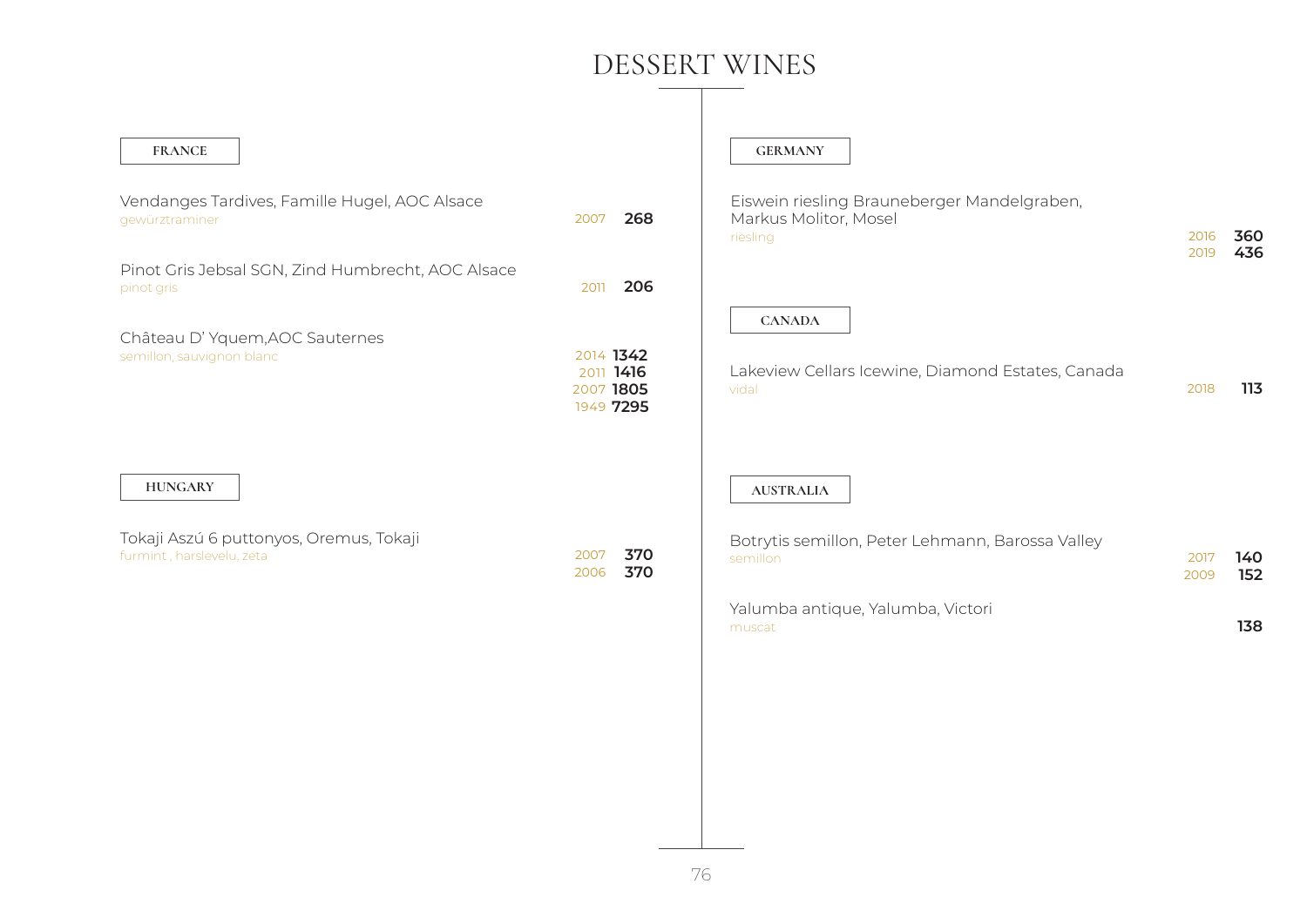### FORTIFIED WINES

| La Gitana Manzanilla En Rama, Bodegas Hidalgo,<br>DO Sanlúcar de Barrameda<br>palomino                             |              | 99         |
|--------------------------------------------------------------------------------------------------------------------|--------------|------------|
| Napoleon Amontillado seco, Bodegas Hidalgo,<br>DO Sanlúcar de Barrameda<br>palomino                                |              | 95         |
| Oloroso Don Nuño seco, Emilio Lustau,<br>DO Jerez-Xeres-Sherry<br>palomino                                         |              | 136        |
| White Port, Quinta do Pessegueiro, Porto<br>donzelinho branco, gouveio, rabigato, malvasia fina, viosinho, cerceal |              | 113        |
| Tawny 10 Y.O., Taylor's, Porto<br>touriga nacional, touriga franca, tinta barroca, tinta roriz                     |              | 155        |
| Tawny 20 Y.O., Fonseca, Porto<br>touriga nacional, touriga franca, tinta barroca, tinta roriz                      |              | 246        |
| LBV, Quinta do Pessegueiro, Porto<br>touriga nacional, touriga franca, tinta barroca, tinta roriz                  | 2014         | 158        |
| Vintage Port, Ramos Pinto, Porto<br>touriga nacional, touriga franca, tinta barroca, tinta roriz                   | 1997<br>1983 | 378<br>471 |